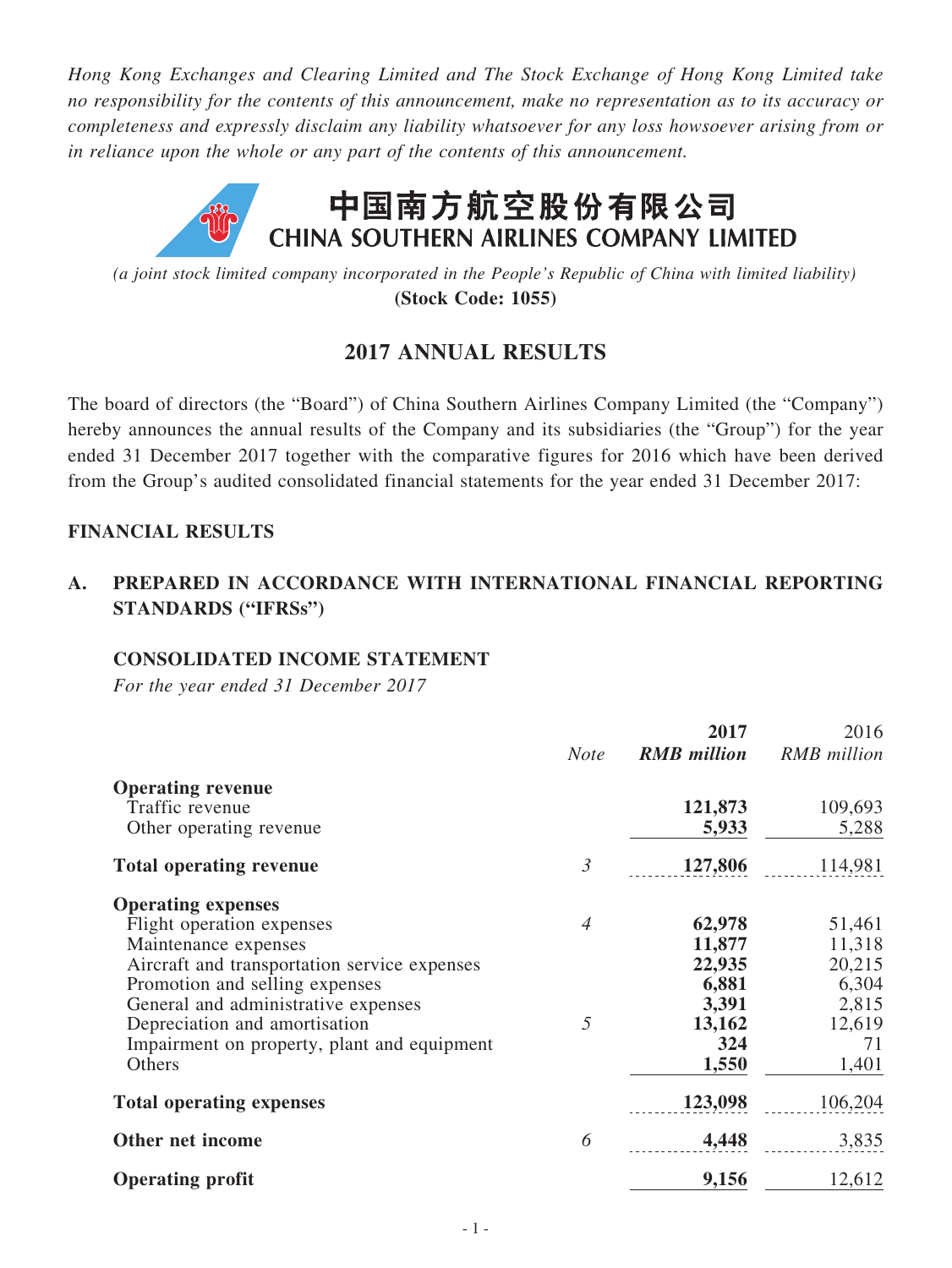|                                                       |             | 2017               | 2016               |
|-------------------------------------------------------|-------------|--------------------|--------------------|
|                                                       | <b>Note</b> | <b>RMB</b> million | <b>RMB</b> million |
| Interest income                                       |             | 89                 | 89                 |
| Interest expense                                      | 7           | (2,747)            | (2,465)            |
| Share of associates' results                          |             | 431                | 509                |
| Share of joint ventures' results                      |             | 99                 | 102                |
| Exchange gain/(loss), net                             | 8           | 1,801              | (3,276)            |
| Fair value movement of derivative financial           |             |                    |                    |
| instruments                                           |             | (64)               |                    |
| Gain on deemed disposal of a subsidiary               |             |                    | 90                 |
| Remeasurement of the originally held equity interests |             |                    |                    |
| in a joint venture                                    |             | 109                |                    |
| Profit before income tax                              |             | 8,874              | 7,661              |
| Income tax                                            | 9           | (1,976)            | (1,763)            |
| Profit for the year                                   |             | 6,898              | 5,898              |
| <b>Profit attributable to:</b>                        |             |                    |                    |
| Equity shareholders of the Company                    |             | 5,961              | 5,044              |
| Non-controlling interests                             |             | 937                | 854                |
| Profit for the year                                   |             | 6,898              | 5,898              |
| <b>Earnings per share</b>                             |             |                    |                    |
| Basic and diluted                                     | 11          | <b>RMB0.60</b>     | <b>RMB0.51</b>     |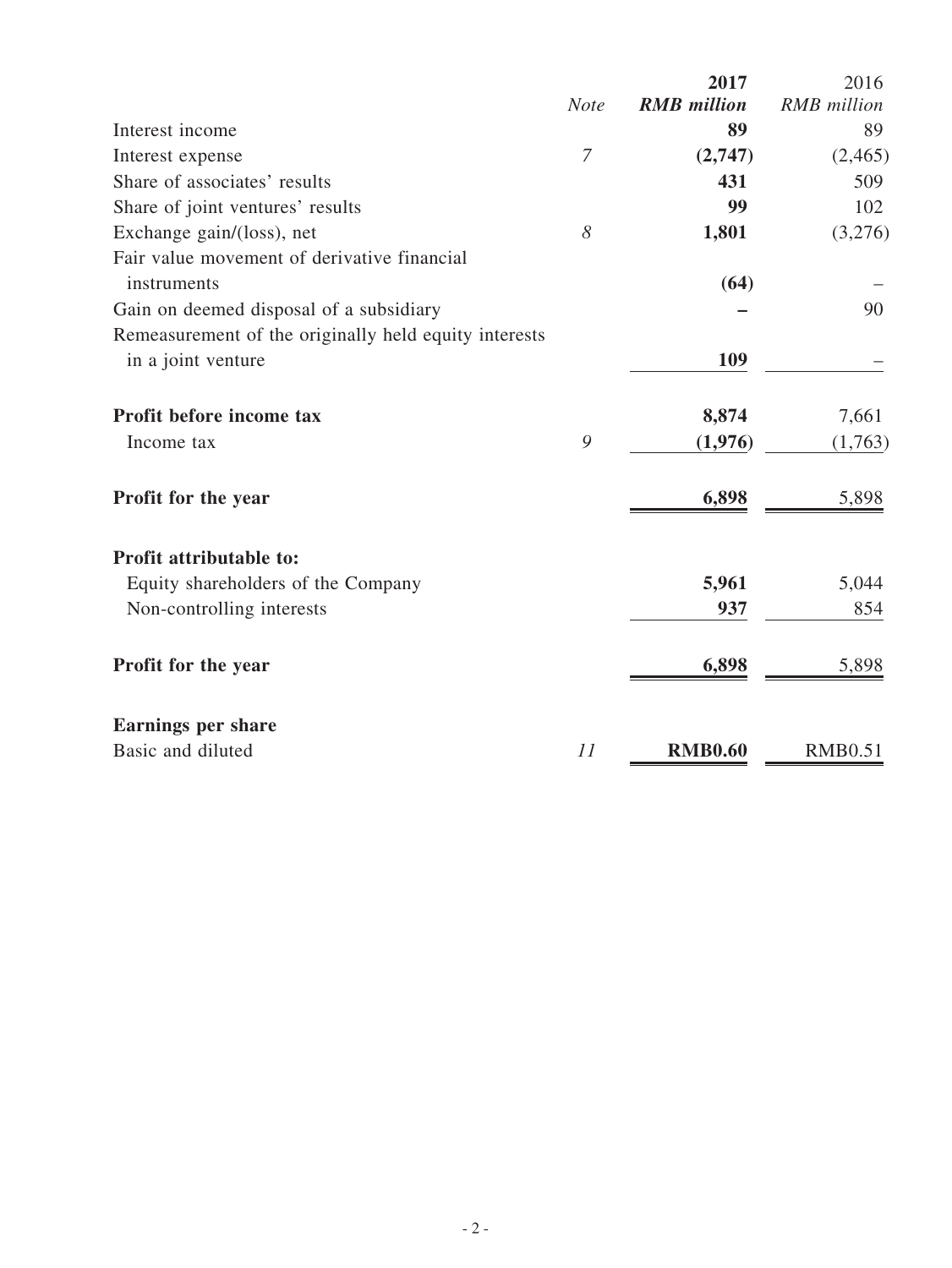# **CONSOLIDATED STATEMENT OF COMPREHENSIVE INCOME**

*For the year ended 31 December 2017*

|                                                               | 2017               | 2016               |
|---------------------------------------------------------------|--------------------|--------------------|
|                                                               | <b>RMB</b> million | <b>RMB</b> million |
| Profit for the year                                           | 6,898              | 5,898              |
| Other comprehensive income:                                   |                    |                    |
| Items that may be reclassified subsequently to profit or loss |                    |                    |
| - Cash flow hedge: fair value movement of derivative          |                    |                    |
| financial instruments                                         | 25                 | 8                  |
| - Fair value movement of available-for-sale financial         |                    |                    |
| assets                                                        | 123                | 362                |
| - Share of other comprehensive income of associates           | $\overline{2}$     | (2)                |
| - Deferred tax relating to above items                        | (37)               | (92)               |
| Other comprehensive income for the year                       | 113                | 276                |
| Total comprehensive income for the year                       | 7,011              | 6,174              |
| Total comprehensive income attributable to:                   |                    |                    |
| Equity shareholders of the Company                            | 6,028              | 5,196              |
| Non-controlling interests                                     | 983                | 978                |
| Total comprehensive income for the year                       | 7,011              | 6,174              |
|                                                               |                    |                    |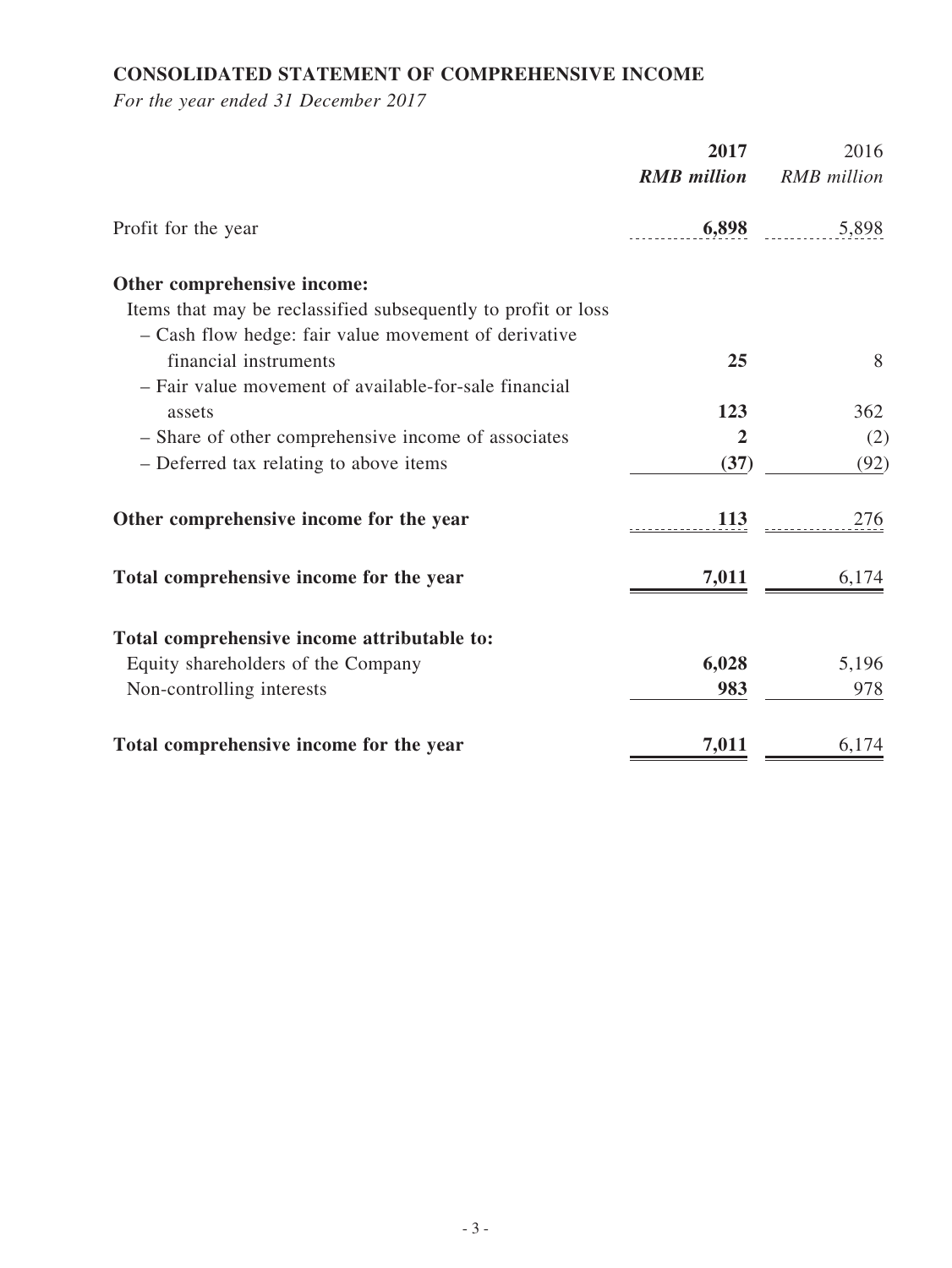# **CONSOLIDATED STATEMENT OF FINANCIAL POSITION**

*At 31 December 2017*

|                                                         | 31 December<br>2017 |                    | 31 December<br>2016 |
|---------------------------------------------------------|---------------------|--------------------|---------------------|
|                                                         | <b>Note</b>         | <b>RMB</b> million | <b>RMB</b> million  |
| <b>Non-current assets</b>                               |                     |                    |                     |
| Property, plant and equipment, net                      |                     | 158,926            | 146,746             |
| Construction in progress                                | 12                  | 30,233             | 28,910              |
| Lease prepayments                                       |                     | 2,923              | 2,687               |
| Goodwill                                                |                     | 237                | 182                 |
| Interest in associates                                  |                     | 3,031              | 2,590               |
| Interest in joint ventures                              |                     | 1,015              | 1,522               |
| Other investments in equity securities                  |                     | 103                | 103                 |
| Aircraft lease deposits                                 |                     | 642                | 725                 |
| Available-for-sale financial assets                     |                     | 622                | 499                 |
| Derivative financial instruments<br>Deferred tax assets |                     | 46<br>1,662        | 21<br>1,685         |
| Other assets                                            |                     | 1,394              | 1,008               |
|                                                         |                     |                    |                     |
|                                                         |                     | 200,834            | 186,678             |
| <b>Current assets</b>                                   |                     |                    |                     |
| Inventories                                             |                     | 1,622              | 1,588               |
| Trade receivables                                       | 13                  | 2,675              | 2,989               |
| Other receivables                                       | 14                  | 5,232              | 3,387               |
| Cash and cash equivalents                               |                     | 6,826              | 4,152               |
| Assets held for sale                                    |                     | 8                  |                     |
| Restricted bank deposits                                |                     | 111                | 135                 |
| Prepaid expenses and other current assets               |                     | 1,334              | 1,415               |
| Amounts due from related companies                      |                     | 76                 | 98                  |
|                                                         |                     | 17,884             | 13,764              |
| <b>Current liabilities</b>                              |                     |                    |                     |
| Derivative financial instruments                        |                     | 64                 |                     |
| <b>Borrowings</b>                                       |                     | 27,568             | 26,746              |
| Current portion of obligations under finance leases     | 15                  | 8,341              | 8,695               |
| Trade payables<br>Sales in advance of carriage          |                     | 2,125<br>7,853     | 1,903<br>8,420      |
| Deferred revenue                                        |                     | 1,502              | 1,299               |
| Current income tax                                      |                     | 919                | 647                 |
| Amounts due to related companies                        |                     | 101                | 103                 |
| Accrued expenses                                        |                     | 15,370             | 15,147              |
| Other liabilities                                       |                     | 5,734              | 4,972               |
|                                                         |                     | 69,577             | 67,932              |
| <b>Net current liabilities</b>                          |                     | (51,693)           | (54, 168)           |
| <b>Total assets less current liabilities</b>            |                     | 149,141            | 132,510             |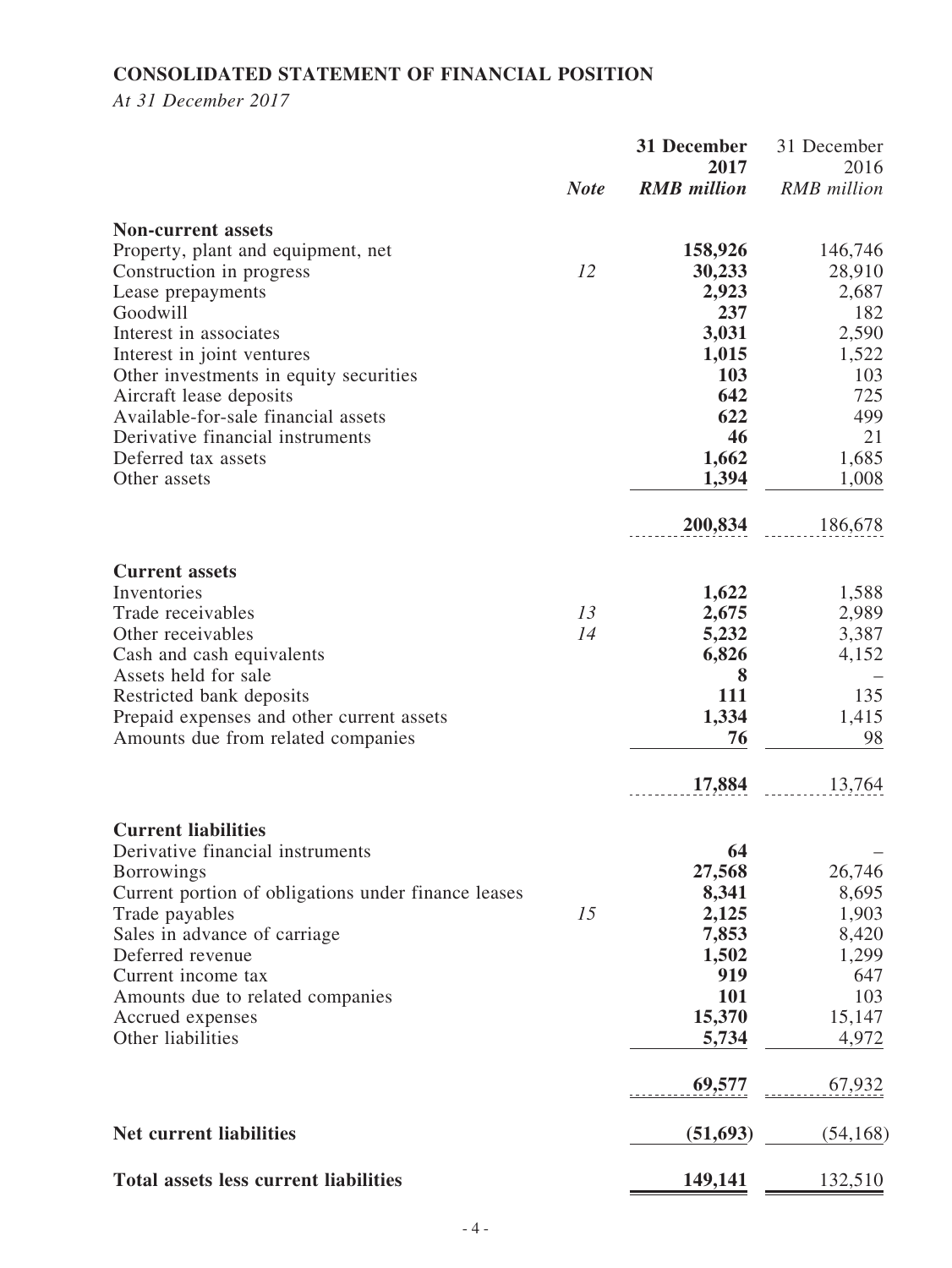|                                                     |             | 31 December                | 31 December                |
|-----------------------------------------------------|-------------|----------------------------|----------------------------|
|                                                     | <b>Note</b> | 2017<br><b>RMB</b> million | 2016<br><b>RMB</b> million |
| <b>Non-current liabilities</b>                      |             |                            |                            |
| <b>Borrowings</b>                                   |             | 20,719                     | 18,758                     |
| Obligations under finance leases                    |             | 59,583                     | 53,527                     |
| Deferred revenue                                    |             | 1,849                      | 1,622                      |
| Provision for major overhauls                       |             | 2,808                      | 2,089                      |
| Provision for early retirement benefits             |             | 3                          | 6                          |
| Deferred benefits and gains                         |             | 1,053                      | 691                        |
| Deferred tax liabilities                            |             | 583                        | 841                        |
|                                                     |             | 86,598                     | 77,534                     |
| <b>Net assets</b>                                   |             | 62,543                     | 54,976                     |
| <b>Capital and reserves</b>                         |             |                            |                            |
| Share capital                                       |             | 10,088                     | 9,818                      |
| Reserves                                            |             | 39,848                     | 33,638                     |
| Total equity attributable to equity shareholders of |             |                            |                            |
| the Company                                         |             | 49,936                     | 43,456                     |
| <b>Non-controlling interests</b>                    |             | 12,607                     | 11,520                     |
| <b>Total equity</b>                                 |             | 62,543                     | 54,976                     |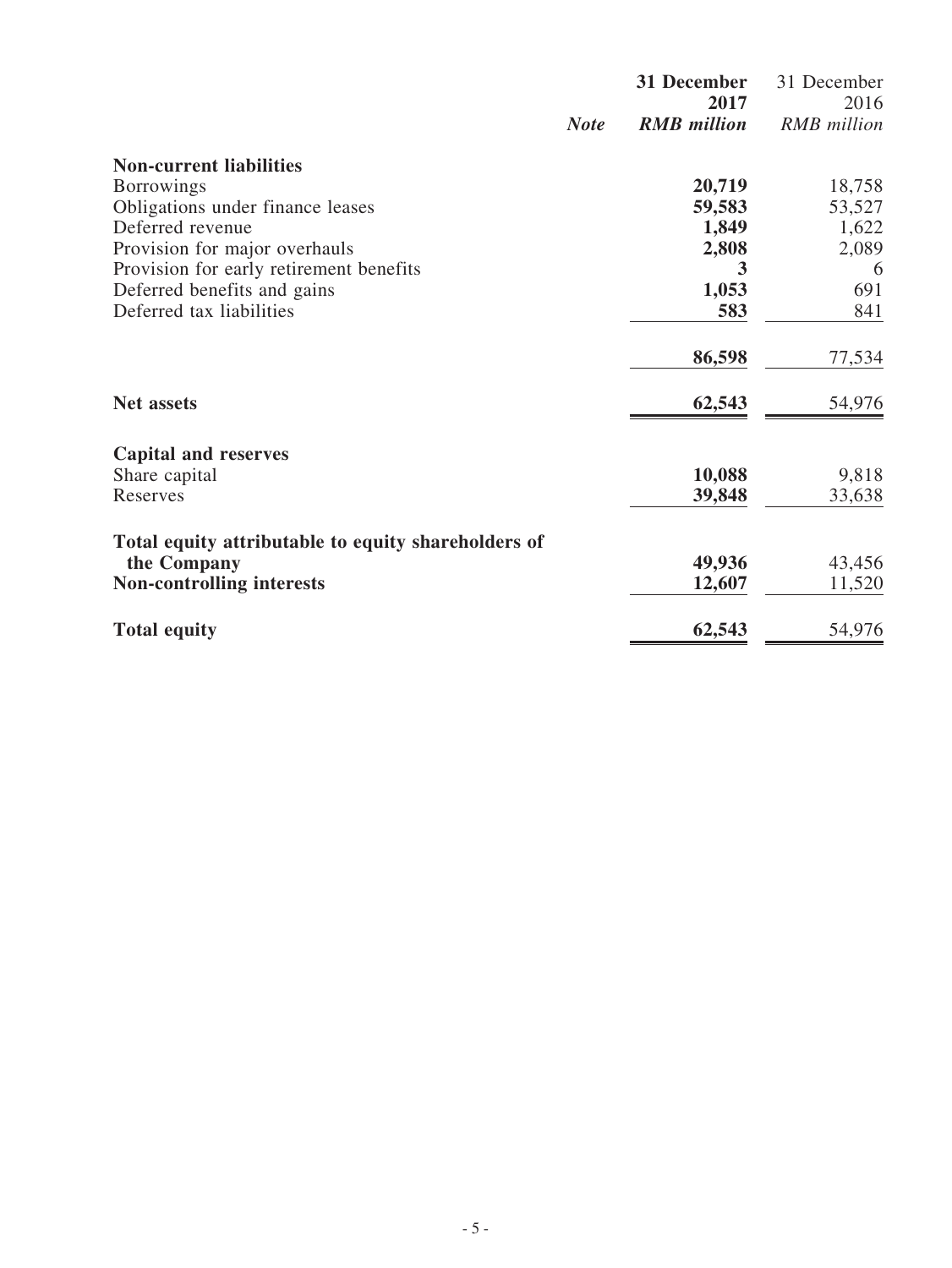# **CONSOLIDATED STATEMENT OF CHANGES IN EQUITY**

*For the year ended 31 December 2017*

|                                                                                                                                             |                                                  |                                      | Attributable to equity shareholders of the Company   |                                                   |                                                      |                                       |                                                           |                                                 |
|---------------------------------------------------------------------------------------------------------------------------------------------|--------------------------------------------------|--------------------------------------|------------------------------------------------------|---------------------------------------------------|------------------------------------------------------|---------------------------------------|-----------------------------------------------------------|-------------------------------------------------|
|                                                                                                                                             | <b>Share</b><br>capital<br><b>RMB</b><br>million | premium<br><b>RMB</b><br>million     | Share Fair value<br>reserve<br><b>RMB</b><br>million | <b>Other</b><br>reserves<br><b>RMB</b><br>million | <b>Retained</b><br>earnings<br><b>RMB</b><br>million | <b>Total</b><br><b>RMB</b><br>million | Non-<br>controlling<br>interests<br><b>RMB</b><br>million | <b>Total</b><br>equity<br><b>RMB</b><br>million |
| <b>Balance at 1 January 2016</b>                                                                                                            | 9,818                                            | 14,131                               | 55                                                   | 1,675                                             | 13,366                                               | 39,045                                | 10,579                                                    | 49,624                                          |
| Changes in equity for 2016:<br>Profit for the year<br>Other comprehensive income                                                            |                                                  | $\equiv$<br>$\overline{\phantom{0}}$ | $\overline{\phantom{0}}$<br>154                      | $\equiv$<br>(2)                                   | 5,044                                                | 5,044<br>152                          | 854<br>124                                                | 5,898<br>276                                    |
| Total comprehensive income<br>Appropriations to reserves                                                                                    |                                                  |                                      | 154                                                  | (2)<br>405                                        | 5,044<br>(405)                                       | 5,196                                 | 978                                                       | 6,174                                           |
| Dividends relating to 2015<br>Capital injection of non-controlling<br>interests in a subsidiary                                             |                                                  |                                      |                                                      | $\overline{\phantom{0}}$                          | (785)                                                | (785)                                 | 260                                                       | (785)<br>260                                    |
| Decrease in non-controlling<br>interests as a result of loss of<br>control of a subsidiary<br>Distributions to non-controlling<br>interests |                                                  |                                      |                                                      |                                                   |                                                      |                                       | (83)<br>(214)                                             | (83)<br>(214)                                   |
| <b>Balance at 31 December 2016</b><br>and 1 January 2017                                                                                    | 9,818                                            | 14,131                               | 209                                                  | 2,078                                             | 17,220                                               | 43,456                                | 11,520                                                    | 54,976                                          |
| Changes in equity for 2017:                                                                                                                 |                                                  |                                      |                                                      |                                                   |                                                      |                                       |                                                           |                                                 |
| Profit for the year<br>Other comprehensive income                                                                                           |                                                  | $\overline{\phantom{0}}$             | $\overline{\phantom{0}}$<br>66                       | $\equiv$                                          | 5,961                                                | 5,961<br>67                           | 937<br>46                                                 | 6,898<br>113                                    |
| Total comprehensive income<br>Appropriations to reserves<br>Dividends relating to 2016<br>Issuance of shares                                |                                                  |                                      | 66                                                   | 1<br>492                                          | 5,961<br>(492)<br>(982)                              | 6,028<br>$\qquad \qquad -$<br>(982)   | 983                                                       | 7,011<br>$\overline{\phantom{a}}$<br>(982)      |
| Capital injection of non-controlling<br>interests in subsidiaries<br>Dilution and change in non-                                            | 270                                              | 1,051                                |                                                      |                                                   |                                                      | 1,321                                 | 404                                                       | 1,321<br>404                                    |
| controlling interests and other<br>reserves<br>Distributions to non-controlling                                                             |                                                  |                                      |                                                      | 113                                               |                                                      | 113                                   | (39)                                                      | 74                                              |
| interests<br><b>Balance at 31 December 2017</b>                                                                                             | 10,088                                           | 15,182                               | 275                                                  | 2,684                                             | 21,707                                               | 49,936                                | (261)<br>12,607                                           | (261)<br>62,543                                 |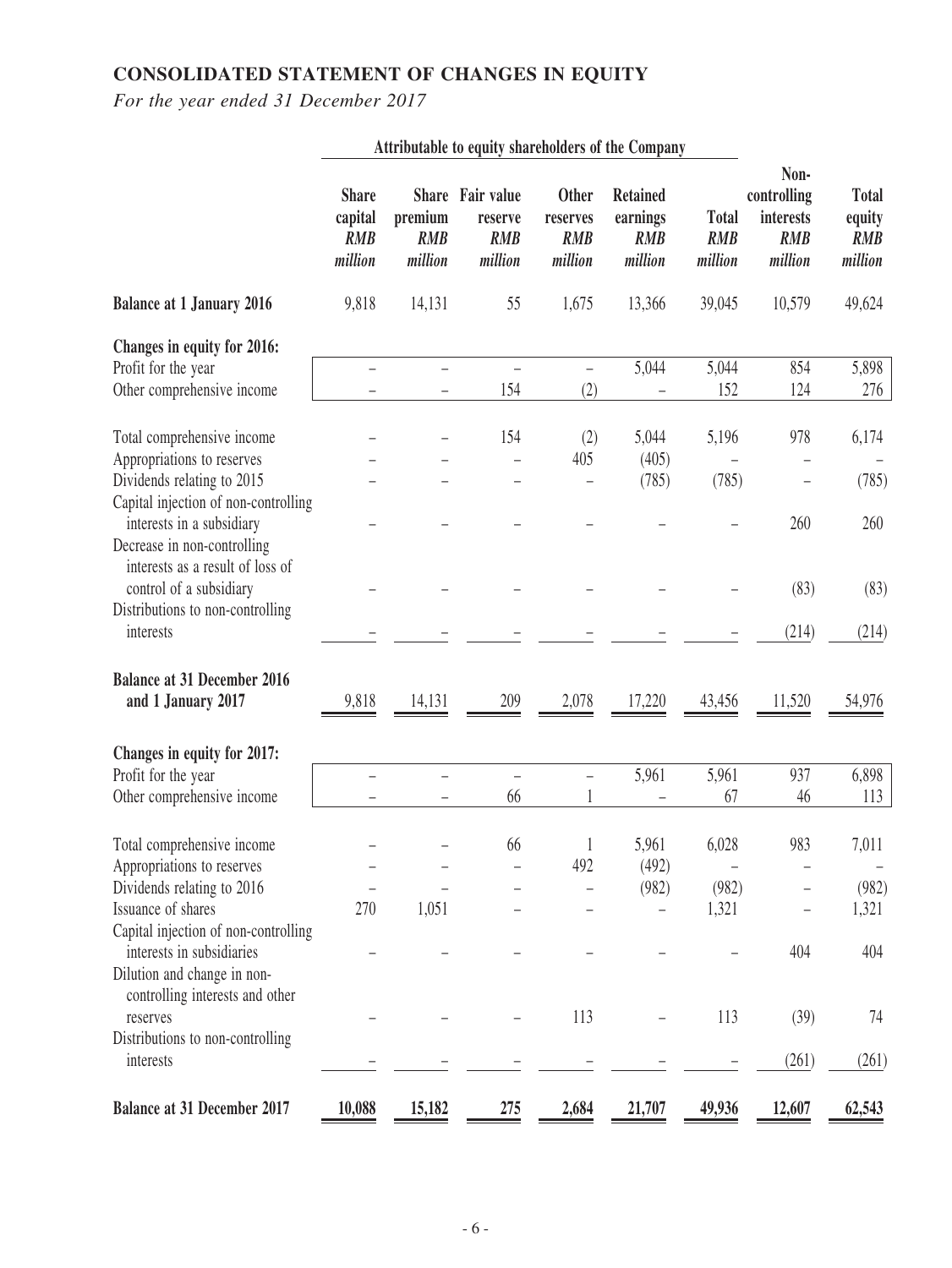#### **Notes to the financial information prepared in accordance with IFRSs:**

#### **1 CORPORATE INFORMATION**

China Southern Airlines Company Limited (the "Company"), a joint stock limited company, was incorporated in the People's Republic of China (the "PRC") on 25 March 1995. The address of the Company's registered office is Unit 301, 3/F, Office Tower, Guanhao Science Park Phase I, 12 Yuyan Street, Huangpu District, Guangzhou, Guangdong Province, the PRC. The Company and its subsidiaries (the "Group") are principally engaged in the operation of civil aviation, including the provision of passenger, cargo, mail delivery and other extended transportation services.

The Company's majority interest is owned by China Southern Air Holding Limited Company (original name: China Southern Air Holding Company) ("CSAH"), a state-owned enterprise incorporated in the PRC.

The Company's shares are traded on the Shanghai Stock Exchange, the Stock Exchange of Hong Kong Limited and the New York Stock Exchange.

#### **2 BASIS OF PREPARATION**

The consolidated financial statements have been prepared in accordance with all applicable International Financial Reporting Standards ("IFRSs"), which collective term includes all applicable individual IFRSs, International Accounting Standards ("IASs") and Interpretations issued by the International Accounting Standards Board (the "IASB"). The consolidated financial statements also comply with the applicable disclosure requirements of the Hong Kong Companies Ordinance and the applicable disclosure provisions of the Rules Governing the Listing of Securities on the Stock Exchange of Hong Kong Limited. The measurement basis used in the preparation of the financial statements is the historical cost basis, except that available-for-sale equity securities and derivative financial instruments are stated at their fair value. Non-current assets and disposal groups held for sale are stated at the lower of carrying amount and fair value less costs to sell.

The IASB has issued several amendments to IFRSs that are first effective for the current accounting period of the Group. None of these developments have had a material effect on how the Group's results and financial position for the current or prior periods have been prepared or presented.

The Group has not applied any new standard or interpretation that is not yet effective for the current accounting period.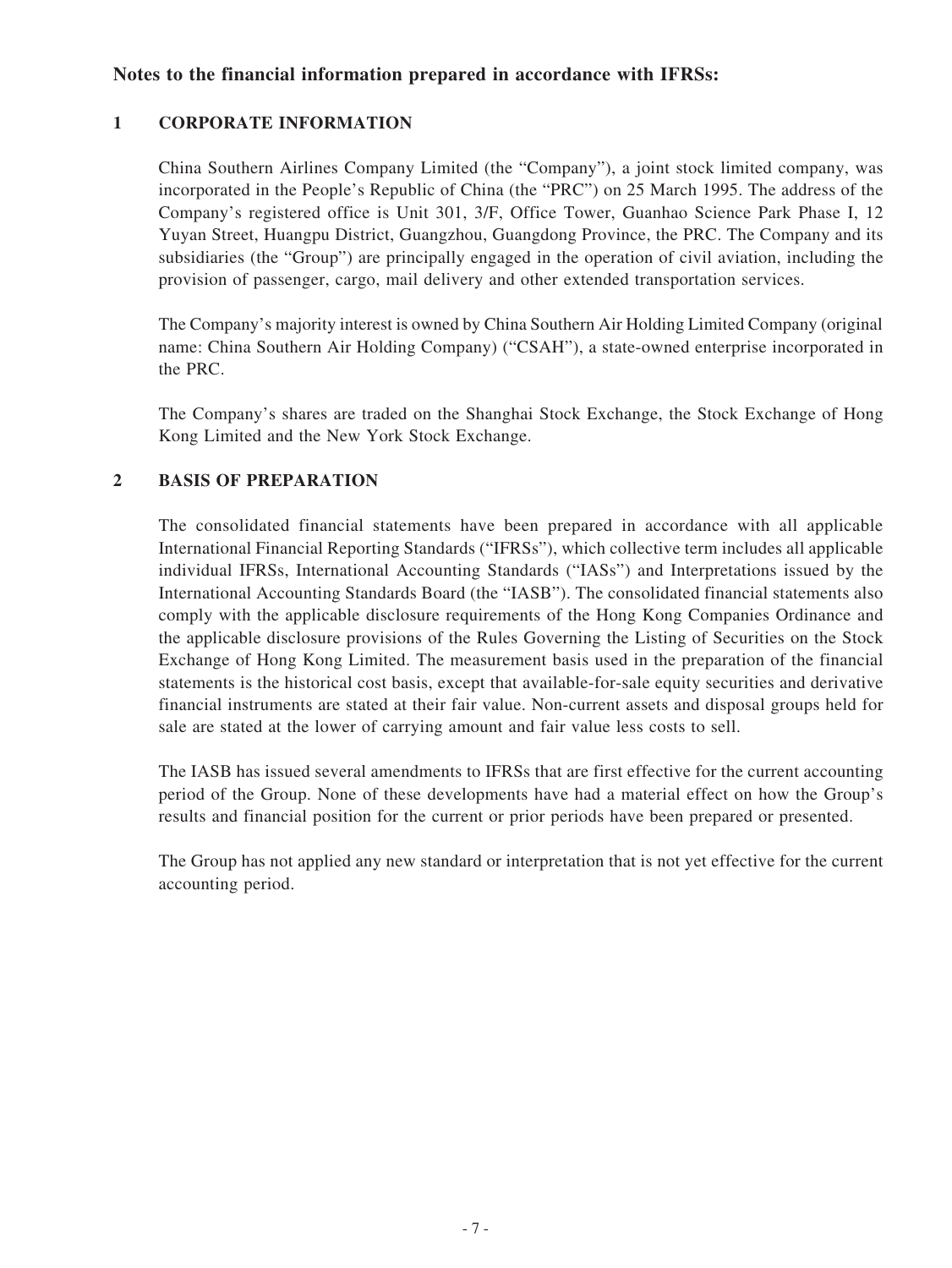#### **3 REVENUE AND SEGMENT INFORMATION**

#### **(a) Operating revenue**

|                                      | 2017               | 2016               |
|--------------------------------------|--------------------|--------------------|
|                                      | <b>RMB</b> million | <b>RMB</b> million |
| Traffic revenue                      |                    |                    |
| - Passenger                          | 112,791            | 102,502            |
| - Cargo and mail                     | 9,082              | 7,191              |
| Commission income                    | 2,781              | 2,518              |
| Expired sales in advance of carriage | 396                | 376                |
| Hotel and tour operation income      | 547                | 625                |
| General aviation income              | 467                | 461                |
| Ground services income               | 429                | 384                |
| Air catering income                  | 335                | 253                |
| Cargo handling income                | 241                | 201                |
| Rental income                        | 184                | 179                |
| Others                               | 553                | 291                |
|                                      | 127,806            | 114,981            |

#### **(b) Business segments**

The Group has two reportable operating segments "airline transportation operations" and "other segments", according to internal organisation structure, managerial needs and internal reporting system. "Airline transportation operations" comprises the Group's passenger and cargo and mail operations. "Other segments" includes hotel and tour operation, air catering services, ground services, cargo handling and other miscellaneous services.

For the purposes of assessing segment performance and allocating resources between segments, the Group's chief operating decision maker ("CODM") monitors the results, assets and liabilities attributable to each reportable segment based on financial results prepared under the People's Republic of China Accounting Standards for Business Enterprises ("PRC GAAP"). As such, the amount of each material reconciling item from the Group's reportable segment revenue, profit before taxation, assets and liabilities arising from different accounting policies are set out in Note 3 (d). The comparative figures in the Group's financial statements prepared in accordance with PRC GAAP are restated as the Group acquired a subsidiary under common control in 2017. Management considered the impact of the above restatement is not material. Therefore, the Group's segment results for the year ended 31 December 2016 and its segment assets and liabilities as at 31 December 2016 as disclosed in these financial information have not been restated.

Inter-segment sales and transfers are transacted with reference to the selling prices used for sales made to third parties at the then prevailing market prices.

Information regarding the Group's reportable segments as provided to the Group's CODM for the purposes of resource allocation and assessment of segment performance is set out below.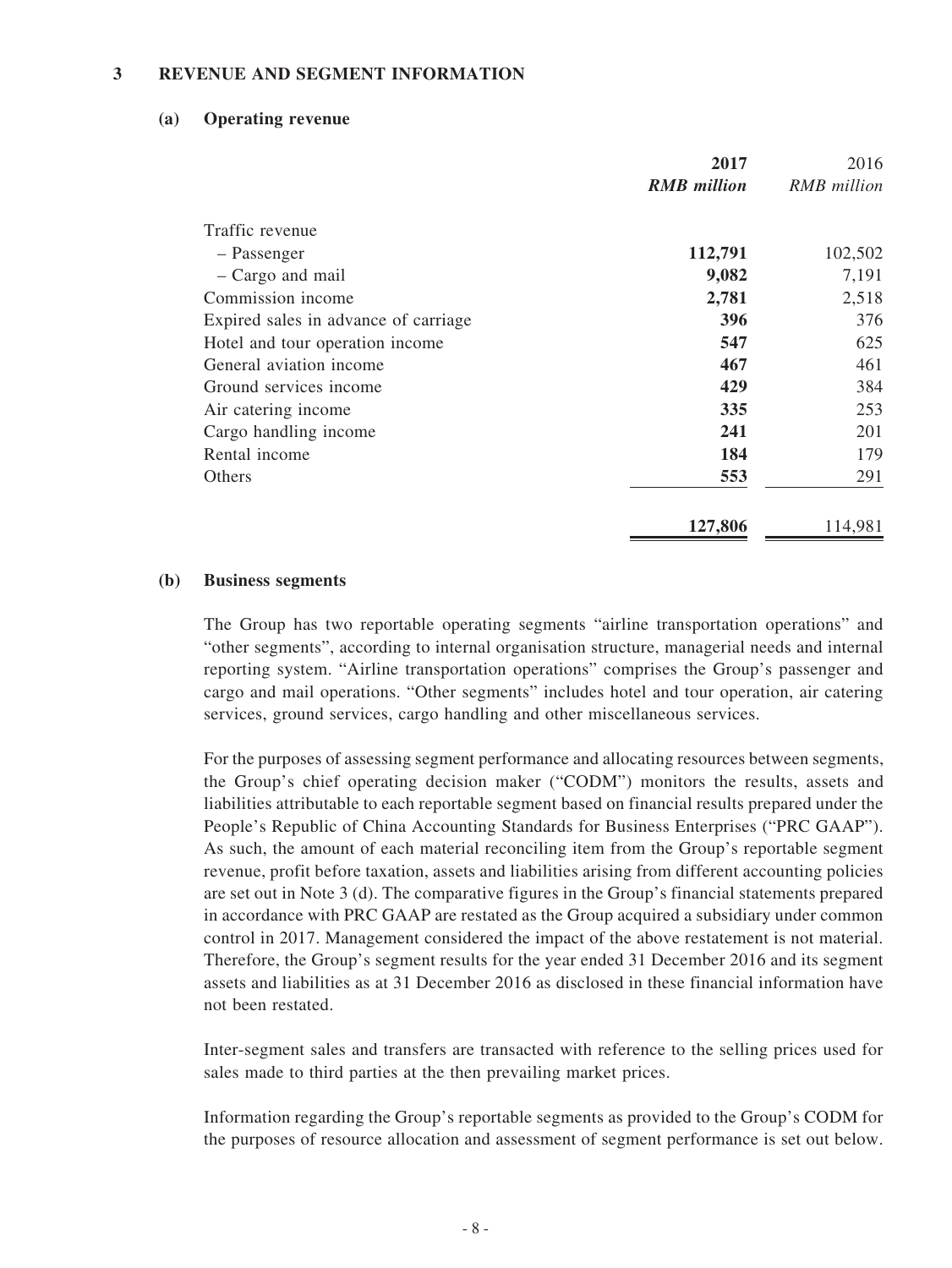The segment results of the Group for the year ended 31 December 2017 are as follows:

|                                                        | <b>Airline</b><br>transportation<br>operations<br><b>RMB</b> million | <b>Other</b><br>segments<br><b>RMB</b> million | <b>Elimination</b><br><b>RMB</b> million | Unallocated*<br><b>RMB</b> million | <b>Total</b><br><b>RMB</b> million |
|--------------------------------------------------------|----------------------------------------------------------------------|------------------------------------------------|------------------------------------------|------------------------------------|------------------------------------|
| Revenue from external customers<br>Inter-segment sales | 126,077<br>159                                                       | 1,412<br>2,823                                 | (2,982)                                  |                                    | 127,489                            |
| Reportable segment revenue                             | 126,236                                                              | 4,235                                          | (2,982)                                  |                                    | 127,489                            |
| Reportable segment profit before taxation              | 7,708                                                                | 529                                            |                                          | 561                                | 8,798                              |
| Reportable segment profit after taxation               | 5,875                                                                | 381                                            |                                          | 577                                | 6,833                              |
| Other segment information                              |                                                                      |                                                |                                          |                                    |                                    |
| Income tax                                             | 1,833                                                                | 148                                            |                                          | (16)                               | 1,965                              |
| Interest income                                        | 74                                                                   | 15                                             |                                          |                                    | 89                                 |
| Interest expense                                       | 2,724                                                                | 23                                             |                                          |                                    | 2,747                              |
| Depreciation and amortisation                          | 13,112                                                               | 201                                            |                                          |                                    | 13,313                             |
| Impairment loss                                        | 440                                                                  | $\overline{2}$                                 |                                          |                                    | 442                                |
| Share of associates' results                           |                                                                      |                                                |                                          | 420                                | 420                                |
| Share of joint ventures' results                       |                                                                      |                                                |                                          | 99                                 | 99                                 |
| Remeasurement of the originally held equity            |                                                                      |                                                |                                          |                                    |                                    |
| interests in a joint venture                           |                                                                      |                                                |                                          | 88                                 | 88                                 |
| Fair value movement of derivative financial            |                                                                      |                                                |                                          |                                    |                                    |
| instruments                                            |                                                                      |                                                |                                          | (64)                               | (64)                               |
| Non-current assets additions during the year #         | 30,776                                                               | 1,828                                          |                                          |                                    | 32, 604                            |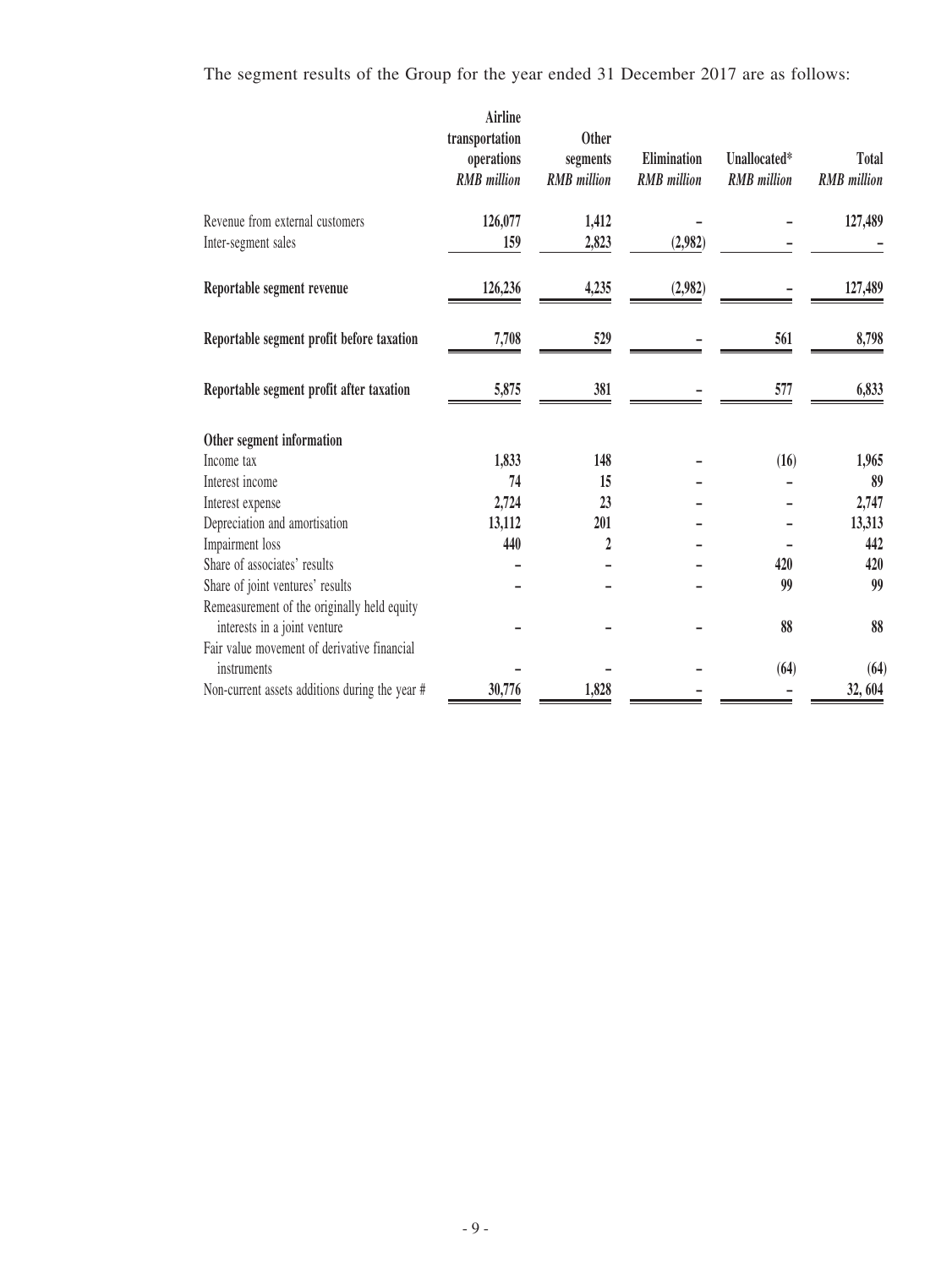#### The segment results of the Group for the year ended 31 December 2016 are as follows:

|                                                        | Airline<br>transportation<br>operations<br>RMB million | Other<br>segments<br><b>RMB</b> million | Elimination<br>RMB million | Unallocated*<br>RMB million | Total<br><b>RMB</b> million |
|--------------------------------------------------------|--------------------------------------------------------|-----------------------------------------|----------------------------|-----------------------------|-----------------------------|
| Revenue from external customers<br>Inter-segment sales | 113,490<br>101                                         | 1,302<br>2,231                          | (2, 332)                   |                             | 114,792                     |
| Reportable segment revenue                             | 113,591                                                | 3,533                                   | (2, 332)                   |                             | 114,792                     |
| Reportable segment profit before taxation              | 6,471                                                  | 459                                     |                            | 717                         | 7,647                       |
| Reportable segment profit after taxation               | 4,834                                                  | 337                                     |                            | 717                         | 5,888                       |
| Other segment information                              |                                                        |                                         |                            |                             |                             |
| Income tax                                             | 1,637                                                  | 122                                     |                            |                             | 1,759                       |
| Interest income                                        | 79                                                     | 10                                      |                            |                             | 89                          |
| Interest expense                                       | 2,458                                                  |                                         |                            |                             | 2,465                       |
| Depreciation and amortisation                          | 12,693                                                 | 96                                      |                            |                             | 12,789                      |
| Impairment loss                                        | 127                                                    | 3                                       |                            |                             | 130                         |
| Share of associates' results                           |                                                        |                                         |                            | 511                         | 511                         |
| Share of joint ventures' results                       |                                                        |                                         |                            | 102                         | 102                         |
| Gain on deemed disposal of a subsidiary                |                                                        |                                         |                            | 90                          | 90                          |
| Non-current assets additions during the year #         | 29,126                                                 | 120                                     |                            |                             | 29,246                      |

The segment assets and liabilities of the Group as at 31 December 2017 and 31 December 2016 are as follows:

|                                | Airline<br>transportation<br>operations<br>RMB million | <b>Other</b><br>segments<br><b>RMB</b> million | <b>Elimination</b><br><b>RMB</b> million | Unallocated*<br><b>RMB</b> million | <b>Total</b><br>RMB million |
|--------------------------------|--------------------------------------------------------|------------------------------------------------|------------------------------------------|------------------------------------|-----------------------------|
| As at 31 December 2017         |                                                        |                                                |                                          |                                    |                             |
| Reportable segment assets      | 208,116                                                | 5,799                                          | (402)                                    | 4,816                              | 218,329                     |
| Reportable segment liabilities | 154,391                                                | 2,111                                          | (402)                                    | 64                                 | 156,164                     |
| As at 31 December 2016         |                                                        |                                                |                                          |                                    |                             |
| Reportable segment assets      | 192,881                                                | 3,201                                          | (376)                                    | 4,755                              | 200,461                     |
| Reportable segment liabilities | 144,768                                                | 1,355                                          | (370)                                    |                                    | 145,753                     |

\* Unallocated assets primarily include goodwill, interest in associates and joint ventures, available-for-sale financial assets, derivative financial instruments and other investments in equity securities. Unallocated results primarily include the share of results of associates and joint ventures, dividend income from available-for-sale financial assets and other investments in equity securities, remeasurement of the originally held equity interests in a joint venture, gain on deemed disposal of a subsidiary, and the fair value movement of derivative financial instruments recognised through profit or loss.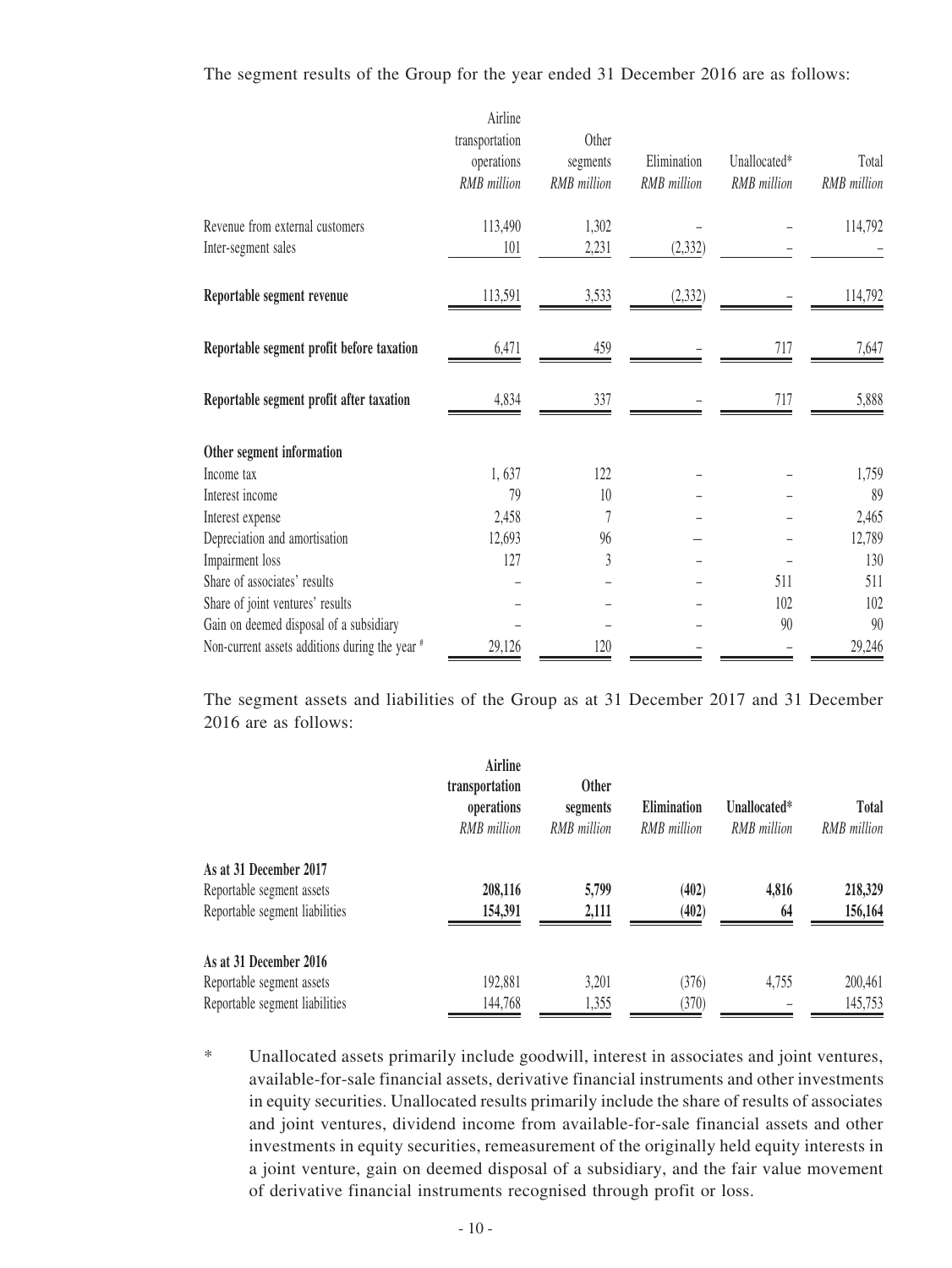# The additions of non-current assets do not include goodwill, interests in associates and joint ventures, other investments in equity securities, available-for-sale financial assets, derivative financial instruments and deferred tax assets.

#### **(c) Geographic information**

The Group's revenues by geographical segment are analysed based on the following criteria:

- (1) Traffic revenue from services of both origin and destination within the PRC (excluding Hong Kong Special Administrative Region, Macau Special Administrative Region and Taiwan ("Hong Kong, Macau and Taiwan")), is classified as domestic revenue. Traffic revenue with origin and destination among PRC, Hong Kong, Macau and Taiwan is classified as Hong Kong, Macau and Taiwan revenue; while that with origin and destination from/to other overseas markets is classified as international revenue.
- (2) Revenues from commission income, hotel and tour operation, ground services, cargo handling and other miscellaneous services are classified on the basis of where the services are performed.

|                             | 2017<br><b>RMB</b> million | 2016<br>RMB million |
|-----------------------------|----------------------------|---------------------|
| Domestic                    | 92,986                     | 84,380              |
| International               | 32,117                     | 28,096              |
| Hong Kong, Macau and Taiwan | 2,386                      | 2,316               |
|                             | 127,489                    | 114,792             |

The major revenue earning assets of the Group is its aircraft fleet which is registered in the PRC and is deployed across its worldwide route network. Majority of the Group's other assets are located in the PRC. CODM considers that there is no suitable basis for allocating such assets and related liabilities to geographical locations. Accordingly, geographical segment assets and liabilities are not disclosed.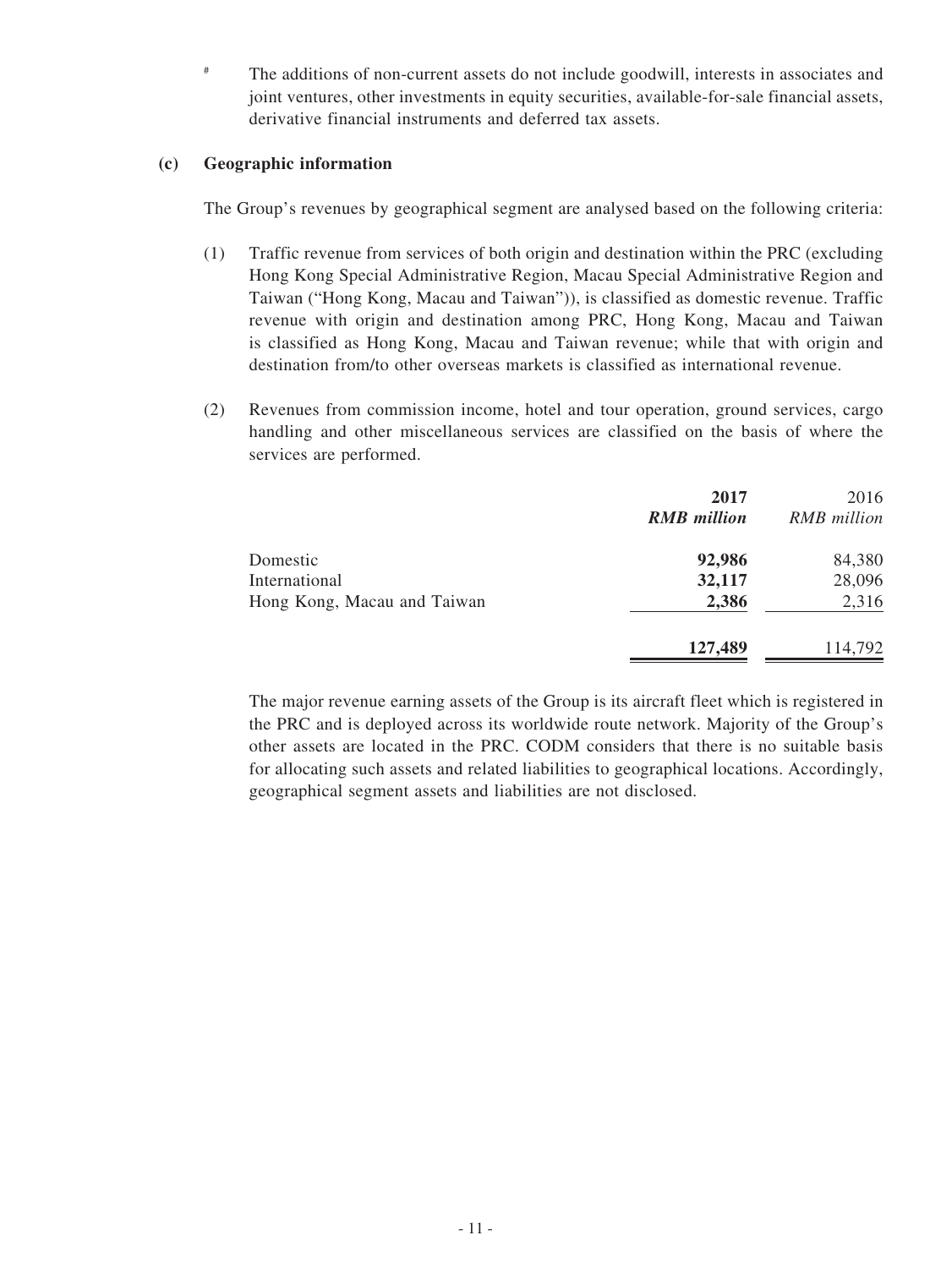**(d) Reconciliation of reportable segment revenues, profit before income tax, assets and liabilities to the consolidated figures in the financial information.**

|                                                                                                                            | 2017<br><b>RMB</b> million                | 2016<br>RMB million                       |
|----------------------------------------------------------------------------------------------------------------------------|-------------------------------------------|-------------------------------------------|
| <b>Revenue</b><br>Reportable segment revenue<br>Reclassification of expired sales in advance of carriage                   | 127,489<br>396                            | 114,792<br>376                            |
| Reclassification of sales tax<br>Adjustments arising from business combinations under<br>common control                    | (65)<br>(14)                              | (161)<br>(26)                             |
| Consolidated revenue                                                                                                       | 127,806                                   | 114,981                                   |
|                                                                                                                            | 2017<br><b>RMB</b> million                | 2016<br><b>RMB</b> million                |
| Profit before income tax                                                                                                   |                                           |                                           |
| Reportable segment profit before taxation<br>Capitalisation of exchange difference of specific loans                       | 8,798<br>47                               | 7,647<br>48                               |
| Government grants                                                                                                          | 21                                        | $\mathbf{1}$                              |
| Adjustments arising from business combinations under<br>common control                                                     | 8                                         | (35)                                      |
| Consolidated profit before income tax                                                                                      | 8,874                                     | 7,661                                     |
|                                                                                                                            | 31 December<br>2017<br><b>RMB</b> million | 31 December<br>2016<br><b>RMB</b> million |
| <b>Assets</b><br>Reportable segment assets<br>Capitalisation of exchange difference of specific loans<br>Government grants | 218,329<br>196<br>(8)                     | 200,461<br>149<br>(316)                   |
| Adjustments arising from business combinations under<br>common control                                                     | 237                                       | 184                                       |
| Others                                                                                                                     | (36)                                      | (36)                                      |
| Consolidated total assets                                                                                                  | 218,718                                   | 200,442                                   |
|                                                                                                                            | 31 December<br>2017<br><b>RMB</b> million | 31 December<br>2016<br><b>RMB</b> million |
| <b>Liabilities</b><br>Reportable segment liabilities<br>Government grants<br>Others                                        | 156,164<br>11                             | 145,753<br>(287)                          |
| Consolidated total liabilities                                                                                             | 156,175                                   | 145,466                                   |
|                                                                                                                            |                                           |                                           |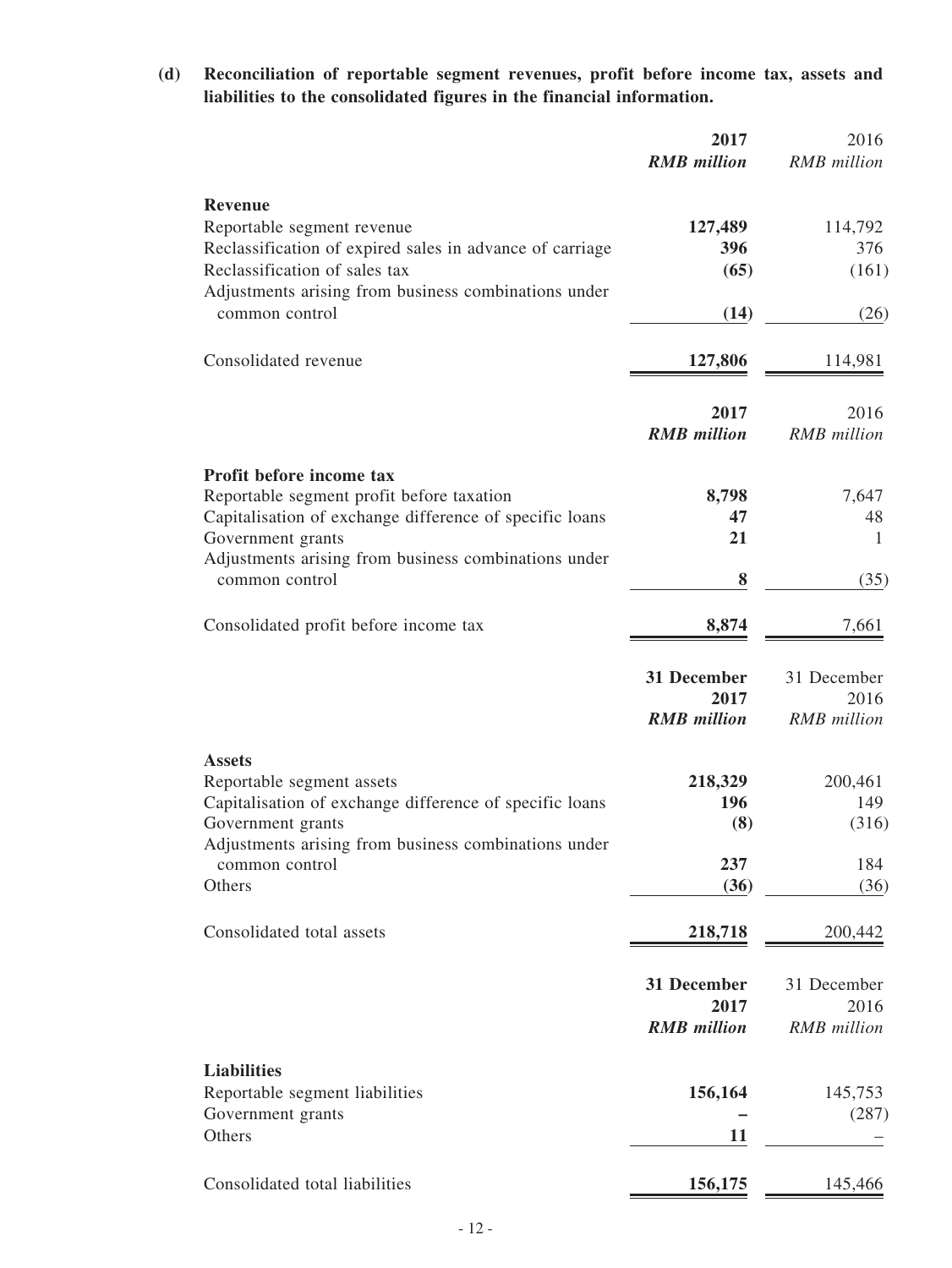# **4 FLIGHT OPERATION EXPENSES**

|                                      | 2017               | 2016               |
|--------------------------------------|--------------------|--------------------|
|                                      | <b>RMB</b> million | <b>RMB</b> million |
| Jet fuel costs                       | 31,895             | 23,799             |
| Flight personnel payroll and welfare | 10,574             | 9,215              |
| Aircraft operating lease charges     | 8,022              | 7,330              |
| Air catering expenses                | 3,379              | 2,965              |
| Civil Aviation Development Fund      | 2,720              | 2,565              |
| Training expenses                    | 1,184              | 1,120              |
| Aircraft insurance                   | 175                | 197                |
| Others                               | 5,029              | 4,270              |
|                                      | 62,978             | 51,461             |

# **5 DEPRECIATION AND AMORTISATION**

|                                             | 2017               | 2016        |
|---------------------------------------------|--------------------|-------------|
|                                             | <b>RMB</b> million | RMB million |
| Depreciation                                |                    |             |
| - Owned assets                              | 8,080              | 7,569       |
| - Assets acquired under finance leases      | 4,883              | 4,849       |
| Amortisation of deferred benefits and gains | (161)              | (131)       |
| Other amortisation                          | 360                | 332         |
|                                             | 13,162             | 12,619      |

# **6 OTHER NET INCOME**

|                                                           | 2017               | 2016               |
|-----------------------------------------------------------|--------------------|--------------------|
|                                                           | <b>RMB</b> million | <b>RMB</b> million |
| Government grants                                         | 3,075              | 2,837              |
| Gains on disposal of property, plant and equipment and    |                    |                    |
| construction in progress                                  |                    |                    |
| - Aircraft and spare engines and relating construction in |                    |                    |
| progress                                                  | 960                | 523                |
| – Other property, plant and equipment                     | 29                 | 34                 |
| Others                                                    | 384                | 441                |
|                                                           | 4,448              | 3,835              |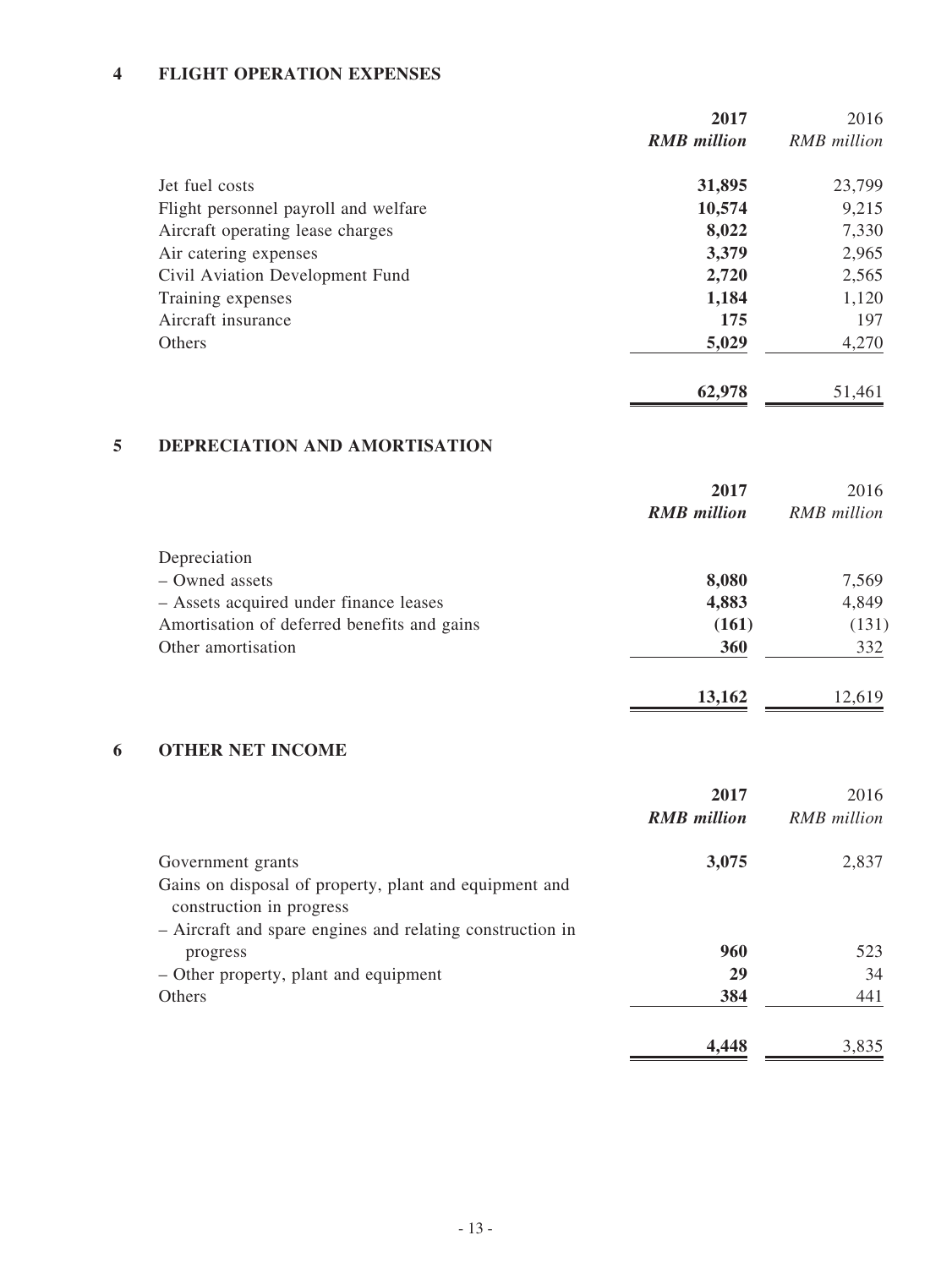#### **7 INTEREST EXPENSE**

|                                                              | 2017               | 2016               |
|--------------------------------------------------------------|--------------------|--------------------|
|                                                              | <b>RMB</b> million | <b>RMB</b> million |
| Interest on borrowings                                       | 1,628              | 1,444              |
| Interest relating to obligations under finance leases        | 2,009              | 1,598              |
| Interest relating to provision for early retirement benefits |                    |                    |
| Total interest expense on financial liabilities not at fair  |                    |                    |
| value through profit or loss                                 | 3,638              | 3,043              |
| Less: interest expense capitalised                           | (908)              | (624)              |
|                                                              | 2,730              | 2,419              |
| Interest rate swaps: cash flow hedge, reclassified from      |                    |                    |
| equity                                                       | 17                 | 46                 |
|                                                              | 2,747              | 2,465              |

#### **8 EXCHANGE GAIN/(LOSS), NET**

Net exchange gain of RMB1,801 million was recorded in 2017, as compared with a net exchange loss of RMB3,276 million in 2016, primarily attributable to the exchange difference arising from the translation of borrowing balances and obligations under finance leases dominated in USD resulting from the appreciation of RMB against USD.

#### **9 INCOME TAX**

|                                                   | 2017               | 2016        |
|---------------------------------------------------|--------------------|-------------|
|                                                   | <b>RMB</b> million | RMB million |
| PRC income tax                                    |                    |             |
| -Provision for the year                           | 2,280              | 2,203       |
| $-(\text{Over})$ /under-provision in prior year   | (2)                | 47          |
|                                                   | 2,278              | 2,250       |
| Deferred tax                                      |                    |             |
| Origination and reversal of temporary differences | (302)              | (487)       |
| Tax expense                                       | 1,976              | 1,763       |

In respect of majority of the Group's airlines operation outside mainland China, the Group has either obtained exemptions from overseas taxation pursuant to the bilateral aviation agreements between the overseas governments and the PRC government, or has sustained tax losses in those overseas jurisdictions. Accordingly, no provision for overseas income tax has been made for overseas airlines operation in the current and prior years.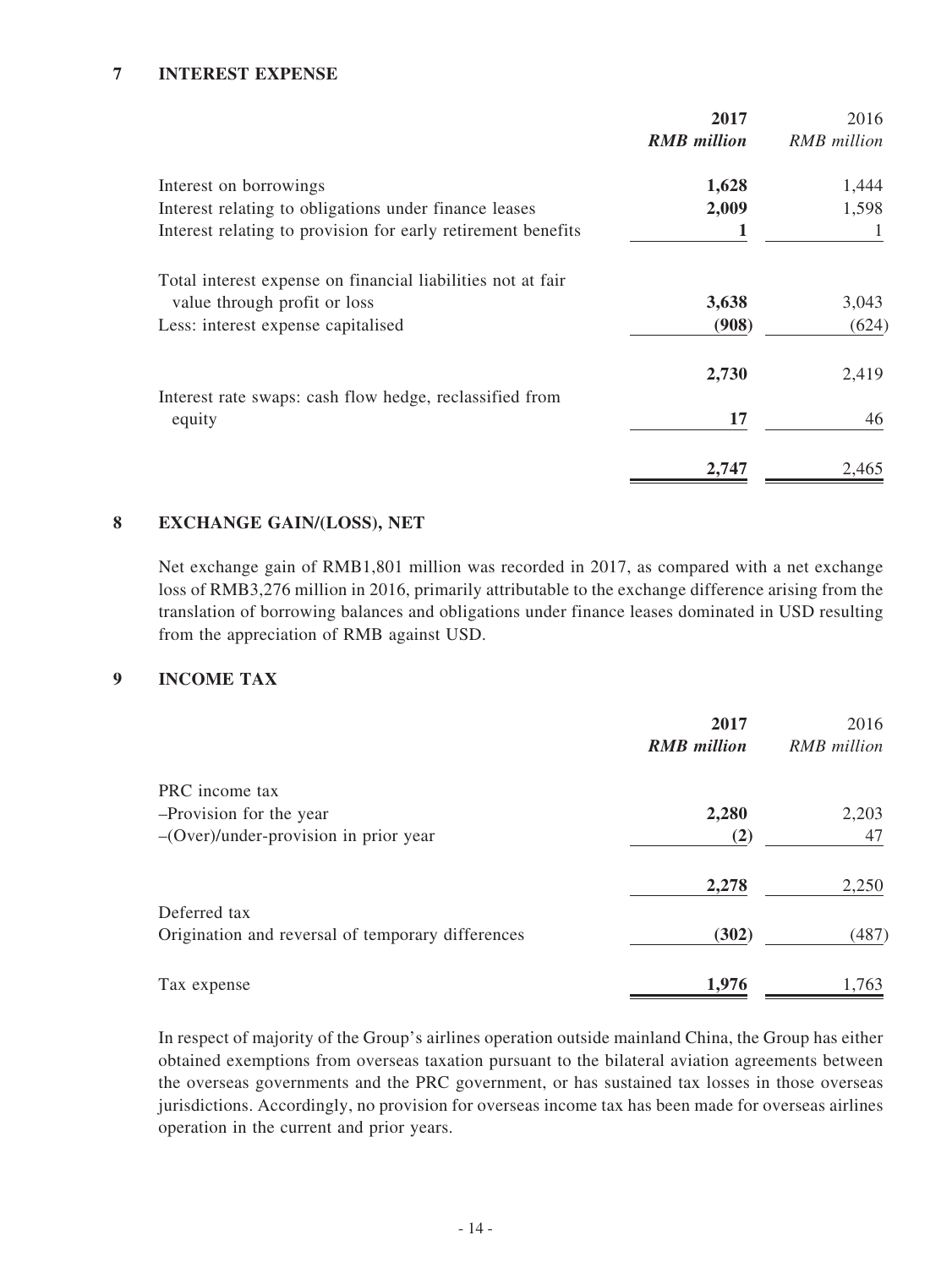Under the Corporate Income Tax Law of the PRC, the Company and majority of its PRC subsidiaries are subject to PRC income tax at 25% (2016: 25%). Certain PRC subsidiaries of the Company are subject to preferential income tax rate at 15% either because they are qualified as Advanced and New Technology Enterprises, or according to the preferential tax policy in locations, where those subsidiaries are located.

#### **10 DIVIDENDS**

A dividend in respect of the year ended 31 December 2017 of RMB0.10 per share (inclusive of applicable tax) (2016: RMB0.10 per share (inclusive of applicable tax)), amounting to a total dividend of RMB1,009 million (2016: RMB982 million), was proposed by the directors on 26 March 2018. The dividend proposed after the end of the financial year has not been recognised as a liability at the end of the financial year.

#### **11 EARNINGS PER SHARE**

The calculation of basic earnings per share for the year ended 31 December 2017 is based on the profit attributable to equity shareholders of the Company of RMB5,961 million (2016: RMB5,044 million) and the weighted average of 9,923,585,348 shares in issue during the year (2016: 9,817,567,000 shares).

The amounts of diluted earnings per share are the same as basic earnings per share as there were no dilutive potential ordinary shares in existence for the years ended 31 December 2017 and 2016.

#### **12 CONSTRUCTION IN PROGRESS**

|                                                                  | 2017<br><b>RMB</b> million | 2016<br><b>RMB</b> million |
|------------------------------------------------------------------|----------------------------|----------------------------|
| Advance payment for acquisition of aircraft and flight equipment | 27,543                     | 27,267                     |
| Others                                                           | 2,690                      | 1,643                      |
|                                                                  | 30,233                     | 28,910                     |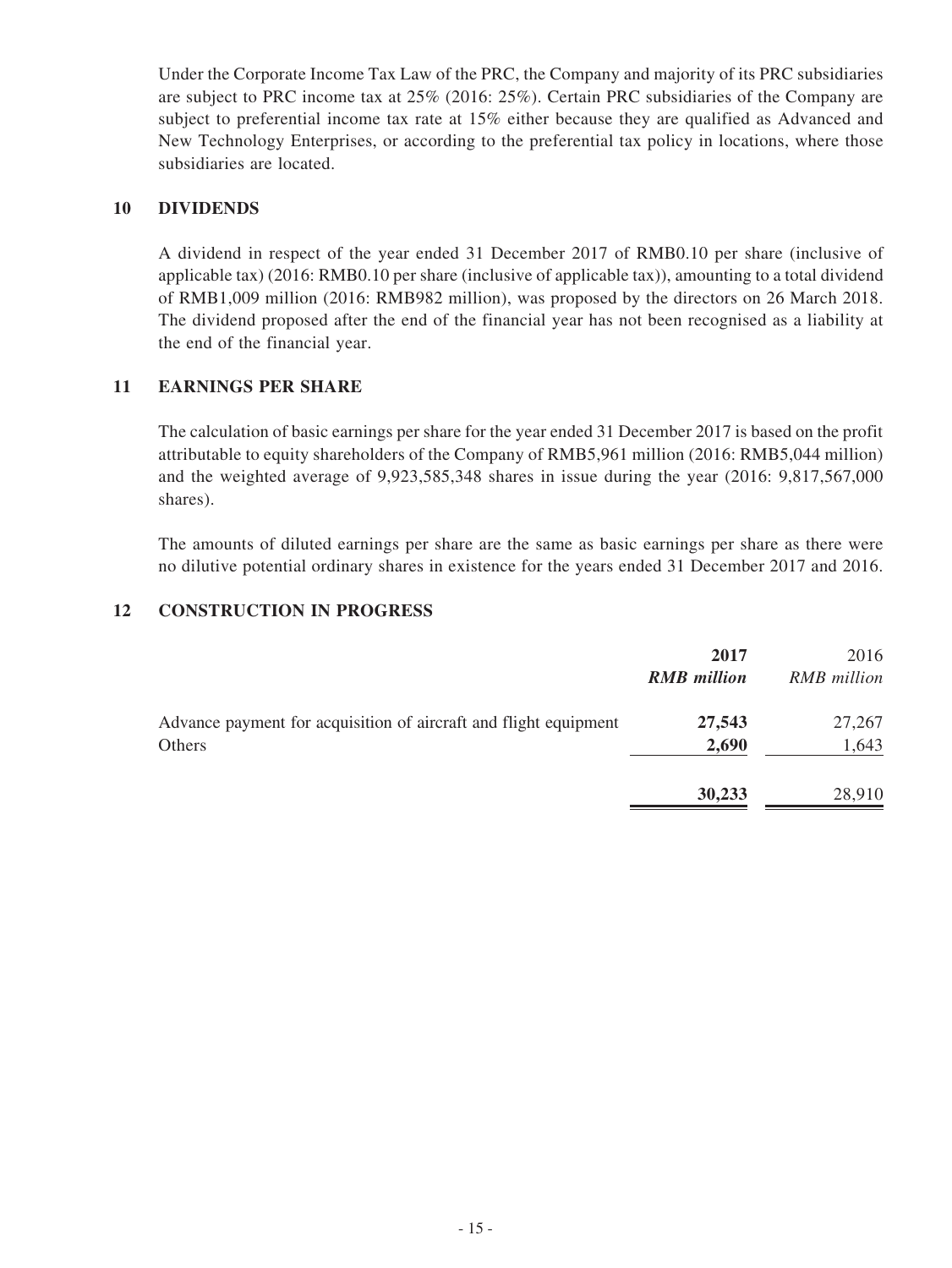#### **13 TRADE RECEIVABLES**

Credit terms granted by the Group to sales agents and other customers generally range from one to three months. Ageing analysis of trade receivables based on transaction date is set out below:

|                                            | 2017               | 2016        |
|--------------------------------------------|--------------------|-------------|
|                                            | <b>RMB</b> million | RMB million |
| Within 1 month                             | 2,067              | 2,536       |
| More than 1 month but less than 3 months   | 497                | 321         |
| More than 3 months but less than 12 months | <b>112</b>         | 142         |
| More than 1 year                           | 36                 | 27          |
|                                            | 2,712              | 3,026       |
| Less: allowance for doubtful debts         | (37)               | (37)        |
|                                            | 2,675              | 2,989       |

#### **14 OTHER RECEIVABLES**

As at 31 December 2017, other receivables include the VAT recoverable amounting to RMB3,684 million (2016: RMB1,404 million).

#### **15 TRADE PAYABLES**

Ageing analysis of trade payables based on transaction date is set out below:

|                                           | 2017<br><b>RMB</b> million | 2016<br>RMB million |
|-------------------------------------------|----------------------------|---------------------|
| Within 1 month                            | 465                        | 612                 |
| More than 1 month but less than 3 months  | 533                        | 529                 |
| More than 3 months but less than 6 months | 497                        | 484                 |
| More than 6 months but less than 1 year   | 443                        | 173                 |
| More than 1 year                          | 187                        | 105                 |
|                                           | 2,125                      | 1,903               |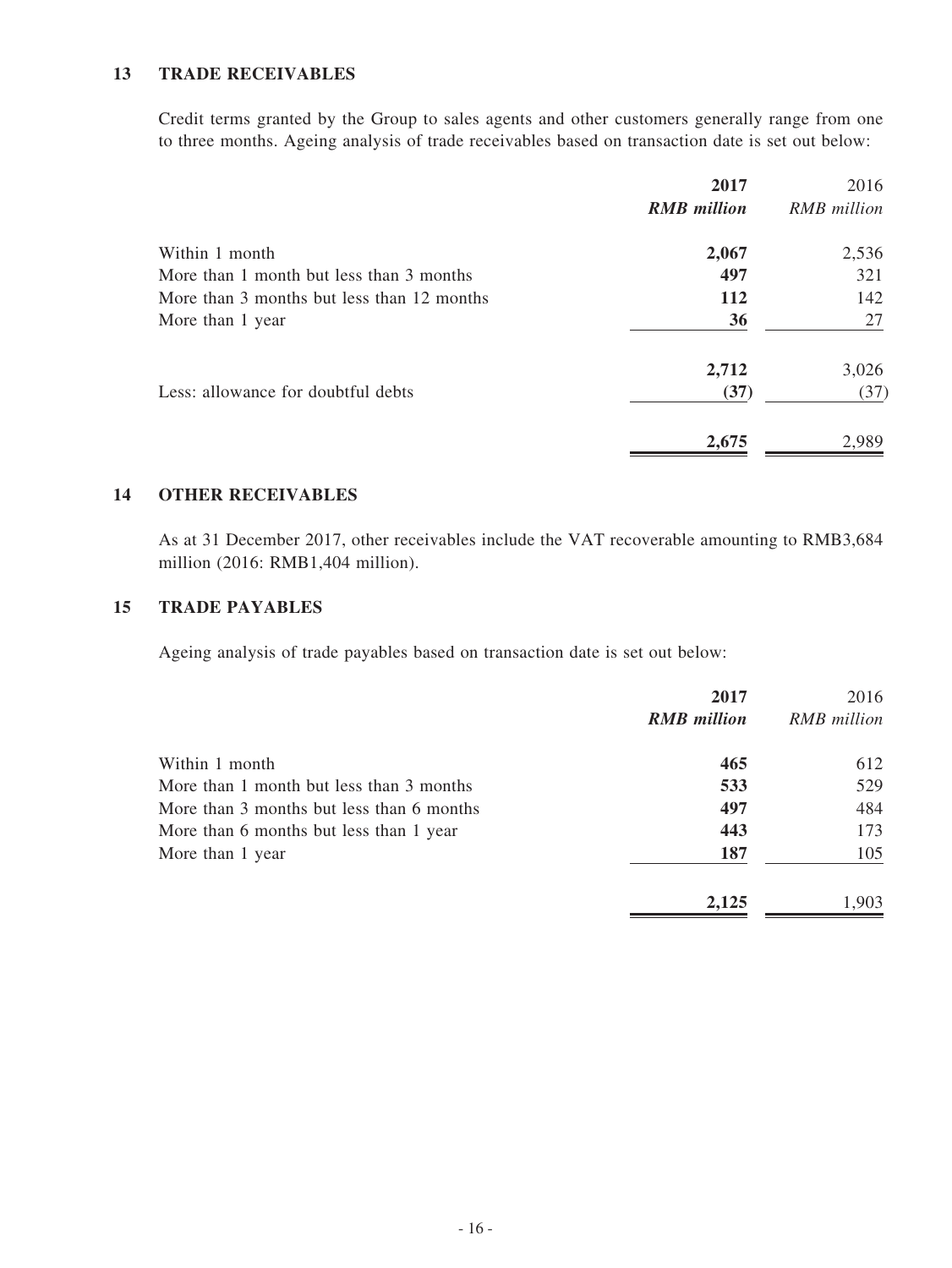# **B. PREPARED IN ACCORDANCE WITH THE PRC GAAP**

#### **CONSOLIDATED INCOME STATEMENT**

*For the year ended 31 December 2017*

|                                                               | 2017               | 2016               |
|---------------------------------------------------------------|--------------------|--------------------|
|                                                               | <b>RMB</b> million | <b>RMB</b> million |
|                                                               |                    | (Restated)         |
| Revenue                                                       | 127,489            | 114,803            |
| Less: Cost of operation                                       | 111,687            | 96,368             |
| Taxes and surcharges                                          | 217                | 246                |
| Selling and distribution expenses                             | 6,967              | 6,402              |
| General and administrative expense                            | 3,599              | 3,064              |
| Finance expense, net                                          | 1,121              | 5,835              |
| Impairment loss                                               | 442                | 130                |
| Add:<br>Fair value change of derivative financial instruments | (64)               |                    |
| Investment income                                             | 625                | 716                |
| Gain on disposal of non-current assets                        | 1,006              | 527                |
| Other income                                                  | 3,058              |                    |
| Operating profit                                              | 8,081              | 4,001              |
| Add: Non-operating income                                     | 886                | 3,735              |
| Less: Non-operating expenses                                  | 169                | 88                 |
| Total profit                                                  | 8,798              | 7,648              |
| Less: Income tax                                              | 1,965              | 1,759              |
| Net profit                                                    | 6,833              | 5,889              |
| Net profit classified by continuity of operations:            |                    |                    |
| - Net profit from continuing operations                       | 6,833              | 5,889              |
| - Net profit from discontinued operations                     |                    |                    |
| Net profit classified by ownership:                           |                    |                    |
| - Non-controlling interests                                   | 919                | 833                |
| - Shareholders of the Company                                 | 5,914              | 5,056              |

*Note:* For a business combination involving entities under common control which occurred in 2017, the net profit of the investee before being consolidated was RMB1 million. The net profit in 2016 was RMB1 million.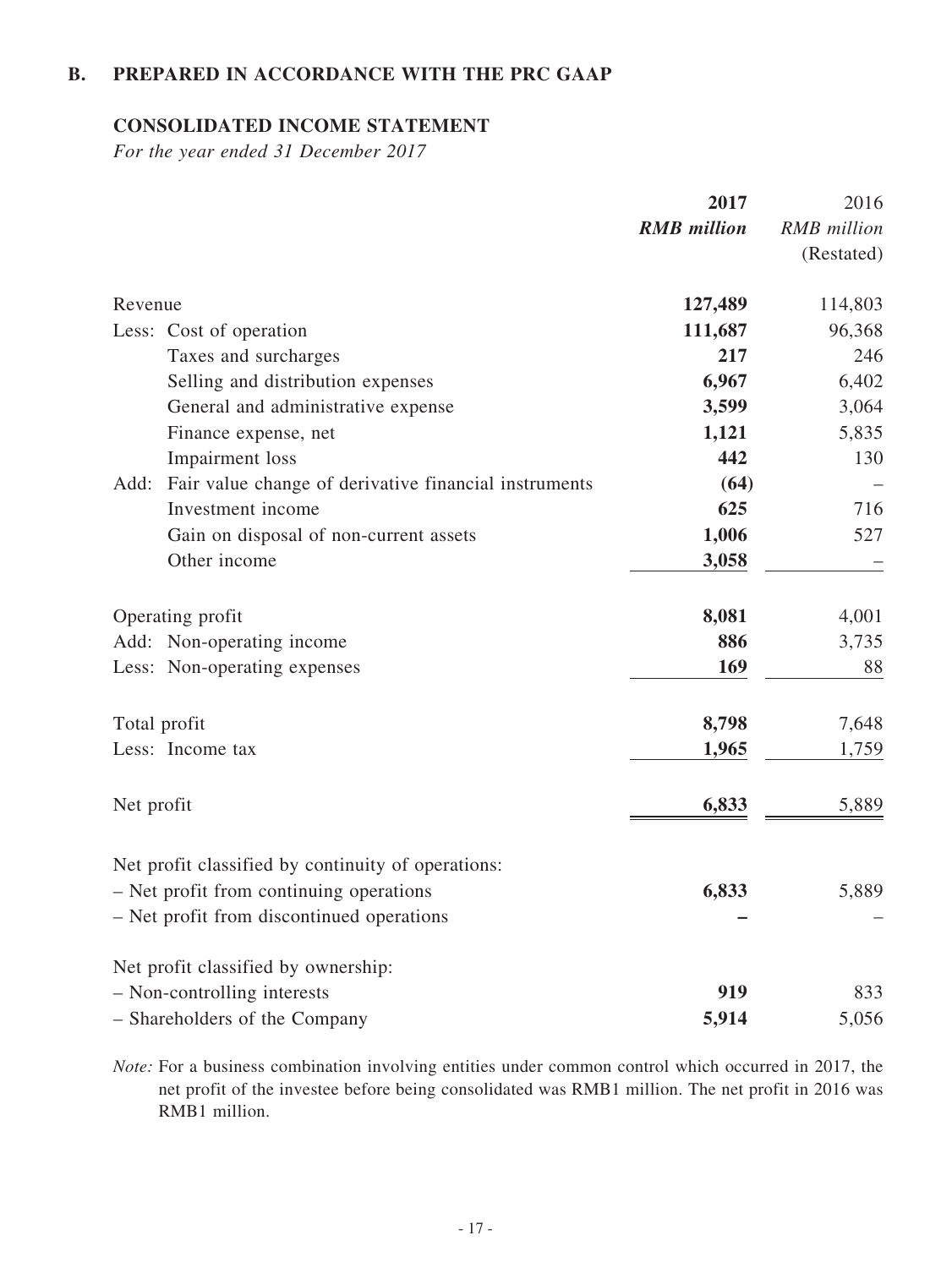# **CONSOLIDATED STATEMENT OF FINANCIAL POSITION**

*At 31 December 2017*

|                                                                    | 31 December<br>2017<br><b>RMB</b> million | 31 December<br>2016<br><b>RMB</b> million<br>(Restated) |
|--------------------------------------------------------------------|-------------------------------------------|---------------------------------------------------------|
| <b>Assets</b><br><b>Current assets</b>                             |                                           |                                                         |
| Cash at bank and on hand                                           | 7,250                                     | 4,895                                                   |
| Bills receivable                                                   | <b>18</b>                                 |                                                         |
| Accounts receivable<br>Prepayments                                 | 2,672<br>1,358                            | 3,012<br>1,479                                          |
| Dividend receivable                                                | 4                                         |                                                         |
| Other receivables<br>Inventories                                   | 1,156<br>1,622                            | 1,418<br>1,588                                          |
| Assets held for sale                                               | 8                                         |                                                         |
| Other current assets                                               | 3,796                                     | 1,415                                                   |
| <b>Total current assets</b>                                        | 17,884                                    | 13,807                                                  |
| <b>Non-current assets</b>                                          |                                           |                                                         |
| Available-for-sale financial assets                                | 725                                       | 602                                                     |
| Long-term equity investments<br>Investment properties              | 4,045<br>524                              | 4,098<br>440                                            |
| Fixed assets                                                       | 158,255                                   | 146,388                                                 |
| Construction in progress                                           | 30,193                                    | 28,948                                                  |
| Intangible assets<br>Aircraft lease deposits                       | 3,334<br>642                              | 3,152<br>725                                            |
| Long-term deferred expenses                                        | 610                                       | 568                                                     |
| Derivative financial instruments                                   | 46                                        | 21                                                      |
| Deferred tax assets<br>Other non-current assets                    | 1,698<br>373                              | 1,721                                                   |
|                                                                    |                                           |                                                         |
| <b>Total non-current assets</b>                                    | 200,445                                   | 186,663                                                 |
| <b>Total assets</b>                                                | 218,329                                   | 200,470                                                 |
| Liabilities and shareholders' equity<br><b>Current liabilities</b> |                                           |                                                         |
| Short-term bank borrowings                                         | 20,626                                    | 4,195                                                   |
| Derivative financial instruments                                   | 64                                        |                                                         |
| Bills payable                                                      |                                           | 400                                                     |
| Accounts payable<br>Sales in advance of carriage                   | 13,432<br>7,853                           | 13,025<br>8,420                                         |
| Employee benefits payable                                          | 3,366                                     | 2,858                                                   |
| Taxes payable                                                      | 1,182                                     | 899                                                     |
| Interest payable<br>Dividend payable                               | 740<br>1                                  | 844<br>-1                                               |
| Other payables                                                     | 5,528                                     | 4,752                                                   |
| Non-current liabilities due within one year                        | 16,785                                    | 10,559                                                  |
| Other current liabilities                                          |                                           | 21,986                                                  |
| <b>Total current liabilities</b>                                   | 69,577                                    | 67,939                                                  |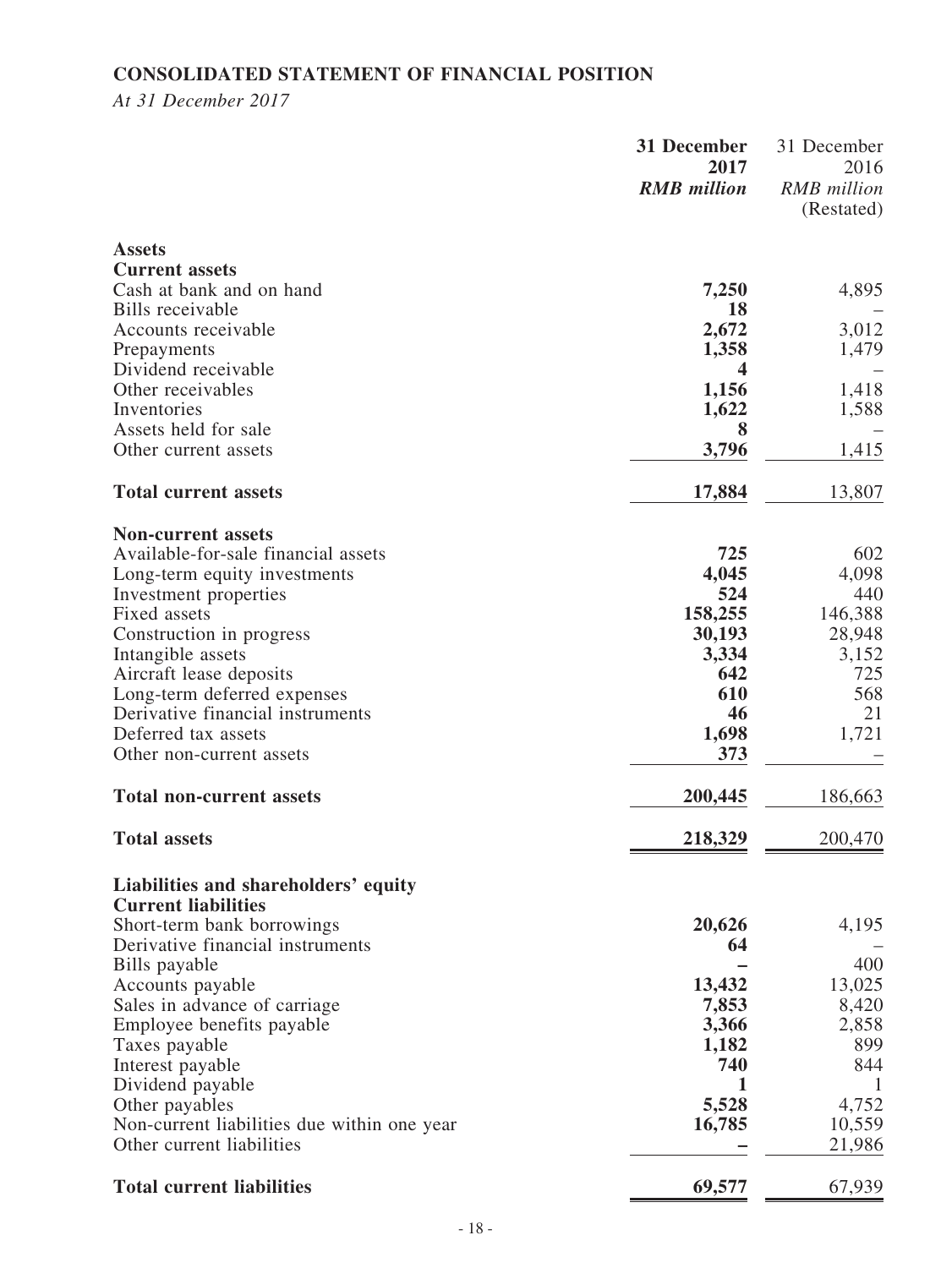|                                                  | 31 December<br>2017 | 31 December<br>2016 |
|--------------------------------------------------|---------------------|---------------------|
|                                                  | <b>RMB</b> million  | <b>RMB</b> million  |
|                                                  |                     | (Restated)          |
| <b>Non-current liabilities</b>                   |                     |                     |
| Long-term bank borrowings                        | 6,023               | 1,069               |
| Bonds payable                                    | 14,696              | 17,689              |
| Obligations under finance leases                 | 59,583              | 53,527              |
| Provision for major overhauls                    | 2,808               | 2,089               |
| Deferred revenue                                 | 2,902               | 2,600               |
| Provision for early retirement benefits          | 3                   | 6                   |
| Deferred tax liabilities                         | 572                 | 841                 |
| <b>Total non-current liabilities</b>             | 86,587              | 77,821              |
| <b>Total liabilities</b>                         | 156,164             | 145,760             |
| <b>Shareholders' equity</b>                      |                     |                     |
| Share capital                                    | 10,088              | 9,818               |
| Capital reserve                                  | 15,115              | 13,977              |
| Other comprehensive income                       | 278                 | 211                 |
| Surplus reserves                                 | 2,449               | 1,957               |
| Undistributed profits                            | 21,664              | 17,224              |
| Total equity attributable to equity shareholders |                     |                     |
| of the Company                                   | 49,594              | 43,187              |
| <b>Non-controlling interests</b>                 | 12,571              | 11,523              |
| <b>Total equity</b>                              | 62,165              | 54,710              |
| <b>Total liabilities and equity</b>              | 218,329             | 200,470             |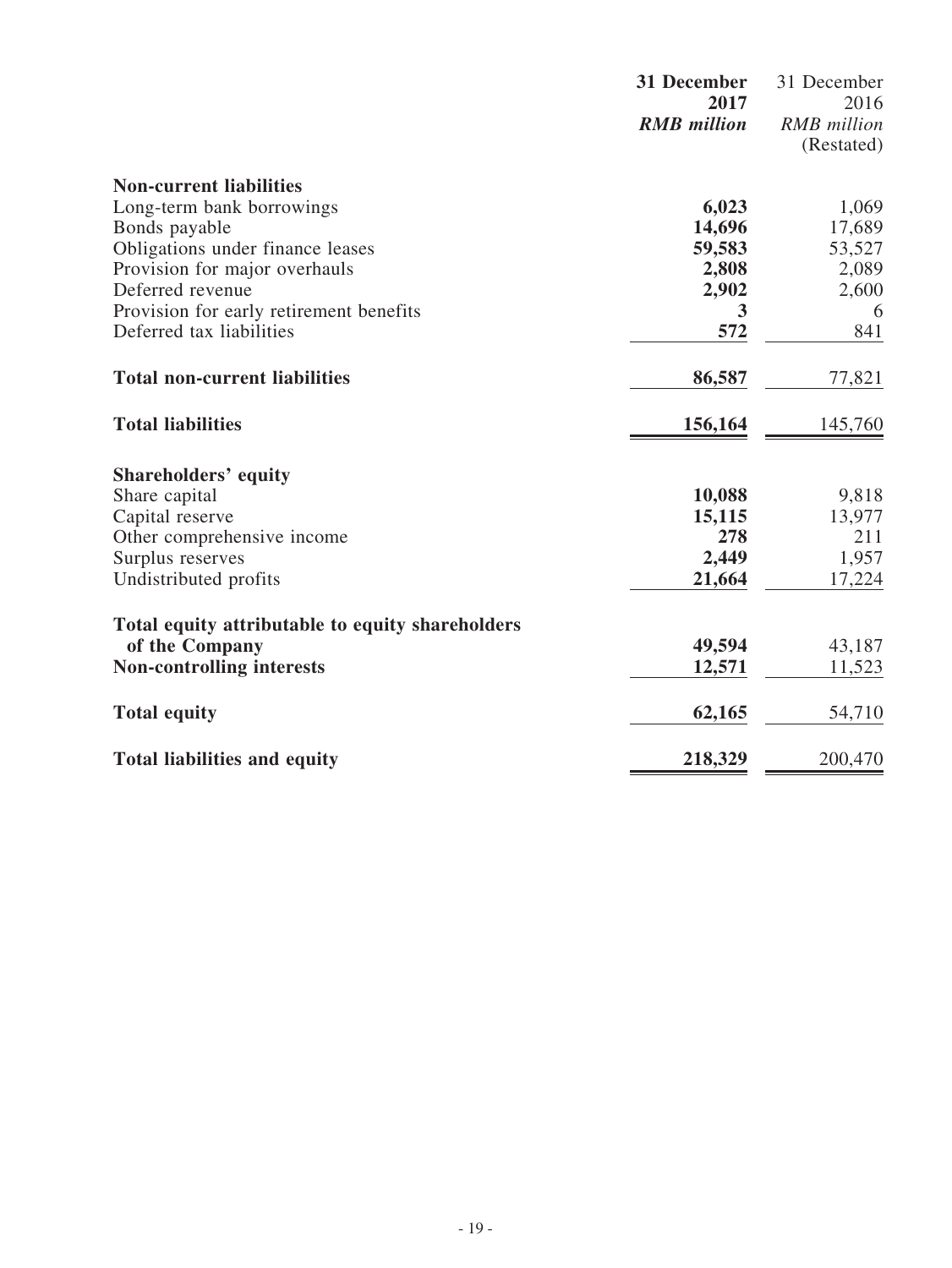# **C. RECONCILIATION OF DIFFERENCES IN FINANCIAL STATEMENTS PREPARED UNDER PRC GAAP AND IFRSs**

**Difference in net profit and net assets attributable to equity shareholders of the Company under consolidated financial information in financial statements between IFRSs and PRC GAAP**

|                                 |                                                   |               |                                                    | Unit: RMB million |
|---------------------------------|---------------------------------------------------|---------------|----------------------------------------------------|-------------------|
|                                 | Net profit attributable to<br>equity shareholders |               | Net assets attributable to:<br>equity shareholders |                   |
|                                 | of the Company                                    |               | of the Company                                     |                   |
|                                 | January –                                         | January –     | 31 December                                        | 31 December       |
|                                 | December 2017                                     | December 2016 | 2017                                               | 2016              |
|                                 |                                                   | (Restated)    |                                                    | (Restated)        |
| Amounts under PRC GAAP          | 5,914                                             | 5,056         | 49,594                                             | 43,187            |
| Adjustments:                    |                                                   |               |                                                    |                   |
| Government grants               | 21                                                | $\mathbf{1}$  | (8)                                                | (29)              |
| Capitalisation of exchange      |                                                   |               |                                                    |                   |
| difference of specific loans    | 47                                                | 48            | 196                                                | 149               |
| Adjustments arising from        |                                                   |               |                                                    |                   |
| the Company's business          |                                                   |               |                                                    |                   |
| combination under common        |                                                   |               |                                                    |                   |
| control                         | 8                                                 | (36)          | 237                                                | 182               |
| Tax impact of the above         |                                                   |               |                                                    |                   |
| adjustments                     | (11)                                              | (4)           | (47)                                               | (36)              |
| Effect of the above adjustments |                                                   |               |                                                    |                   |
| on non-controlling interests    | (18)                                              | (21)          | (36)                                               | 3                 |
| Amounts under IFRSs             | 5,961                                             | 5,044         | 49,936                                             | 43,456            |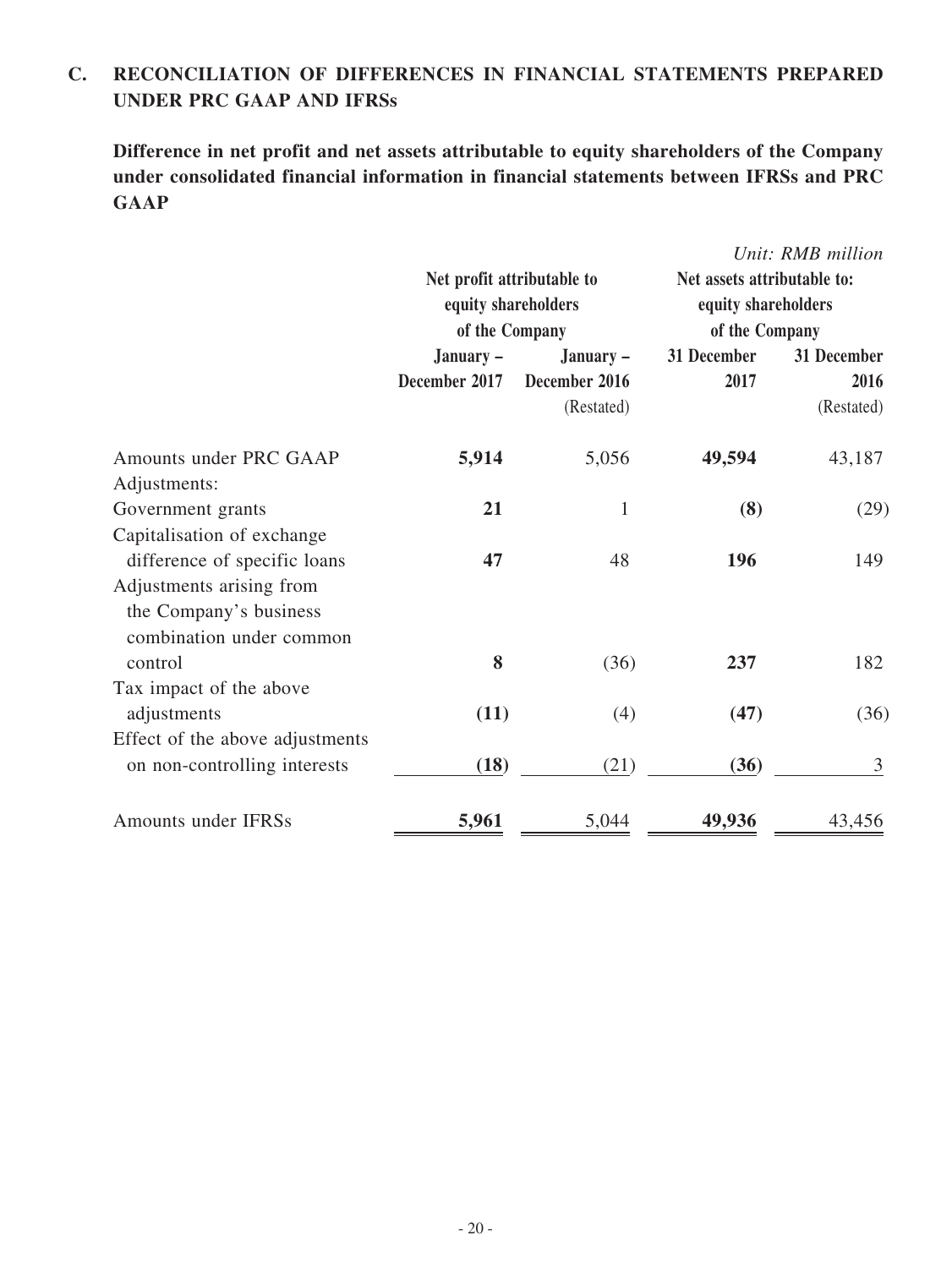### **BUSINESS REVIEW**

In 2017, the global economy witnessed a continuous expansion, with an overall mild inflation. The economy of the United States and many other developed and emerging countries picked up. The global trade and cross-border capital flow were significantly strengthened. According to the UN's statistics, in 2017, the global economy growth reached 3%, representing the most rapid growth since 2011 and approximately 2/3 of the countries in the globe saw a more rapid growth in 2017 than in 2016. However, the basis for the global economy revival has not been stable yet. The trend of anti-globalization and the protectionism in trade and investment has gained momentum and global debts continued to accumulate. Meanwhile, geopolitical risk, terrorism and many other problems remained.

According to the data released by International Air Transport Association ("**IATA**"), in 2017, the global passenger aviation demand increased by 7.6% year on year, which is far higher than 5.5%, the average growth rate in the past 10 years; the global aviation capacity increased by 6.3%; and the passenger load factor increased by 0.9 percentage points to 81.4%. From the perspective of the international aviation market for passengers, driven by sound economic growth and increase of routes, the Pacific Asia market, especially with China as the lead, witnessed the most rapid passenger growth in 2017. From the perspective of domestic aviation market for passengers, India, China and Russia also outpaced other major markets.

According to the statistics of Civil Aviation Administration of China ("**CAAC**"), in 2017, China remained the world's second largest aviation market, with a total annual transport turnover of 108.31 billion ton kilometers, representing a year on year growth of 12.5%; number of domestic and regional passengers reached 500 million, representing a year on year growth of 13.7%; number of international passengers reached 55.442 million, representing a year on year growth of 7.4%; cargo transport volume reached 7.058 million tons, representing a year on year growth of 5.7%.

In 2017, under the background of global economy recovery, China civil aviation's international and domestic market witnessed rapid growth. The Company, however, still faced many challenges, fierce market competition, pickup of oil price, impact from high-speed rail, etc. We accelerated the implementation of our strategies and unremitting advanced "standardized, integrated, intelligent and international" development to create "RoadSunshine CSA". We resolutely guaranteed aviation safety, stepped up efforts to improve the quality and efficiency, and steadily pushed forward reforms. The Company has maintained a positive and upward development trend, obtained the best operation results in history, been awarded "Top 50 Global Most Valuable Airline Brands" and ranked sixth globally and first in China.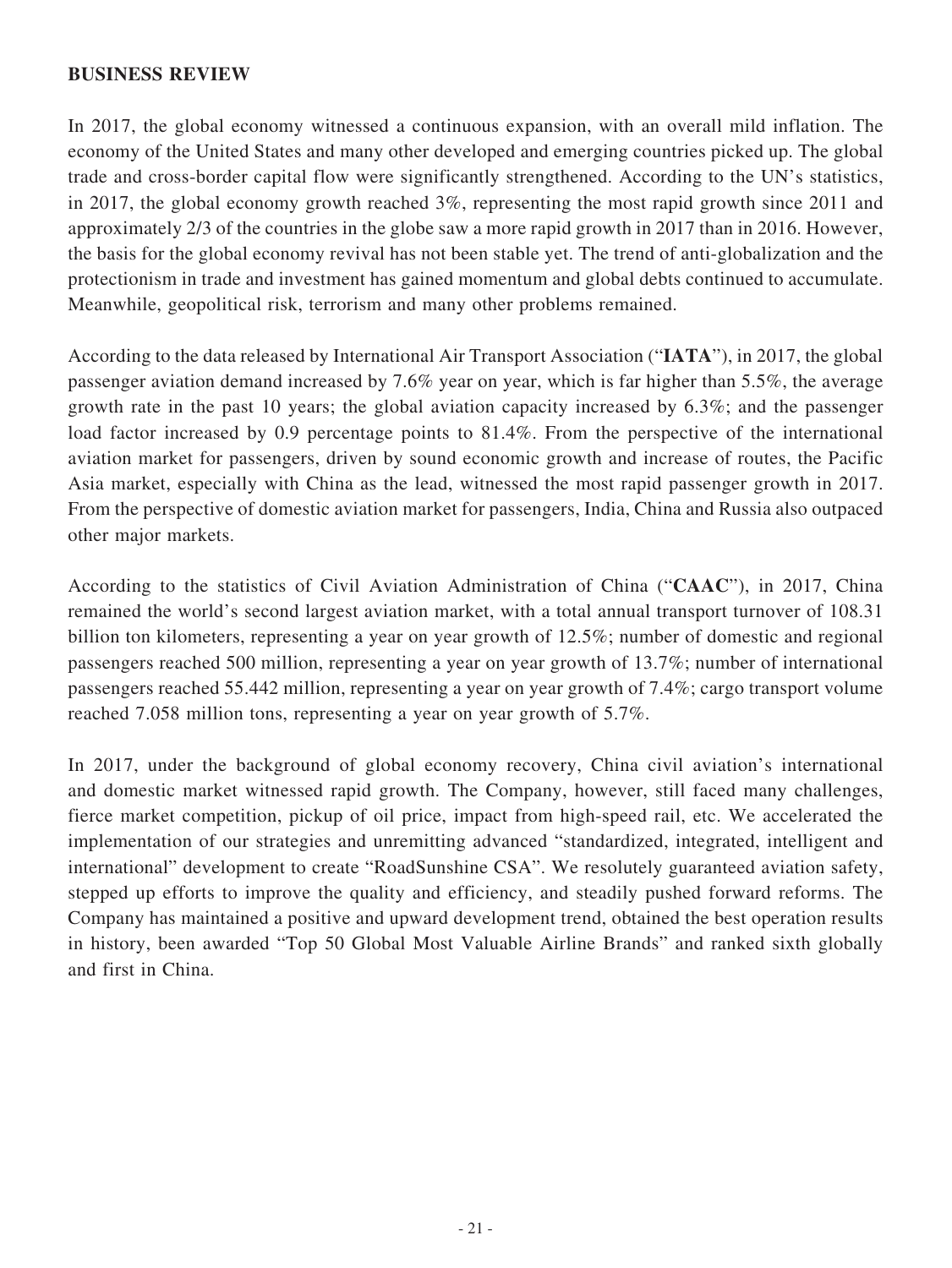## **Safety Operation**

We always regard safety as our top priority. We have further improved aviation safety management manuals, strengthened the guidance role of the management staff, created the safety culture of "Capability, Compliance and Honesty" and resolutely uphold the safety standards. During the reporting period, the Group has achieved safe flight of 2.567 million hours with an accumulated safe flight of 20.662 million hours and with 13,700 hours for general aviation flights. We have maintained aviation safety for more than 18 years and aviation security for 23 years. We have maintained the best safety record among Chinese airlines.

We focused on improving the operation and support standard, establishing frontline authorization mechanism, improving the efficiency to handle emergent conditions, and ensuring to serve the passengers at first instance. We further enhanced the integrated control of operation resources, continue to minimize the flight delay and have realized the leading position on the flight on-time rates in our industry. We increased the utilization efficiency of the aircrew resources, actively optimized the routes, and pushed forward the management of fuel. As a result, we have achieved a year on year drop of 0.66% on fuel consumption per ton kilometre and reduced the carbon emission by 63,000 tons in the year.

# **Fleet Staff**

During the reporting period, we have deeply analysed the changes in the markets, and constantly optimized the fleet structure based on the Company's long-term development strategies, while conforming to the new trend in optimizing the layout of the passenger cabins. The Company continue to introduce more advanced and fuel-efficient aircraft, 79 aircraft have been introduced and 27 old aircraft have been retired in 2017. At the year end, our fleet includes 754 aircraft. During the reporting period, the Company purchased 8 B777-300ER aircraft and 30 B737-8 aircraft from Boeing, and 20 A350-900 aircraft from Airbus. It is expected that those aircraft will be delivered from 2019 to 2022. We fully initiated the modification of the cabin layout and we have completed modification of 216 narrow-body aircraft, where passenger experiences have been improved.

During the reporting period, we enhanced cooperation with universities and recruited 4,446 new employees, of which were 634 pilots, providing a guarantee of sufficient quality human resources for the Company's development. We made extra efforts to improve the quality of employees and conducted various types of training, totalling 1,880 items, with 41,000 person involved in total. As of the end of 2017, the Group had 1,282 foreign employees in total, of which there were 291 foreign pilots and 257 foreign attendants. In 2017, the Company was again awarded two awards, i.e. "China's Top 30 Best Employers" and "The Most Attractive Employer to Women".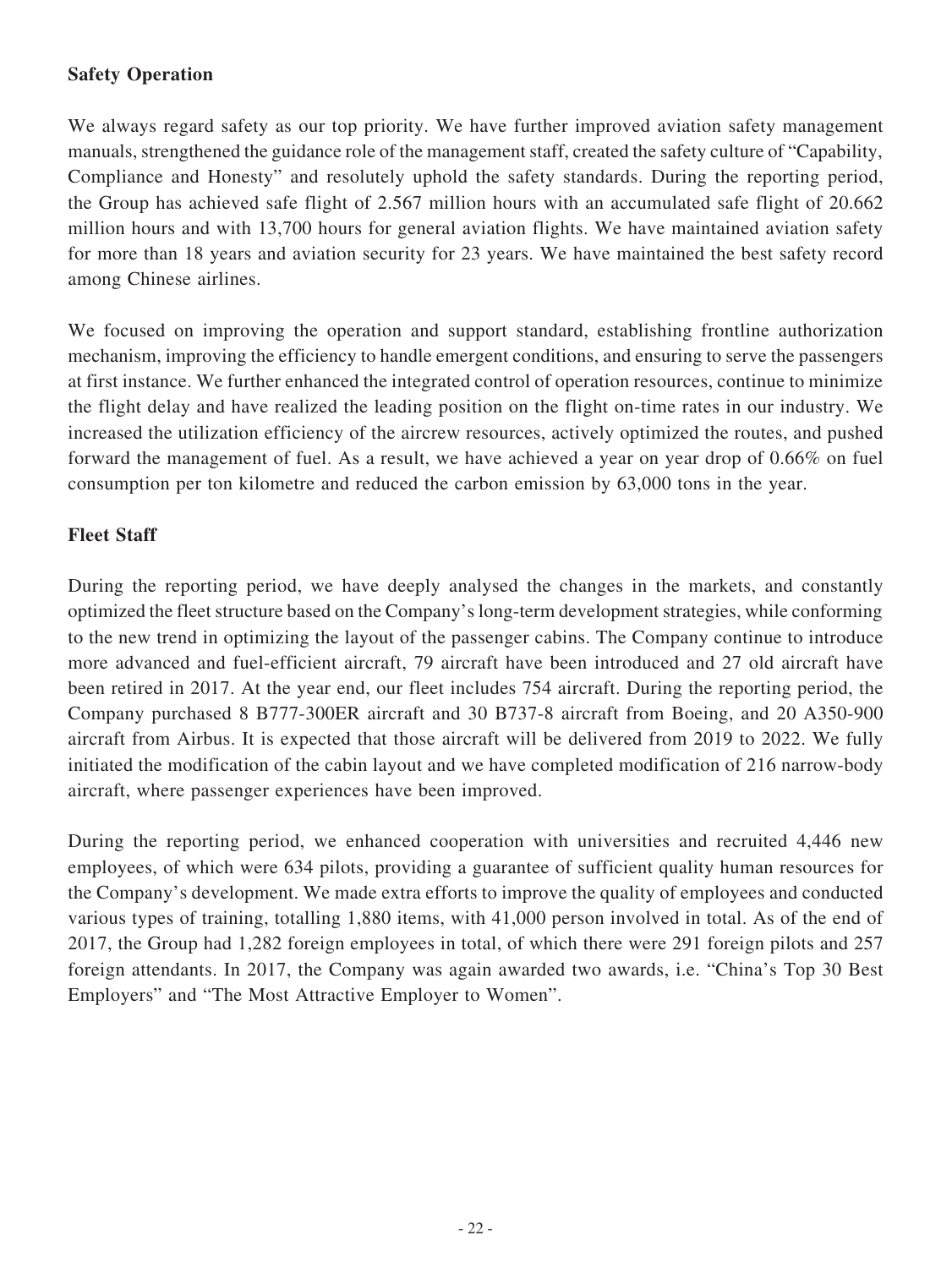# **Network Hub**

During the reporting period, we focused on building the "Guangzhou-Beijing Dual Hub" strategic layout and acceleration of all the preparation work for stationing in Beijing's new Airport. China Southern Airline's base and Beijing's new Airport will be completed simultaneously. We continued to build the Guangzhou central hub, implemented the national "One Belt and One Road" initiative, steadily expanded international network, so as to "increase quality, efficiency and speed" to prepare for the launch of T2 in Guangzhou Baiyun Airport and to strive to turn the Guangzhou central hub into the best strategic aviation hub in China. We coordinated slots resources and route structure, as well as continuing to optimize the transfer connections. As a result, the hub effect continued to appear. The passengers transferred in the Guangzhou hub grew by 24.2% on a year on year basis. We achieved a year on year transfer revenue growth of 22.6%. We operated 61 international and regional routes in Guangzhou Baiyun Airport, after routes Guangzhou-Vancouver-Mexico city, Guangzhou-Keynes and Guangzhou-Colombo-Male have been launched in 2017, and the international and regional routes in Guangzhou have reached 61, the flights have achieved more than 543 per week.

#### **Product and Service**

During the reporting period, the Company always adhered to the customer-oriented culture and continued its innovative and refined services. Among Chinese carriers, we were the first to launch barrier free websites, boarding by face recognition and "stand-up luggage". In China, the Guangzhou hub was the first to implement the comprehensive go-through transport service and continued to upgrade the intelligent experiences for passengers. We have gradually launched "Kapok International" selected routes and promoted star products, such as large bowl of beef noodles and Cantonese style clay pot rice. We also enlarged the range of meal pre-booking for passengers. We were leading in the industry as to passenger satisfaction. Xiamen Airlines launched new uniforms for the ground staff on the theme of "classic and future", and also launched new ground services of "Convenient journey, Free journey, True-Love journey, Honour journey, Surprising journey, and Love-you journey", which were praised by a wide range of customers. In 2017, the Company was awarded national "Customer Satisfaction Benchmark" by China Quality Association.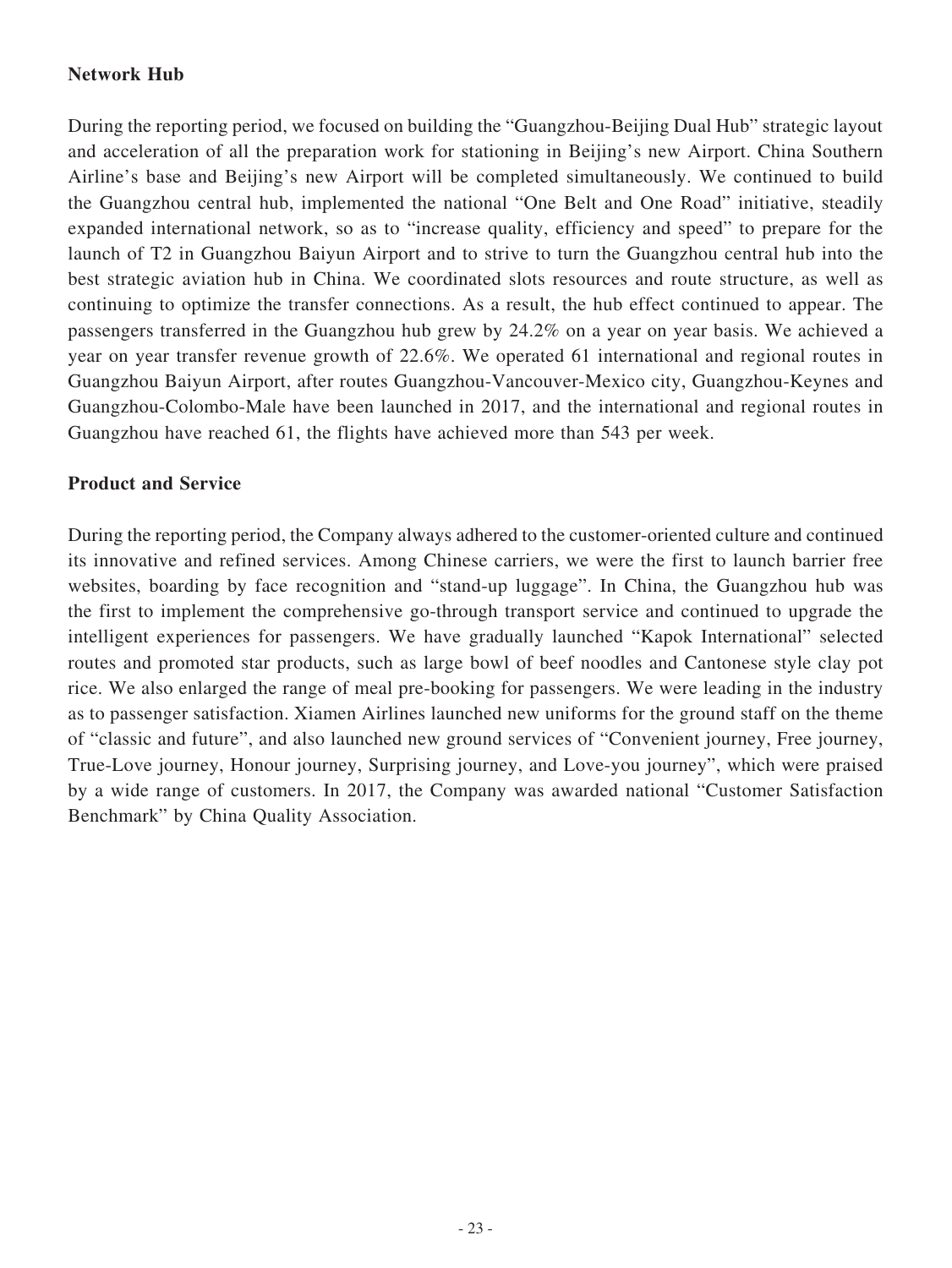# **Marketing**

During the reporting period, we focused on advancing intelligent marking, roundly promoted "China Southern Airlines e-travel", and made 271 functions online. The platform was visited 240 million times, representing a year on year growth of 48.4%. We remained the leading position in the industry as to various indicators, such as APP download, the number of social media followers, number of monthly active users. We achieved electronic direct sale revenue of RMB40.24 billion, representing a year on year growth of 39.5%. We resolutely treasure the value of our customer. Our member scale reached 34.523 million, representing a year on year growth of 14.7%. We realized revenue from frequenter of RMB36.16 billion, representing a year on year growth of 11.5%. The overall sale revenue from corporate accounts reached RMB9.5 billion, representing a year on year growth of 28%. We were deeply integrated with Xiamen Airlines and Sichuan Airlines to enhance the influence of "China Southern" on the markets. We led the markets and increased the input in high-return routes. Our input in major airports accounted for 89% of the Company by seat kilometres. We regarded the maximization of marginal contribution as the core, fully optimized international and domestic traffic rights and actively prepared for potential markets. As a result, the utilization rate of the aircraft increased by 0.26 hours on a year on year basis.

During the reporting period, the Group's passenger transport revenue increased by 10% on a year on year basis, hitting a new record high in the recent 5 years. Our passenger load factor reached the highest in history. Meanwhile, we seized the opportunities of increased cargo transport demand to focus on improving the load factor of freighter, to exploit the effect of network hub, and to strengthen cooperation with corporate accounts. As a result, revenue from cargo transport increased by 26.3% year on year and the freighter transport achieved RMB651 millions of profits, hitting a new record high in the history.

## **International Cooperation**

During the reporting period, the Company reached a strategic cooperation agreement with American Airlines. According to this agreement, American Airlines subscribed the Company's shares in August 2017 by USD200 million. China Southern Airlines and American Airlines also established a code sharing partnership on 18 January 2018 to provide more convenient and diversified trip options for passengers. The Company fully participate in the global network of SkyTeam and continuously strengthen the cooperation with SkyTeam's members. Based on the "friend circle" in the existing international and domestic carriers, we expanded the circle according to the market demands. Therefore, we partnered with British Airways, Etihad Airways, South American Airlines and other airlines. At present, the Company has shared codes with 25 international and domestic airlines, such as, France Airlines, KLM Royal Dutch Airlines, Delta Airlines, American Airlines, Qantas Airways, in 585 routes (including trunk routes and beyond routes). This further enlarged our sales channels and flight route network. In 2017, the Company achieved more than RMB4 billion sales revenue from code sharing.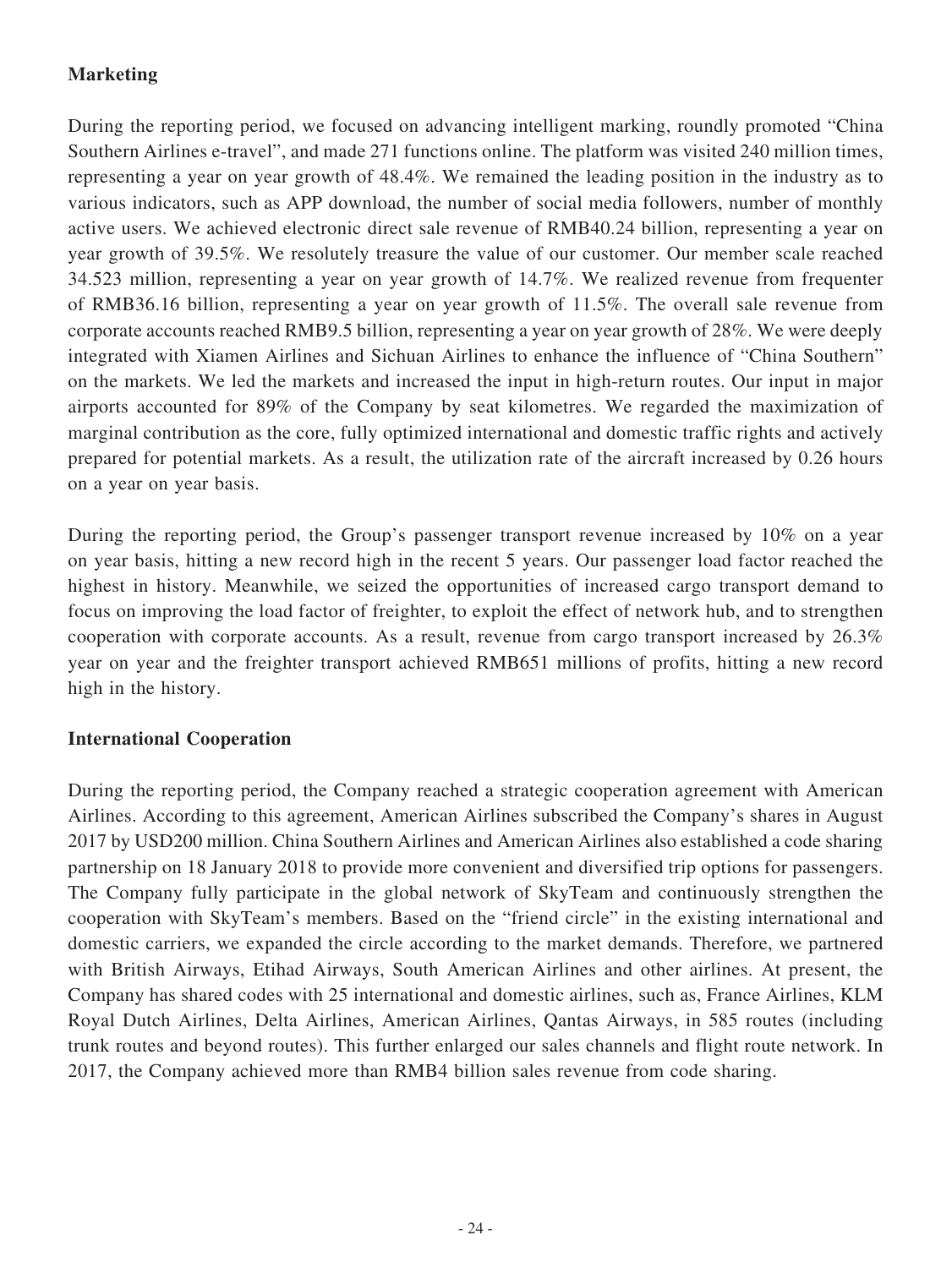#### **Finance Management**

During the reporting period, we continued to strength the comprehensive budget management and advance project value management. As a result, the cost control standard significantly increased. We also constantly optimized financing structure to lower the financing cost. We issued a round of RMB1 billion of ultra-short-term financing Bills. We adopted China's bonded lease financing method to raise RMB17.3 billion for introducing 42 aircraft. We optimized our debt structures and comprehensively adopted innovative means such as, currency swap, to lower the exchange rate risks. We continued to optimize the operation of the overseas fund pools. Overseas capital centralized projects were awarded the Euro Finance's "2017 Taozhu Awards". In 2017, the Group's asset to liability ratio decreased by 1.17 percentage points on a year on year basis to 71.40%.

## **Operating Results**

During the reporting period, passengers transported by the Group reached 126 million, representing a year on year growth of 10.19%. The average passenger load factor reached 82.2%, representing a year on year growth of 1.69 percentage points. The passenger kilometer revenue reached RMB0.49, representing a year on year decrease of 2%. We achieved an operating revenue of RMB127,806 million, representing a year on year growth of 11.15%. Our operating cost reached RMB123,098 million, representing a year on year growth of 15.91%. We achieved a net profit attributable to the equity shareholders of the Company of RMB5,961 million, representing a year on year growth of 18.18%. Of which, Xiamen Airlines achieved a net profit of RMB1,477 million and maintained profitable for 31 consecutive years.

The Board would like to extend its sincere gratitude to the shareholders, management and all the employees of the Company, and is pleased to recommend the distribution of a cash dividend of RMB0.10 in total (inclusive of applicable tax) per share for the year 2017, totalling approximately RMB1,009 million based on the Company's 10,088,173,272 issued shares. A resolution for the profit distribution will be submitted for deliberation at the 2017 Annual General Meeting of the Company.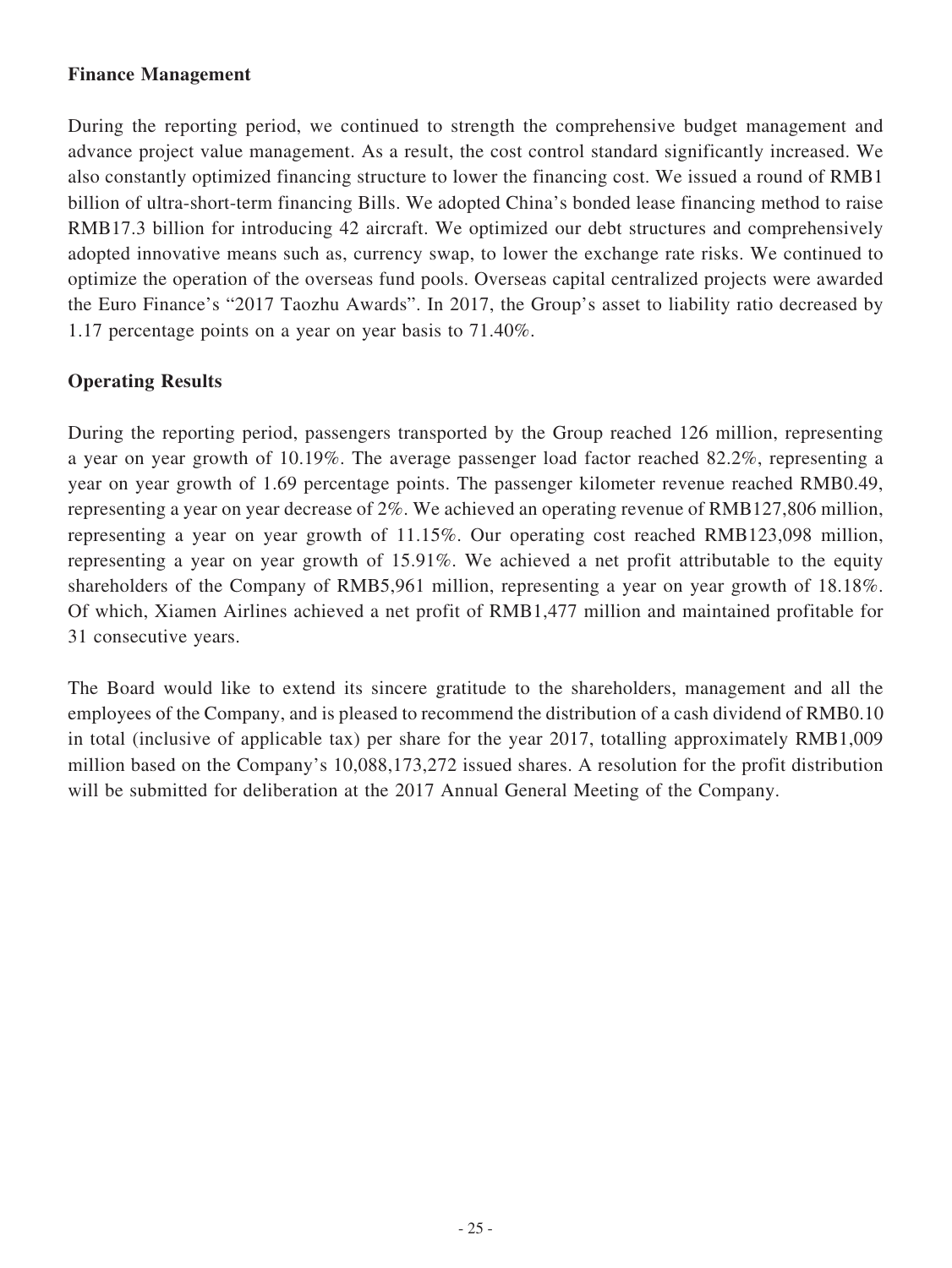# **OPERATING DATA SUMMARY**

The following table sets forth certain financial information and operating data by geographic regions:

|                                              | For the year ended<br>31 December |             | Increase/<br>(decrease) |
|----------------------------------------------|-----------------------------------|-------------|-------------------------|
|                                              | 2017                              | 2016        | $\%$                    |
| <b>Traffic:</b>                              |                                   |             |                         |
| Revenue passenger kilometers (RPK) (million) |                                   |             |                         |
| Domestic                                     | 160,427.72                        | 144,979.57  | 10.66                   |
| Hong Kong, Macau and Taiwan                  | 2,934.65                          | 3,083.71    | (4.83)                  |
| International                                | 67,334.50                         | 58,042.36   | 16.01                   |
| <b>Total:</b>                                | 230,696.87                        | 206, 105.64 | 11.93                   |
| Revenue tonne kilometres (RTK)(million)      |                                   |             |                         |
| Domestic                                     | 15,833.96                         | 14,551.20   | 8.82                    |
| Hong Kong, Macau and Taiwan                  | 282.52                            | 292.46      | (3.40)                  |
| International                                | 11,204.15                         | 9,542.90    | 17.41                   |
| <b>Total:</b>                                | 27,320.63                         | 24,386.56   | 12.03                   |
| <b>RTK</b> – Passenger (million)             |                                   |             |                         |
| Domestic                                     | 14,143.67                         | 12,794.43   | 10.55                   |
| Hong Kong, Macau and Taiwan                  | 257.77                            | 270.59      | (4.74)                  |
| International                                | 5,910.35                          | 5,099.18    | 15.91                   |
| <b>Total:</b>                                | 20,311.80                         | 18,164.20   | 11.82                   |
|                                              |                                   |             |                         |
| RTK - Cargo and mail (million)               |                                   |             |                         |
| Domestic                                     | 1,690.29                          | 1,756.77    | (3.78)                  |
| Hong Kong, Macau and Taiwan                  | 24.75                             | 21.87       | 13.17                   |
| International                                | 5,293.80                          | 4,443.72    | 19.13                   |
| <b>Total:</b>                                | 7,008.83                          | 6,222.36    | 12.64                   |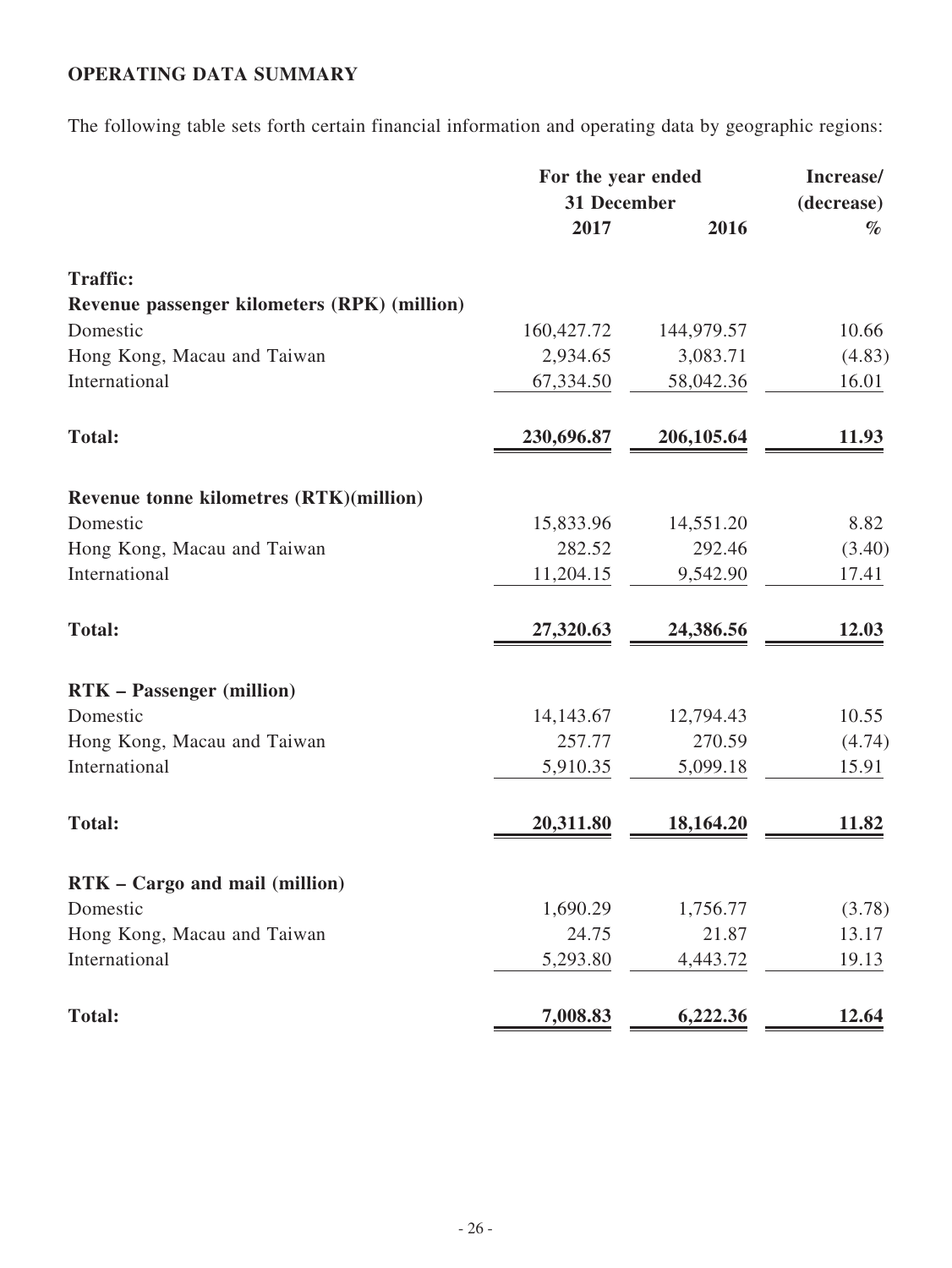|                                                                                 | For the year ended |            | Increase/  |
|---------------------------------------------------------------------------------|--------------------|------------|------------|
|                                                                                 | 31 December        |            | (decrease) |
|                                                                                 | 2017               | 2016       | $\%$       |
| Passengers carried (thousand)                                                   |                    |            |            |
| Domestic                                                                        | 108,616.65         | 98,463.43  | 10.31      |
| Hong Kong, Macau and Taiwan                                                     | 2,329.80           | 2,340.68   | (0.46)     |
| International                                                                   | 15,352.29          | 13,814.52  | 11.13      |
| <b>Total:</b>                                                                   | 126,298.75         | 114,618.63 | 10.19      |
| Cargo and mail carried (thousand tonnes)                                        |                    |            |            |
| Domestic                                                                        | 1,048.18           | 1,083.68   | (3.28)     |
| Hong Kong, Macau and Taiwan                                                     | 22.01              | 19.73      | 11.56      |
| International                                                                   | 601.97             | 509.14     | 18.23      |
| <b>Total:</b>                                                                   | 1,672.16           | 1,612.55   | 3.70       |
| Capacity:<br>Available seat kilometres(ASKs) (million)<br>Domestic              | 194,354.34         | 179,655.46 | 8.18       |
| Hong Kong, Macau and Taiwan                                                     | 3,843.89           | 4,193.19   | (8.33)     |
| International                                                                   | 82,447.49          | 72,143.29  | 14.28      |
| <b>Total:</b>                                                                   | 280,645.72         | 255,991.94 | 9.63       |
| Available tonne kilometres(ATKs) (million)                                      |                    |            |            |
| Domestic                                                                        | 22,168.17          | 20,740.93  | 6.88       |
| Hong Kong, Macau and Taiwan                                                     | 446.80             | 491.23     | (9.04)     |
| International                                                                   | 15,717.21          | 13,748.02  | 14.32      |
| <b>Total:</b>                                                                   | 38,332.18          | 34,980.18  | 9.58       |
| <b>Available tonne kilometres(ATKs) - Passenger</b><br><b>Traffic (million)</b> |                    |            |            |
| Domestic                                                                        | 17,491.89          | 16,168.99  | 8.18       |
| Hong Kong, Macau and Taiwan                                                     | 345.95             | 377.39     | (8.33)     |
| International                                                                   | 7,420.27           | 6,492.90   | 14.28      |
| <b>Total:</b>                                                                   | 25,258.11          | 23,039.28  | 9.63       |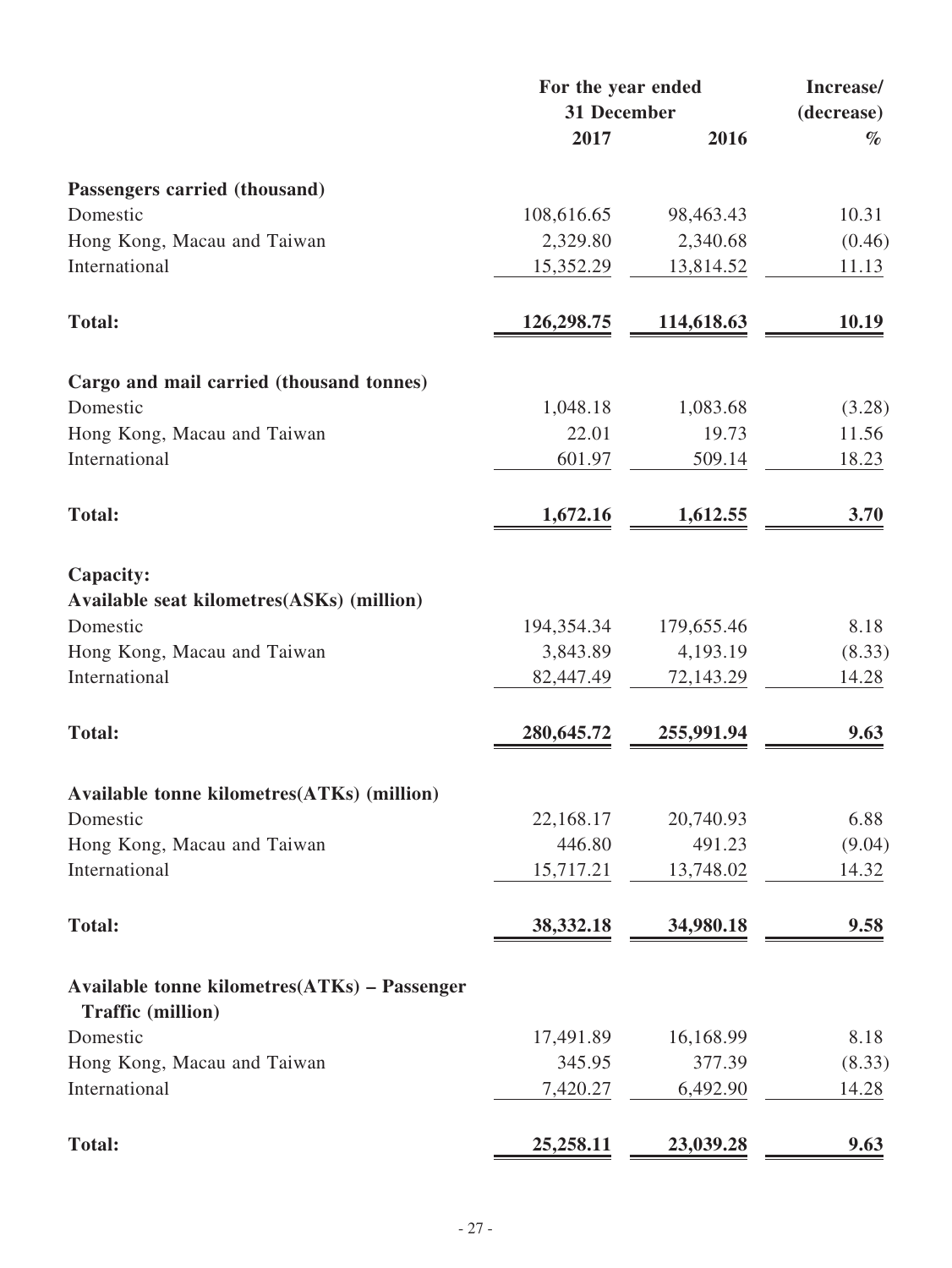|                                                                | For the year ended<br>31 December |           | Increase/<br>(decrease)         |
|----------------------------------------------------------------|-----------------------------------|-----------|---------------------------------|
|                                                                | 2017                              | 2016      | $\%$                            |
| Available tonne kilometres(ATKs) - Cargo and<br>mail (million) |                                   |           |                                 |
| Domestic                                                       | 4,676.28                          | 4,571.93  | 2.28                            |
| Hong Kong, Macau and Taiwan                                    | 100.85                            | 113.84    | (11.41)                         |
| International                                                  | 8,296.93                          | 7,255.13  | 14.36                           |
| <b>Total:</b>                                                  | 13,074.07                         | 11,940.90 | 9.49                            |
|                                                                |                                   |           | Increase/                       |
|                                                                |                                   |           | (decrease)                      |
|                                                                |                                   |           | percentage<br>points            |
| Load factor:                                                   |                                   |           |                                 |
| Passenger load factor (RPK/ASK) (%)                            |                                   |           |                                 |
| Domestic                                                       | 82.54                             | 80.70     | 1.84                            |
| Hong Kong, Macau and Taiwan                                    | 76.35                             | 73.54     | 2.81                            |
| International                                                  | 81.67                             | 80.45     | 1.22                            |
| Overall:                                                       | 82.20                             | 80.51     | 1.69                            |
| Total load factor (RTK/ATK)(%):                                |                                   |           |                                 |
| Domestic                                                       | 71.43                             | 70.16     | 1.27                            |
| Hong Kong, Macau and Taiwan                                    | 63.23                             | 59.54     | 3.69                            |
| International                                                  | 71.29                             | 69.41     | 1.88                            |
| Overall:                                                       | 71.27                             | 69.72     | 1.55                            |
|                                                                |                                   |           | Increase/<br>(decrease)<br>$\%$ |
| <b>Yield:</b>                                                  |                                   |           |                                 |
| Yield per RPK (RMB):                                           |                                   |           |                                 |
| Domestic                                                       | 0.53                              | 0.53      |                                 |
| Hong Kong, Macau and Taiwan                                    | 0.78                              | 0.72      | 8.33                            |
| International                                                  | 0.37                              | 0.40      | (7.50)                          |
| Overall:                                                       | 0.49                              | 0.50      | (2.00)                          |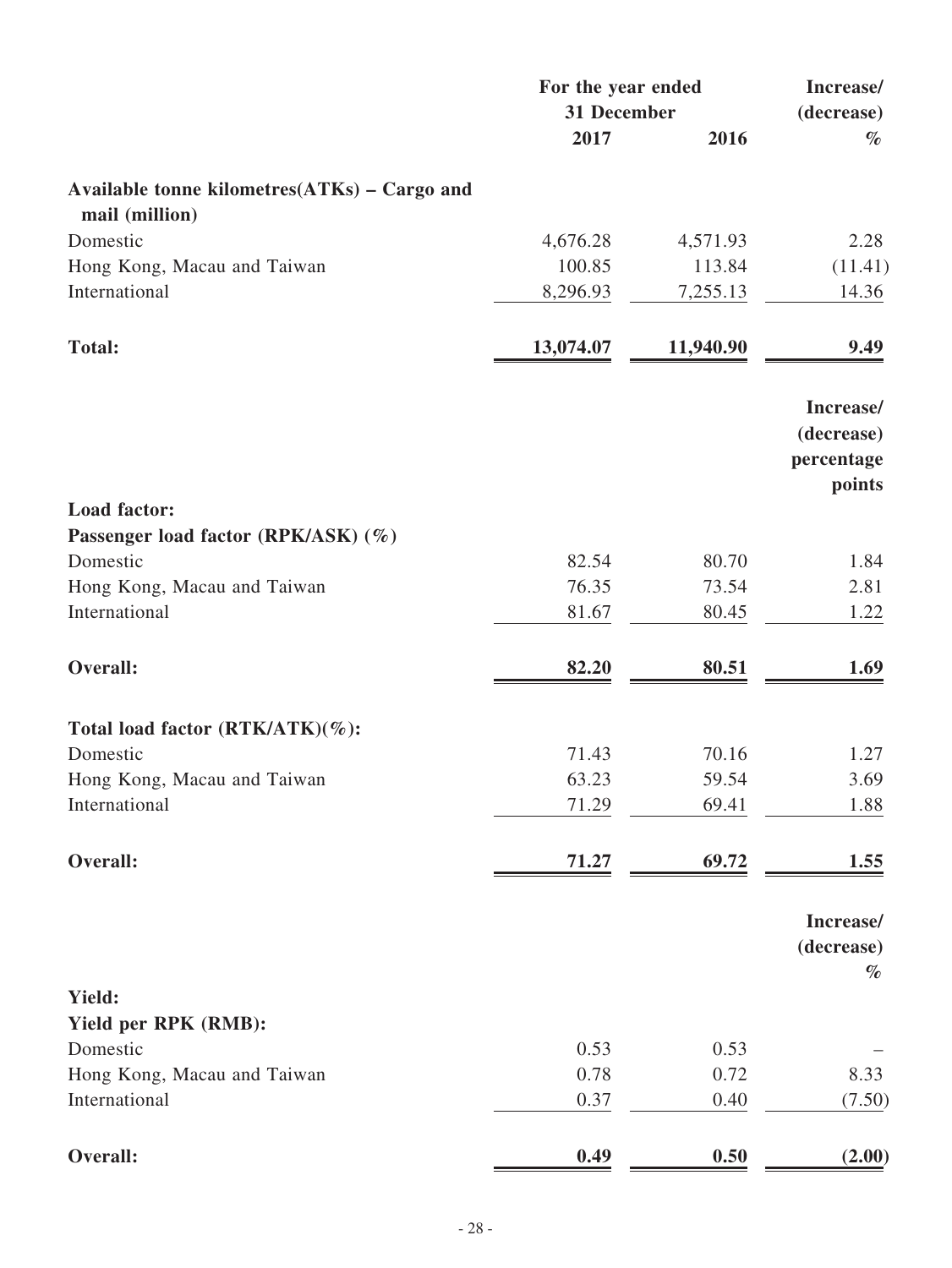|                                     | For the year ended |          | Increase/<br>(decrease) |
|-------------------------------------|--------------------|----------|-------------------------|
|                                     | 31 December        |          |                         |
|                                     | 2017               | 2016     | $\%$                    |
| Yield per RFTK (RMB):               |                    |          |                         |
| Domestic                            | 1.17               | 1.15     | 1.74                    |
| Hong Kong, Macau and Taiwan         | 4.23               | 3.91     | 8.18                    |
| International                       | 1.32               | 1.14     | 15.79                   |
| Overall:                            | 1.30               | 1.16     | 12.07                   |
| Yield per RTK (RMB):                |                    |          |                         |
| Domestic                            | 5.52               | 5.45     | 1.28                    |
| Hong Kong, Macau and Taiwan         | 8.45               | 7.92     | 6.69                    |
| International                       | 2.87               | 2.94     | (2.38)                  |
| Overall:                            | 4.46               | 4.50     | (0.89)                  |
| Cost                                |                    |          |                         |
| <b>Operating cost per ATK (RMB)</b> | 3.21               | 3.04     | 5.59                    |
| <b>Flight Volume</b>                |                    |          |                         |
| Kilometers flown (million)          | 1,623.01           | 1,504.31 | 7.89                    |
| Hours flown (thousand)              |                    |          |                         |
| Domestic                            | 1,964.04           | 1,833.17 | 7.14                    |
| Hong Kong, Macau and Taiwan         | 36.60              | 39.26    | (6.78)                  |
| International                       | 565.87             | 502.91   | 12.52                   |
| <b>Total:</b>                       | 2,566.51           | 2,375.34 | 8.05                    |
| Number of flights (thousand)        |                    |          |                         |
| Domestic                            | 878.58             | 835.10   | 5.21                    |
| Hong Kong, Macau and Taiwan         | 18.03              | 18.95    | (4.85)                  |
| International                       | 113.85             | 105.06   | 8.37                    |
| <b>Total:</b>                       | 1,010.46           | 959.11   | 5.35                    |

*Note:* Discrepancies between the column sum are due to rounding of percentage numbers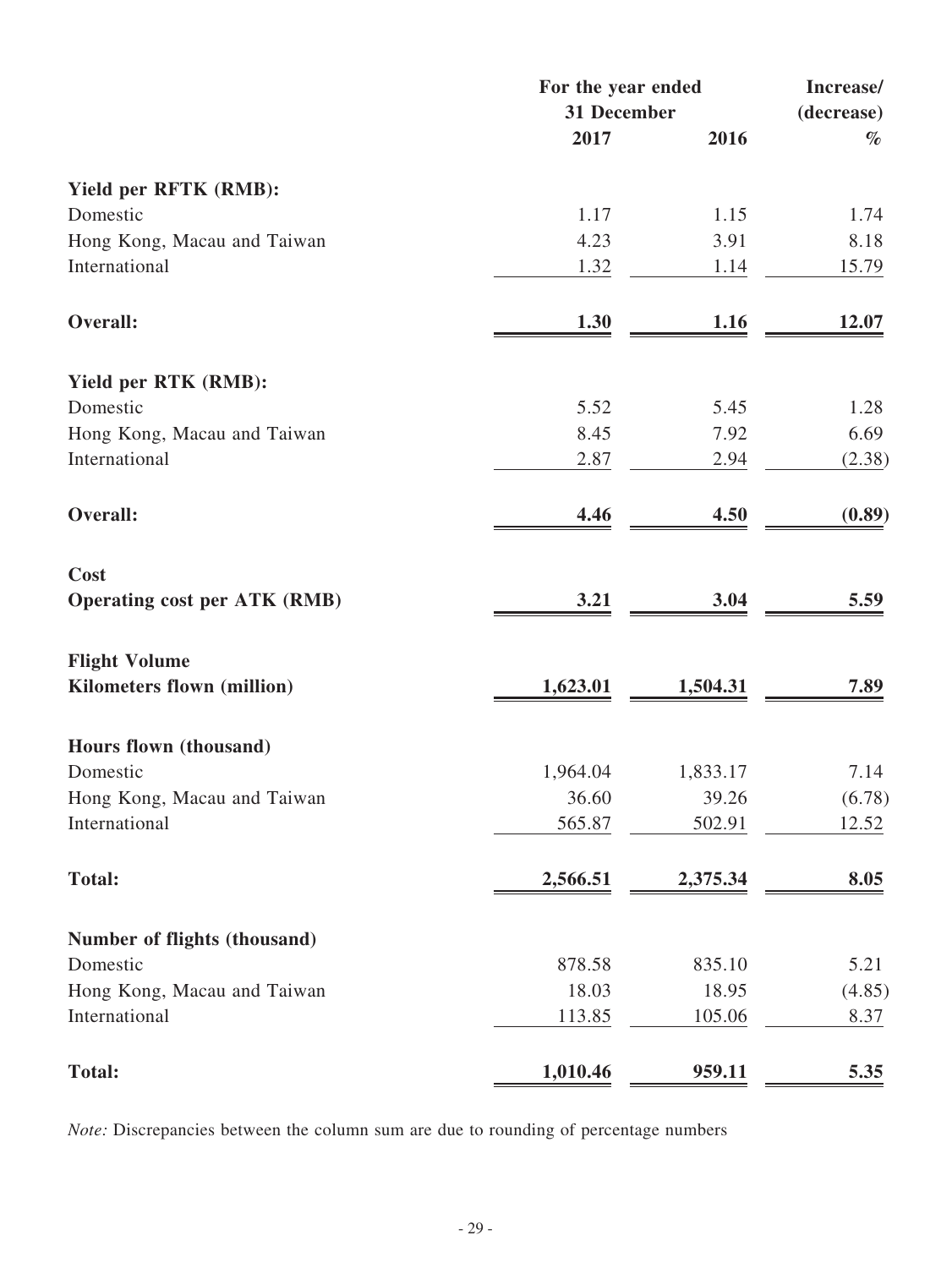## **MANAGEMENT DISCUSSION AND ANALYSIS**

## **I. FINANCIAL PERFORMANCE**

Part of the financial information presented in this section is derived from the Group's audited consolidated financial statements that have been prepared in accordance with IFRSs.

The profit attributable to equity shareholders of the Company of RMB5,961 million was recorded in 2017 as compared to the profit attributable to equity shareholders of the Company of RMB5,044 million in 2016. The Group's operating revenue increased by RMB12,825 million or 11.15% from RMB114,981 million in 2016 to RMB127,806 million in 2017. Passenger load factor increased by 1.69 percentage point from 80.51% in 2016 to 82.20% in 2017. Passenger yield (in passenger revenue per RPK) decreased by 2.00% from RMB0.50 in 2016 to RMB0.49 in 2017. Average yield (in traffic revenue per RTK) decreased by 0.89% from RMB4.50 in 2016 to RMB4.46 in 2017. Operating expenses increased by RMB16,894 million or 15.91% from RMB106,204 million in 2016 to RMB123,098 million in 2017. As a result of increase of operating revenue netted off by the increase of operating expenses, operating profit of RMB9,156 million was recorded in 2017 as compared to operating profit of RMB12,612 million in 2016, decrease by RMB3,456 million.

## **II. OPERATING REVENUE**

|                                                     | 2017<br>2016       |            |                    |            |                   |
|-----------------------------------------------------|--------------------|------------|--------------------|------------|-------------------|
|                                                     | <b>Operating</b>   |            | Operating          |            | <b>Changes</b> in |
|                                                     | revenue            | Percentage | revenue            | Percentage | revenue           |
|                                                     | <b>RMB</b> Million | $\%$       | <b>RMB</b> Million | $\%$       | $\%$              |
| Traffic revenue                                     | 121,873            | 95.36      | 109,693            | 95.40      | 11.10             |
| Including: Passenger revenue                        | 112,791            |            | 102,502            |            | 10.04             |
| - Domestic                                          | 85,392             |            | 77,257             |            | 10.53             |
| - Hong Kong, Macau                                  |                    |            |                    |            |                   |
| and Taiwan                                          | 2,281              |            | 2,230              |            | 2.29              |
| - International                                     | 25,118             |            | 23,015             |            | 9.14              |
| Cargo and mail revenue                              | 9,082              |            | 7,191              |            | 26.30             |
| Other operating revenue                             | 5,933              | 4.64       | 5,288              | 4.60       | 12.20             |
| Mainly including:                                   |                    |            |                    |            |                   |
| Commission income                                   | 2,781              |            | 2,518              |            | 10.44             |
| Hotel and tour operation income                     | 547                |            | 625                |            | (12.48)           |
| General aviation income                             | 467                |            | 461                |            | 1.30              |
| Ground services income                              | 429                |            | 384                |            | 11.72             |
| Expired sales in advance of carriage                | 396                |            | 376                |            | 5.32              |
| <b>Total operating revenues</b>                     | 127,806            | 100.00     | 114,981            | 100.00     | 11.15             |
| Less: fuel surcharge income                         | (5,355)            |            | (5,798)            |            | (7.64)            |
| Total operating revenue excluding<br>fuel surcharge | 122,451            |            | 109,183            |            | 12.15             |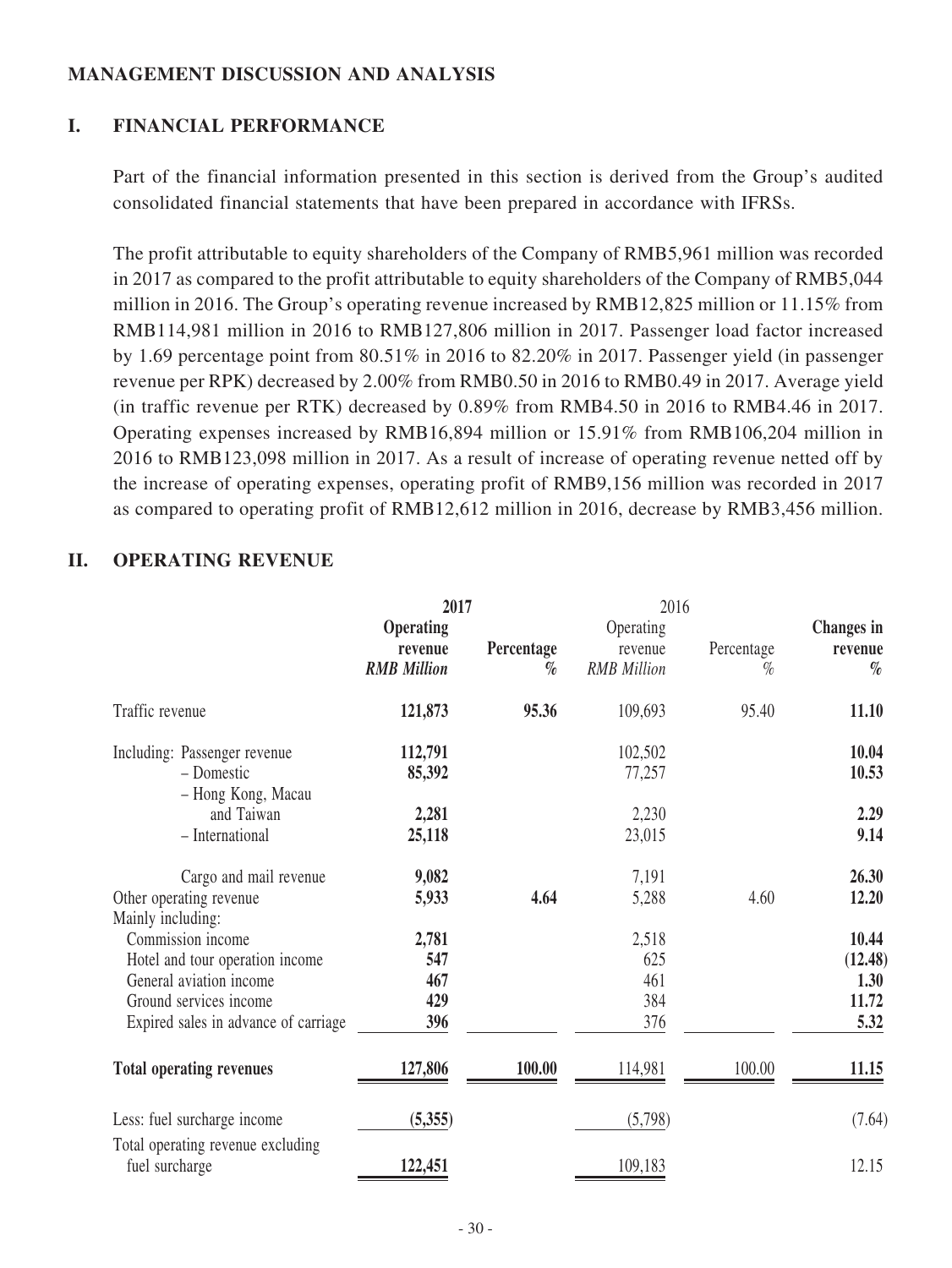Substantially all of the Group's operating revenue is attributable to airlines transport operations. Traffic revenues accounted for 95.40% and 95.36% of the total operating revenue in 2016 and 2017, respectively. Passenger revenue and cargo and mail revenues accounted for 92.55% and 7.45%, respectively of the total traffic revenue in 2017. During the reporting period, the Group's total traffic revenue was RMB121,873 million, representing an increase of RMB12,180 million or 11.10% from prior year, mainly due to the increase in transport capacity and traffic volume. The other operating revenue is mainly derived from commission income, hotel and tour operation income, general aviation income, ground services income and expired sales in advance of carriage.

The increase in operating revenue was primarily due to 10.04% increase in passenger revenue from RMB102,502 million in 2016 to RMB112,791 million in 2017. The total number of passengers carried increased by 10.19% to 126.30 million passengers in 2017. RPKs increased by 11.93% from 206,106 million in 2016 to 230,697 million in 2017, primarily as a result of the increase in number of passengers carried. Passenger yield per RPK decreased from RMB0.50 in 2016 to RMB0.49 in 2017, which is mainly due to the drop of average ticket price.

Domestic passenger revenue, which accounted for 75.71% of the total passenger revenue in 2017, increased by 10.53% from RMB77,257 million in 2016 to RMB85,392 million in 2017. Domestic passenger traffic in RPKs increased by 10.66%, while passenger capacity in ASKs increased by 8.18%, resulting in an increase in passenger load factor by 1.84 percentage points from 80.70% in 2016 to 82.54% in 2017. Domestic passenger yield per RPK was RMB0.53 in 2016 and 2017.

Hong Kong, Macau and Taiwan passenger revenue, which accounted for 2.02% of total passenger revenue, increased by 2.29% from RMB2,230 million in 2016 to RMB2,281 million in 2017. For Hong Kong, Macau and Taiwan flights, passenger traffic in RPKs decreased by 4.83%, while passenger capacity in ASKs decreased by 8.33%, resulting in an increase in passenger load factor by 2.81 percentage points from 73.54% in 2016 to 76.35% in 2017. Passenger yield per RPK increased from RMB0.72 in 2016 to RMB0.78 in 2017.

International passenger revenue, which accounted for 22.27% of total passenger revenue, increased by 9.14% from RMB23,015 million in 2016 to RMB25,118 million in 2017. For international flights, passenger traffic in RPKs increased by 16.01%, while passenger capacity in ASKs increased by 14.28%, resulting in a 1.22 percentage points increase in passenger load factor from 80.45% in 2016 to 81.67% in 2017. Passenger yield per RPK decreased from RMB0.40 in 2016 to RMB0.37 in 2017.

Cargo and mail revenue, which accounted for 7.45% of the Group's total traffic revenue and 7.11% of total operating revenue, increased by 26.30% from RMB7,191 million in 2016 to RMB9,082 million in 2017. The increase was mainly attributable to the increased in cargo and mail carried.

Other operating revenue increased by 12.20% from RMB5,288 million in 2016 to RMB5,933 million in 2017. The increase was primarily due to the increase of commission income.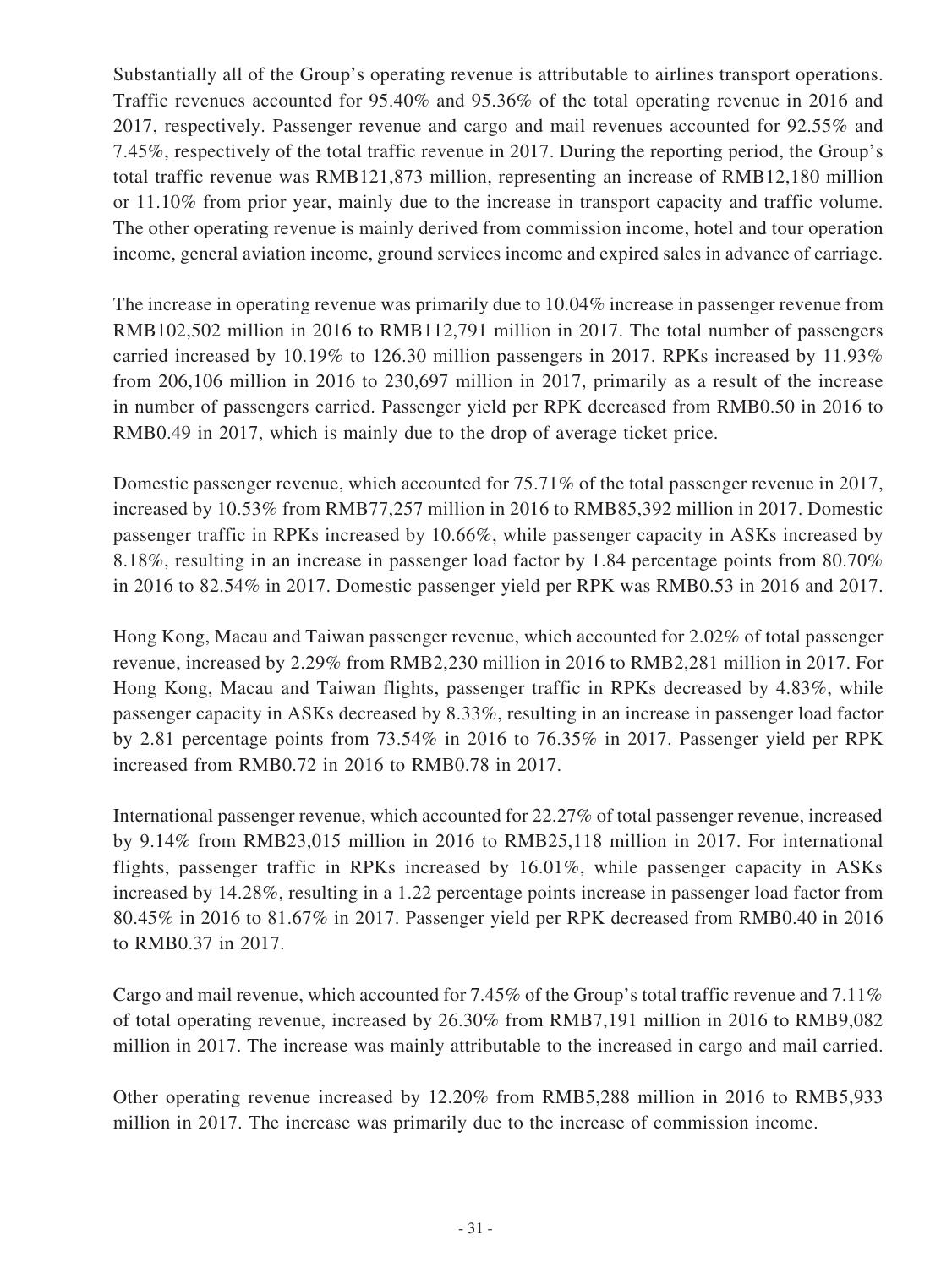## **III. OPERATING EXPENSES**

Total operating expenses in 2017 amounted to RMB123,098 million, representing an increase of 15.91% or RMB16,894 million over 2016, primarily due to the increase in flight operation expenses and aircraft and transportation service expenses, as a result of the increase in traffic volume. Total operating expenses as a percentage of total operating revenue increased from 92.37% in 2016 to 96.32% in 2017.

| <b>Operating expenses</b>        | 2017               |            | 2016               |            |
|----------------------------------|--------------------|------------|--------------------|------------|
|                                  | <b>RMB</b> Million | Percentage | <b>RMB</b> Million | Percentage |
| Flight operation expenses        | 62,978             | 51.16      | 51,461             | 48.45      |
| Mainly including:                |                    |            |                    |            |
| Jet fuel costs                   | 31,895             |            | 23,799             |            |
| Aircraft operating lease charges | 8,022              |            | 7,330              |            |
| Flight personnel payroll and     |                    |            |                    |            |
| welfare                          | 10,574             |            | 9,215              |            |
| Maintenance expenses             | 11,877             | 9.65       | 11,318             | 10.66      |
| Aircraft and transportation      |                    |            |                    |            |
| service expenses                 | 22,935             | 18.63      | 20,215             | 19.03      |
| Promotion and selling expenses   | 6,881              | 5.59       | 6,304              | 5.94       |
| General and administrative       |                    |            |                    |            |
| expenses                         | 3,391              | 2.75       | 2,815              | 2.65       |
| Depreciation and amortisation    | 13,162             | 10.69      | 12,619             | 11.88      |
| Impairment on property,          |                    |            |                    |            |
| plant and equipment              | 324                | 0.26       | 71                 | 0.07       |
| Others                           | 1,550              | 1.27       | 1,401              | 1.32       |
| Total operating expenses         | 123,098            | 100.00     | 106,204            | 100.00     |

Flight operation expenses, which accounted for 51.16% of total operating expenses, increased by 22.38% from RMB51,461 million in 2016 to RMB62,978 million in 2017, primarily as a result of increase in RTK due to the increase of capacity, as well as the increase in average fuel prices. Jet fuel costs, which accounted for 50.64% of flight operation expenses, increased by 34.02% from RMB23,799 million in 2016 to RMB31,895 million in 2017, as a result of the increase in jet fuel price and the increase in hours flown by 8.05% in 2017 as compared with 2016.

Maintenance expenses, which accounted for 9.65% of total operating expenses, increased by 4.94% from RMB11,318 million in 2016 to RMB11,877 million in 2017. The increase was mainly due to fleet expansion.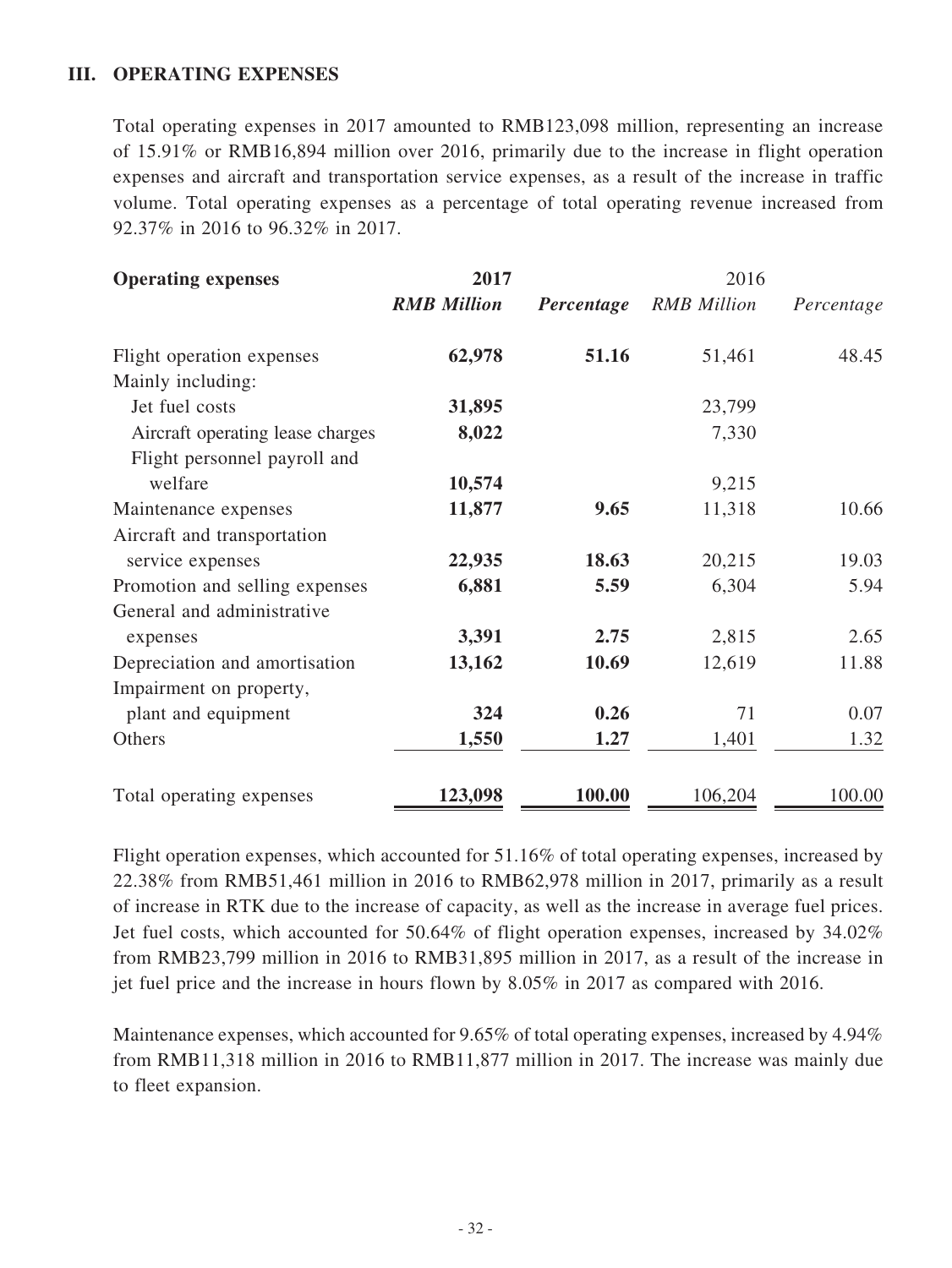Aircraft and transportation service expenses, which accounted for 18.63% of total operating expenses, increased by 13.46% from RMB20,215 million in 2016 to RMB22,935 million in 2017. The increase was primarily due to a 13.55% increase in landing and navigation fees and ground service fees from RMB13,685 million in 2016 to RMB15,540 million in 2017, resulted from the increase in the numbers of flights.

Promotion and selling expenses, which accounted for 5.59% of total operating expenses, increased by 9.15% from RMB6,304 million in 2016 to RMB6,881 million in 2017, mainly due to the increased increase in ticket office expenses.

General and administrative expenses, which accounted for 2.75% of the total operating expenses increased by 20.46% from RMB2,815 million in 2016 to RMB3,391 million in 2017, mainly due to the increase in general corporate expenses.

Depreciation and amortisation, which accounted for 10.69% of the total operating expenses, increased by 4.30% from RMB12,619 million in 2016 to RMB13,162 million in 2017, mainly due to the expansion of aircraft fleet.

# **IV. OPERATING PROFIT**

Operating profit of RMB9,156 million was recorded in 2017 (2016: RMB12,612 million). The decrease in operating profit was mainly due to the net effect of increase in operating revenue by RMB12,825 million or 11.15%, as a result of the increase in transport capacity and traffic volume; and the increase in operating expenses by RMB16,894 million or 15.91%, due to the increase in jet fuel costs and staff costs.

# **V. OTHER NET INCOME**

Other net income increased by RMB613 million from RMB3,835 million in 2016 to RMB4,448 million in 2017, mainly due to the increase in gain on transfer of aircraft purchase quota.

## **VI. INCOME TAX**

Income tax expense of RMB1,976 million was recorded in 2017, increased by RMB213 million from RMB1,763 million in 2016, mainly due to the increase of profit before income tax in the reporting period.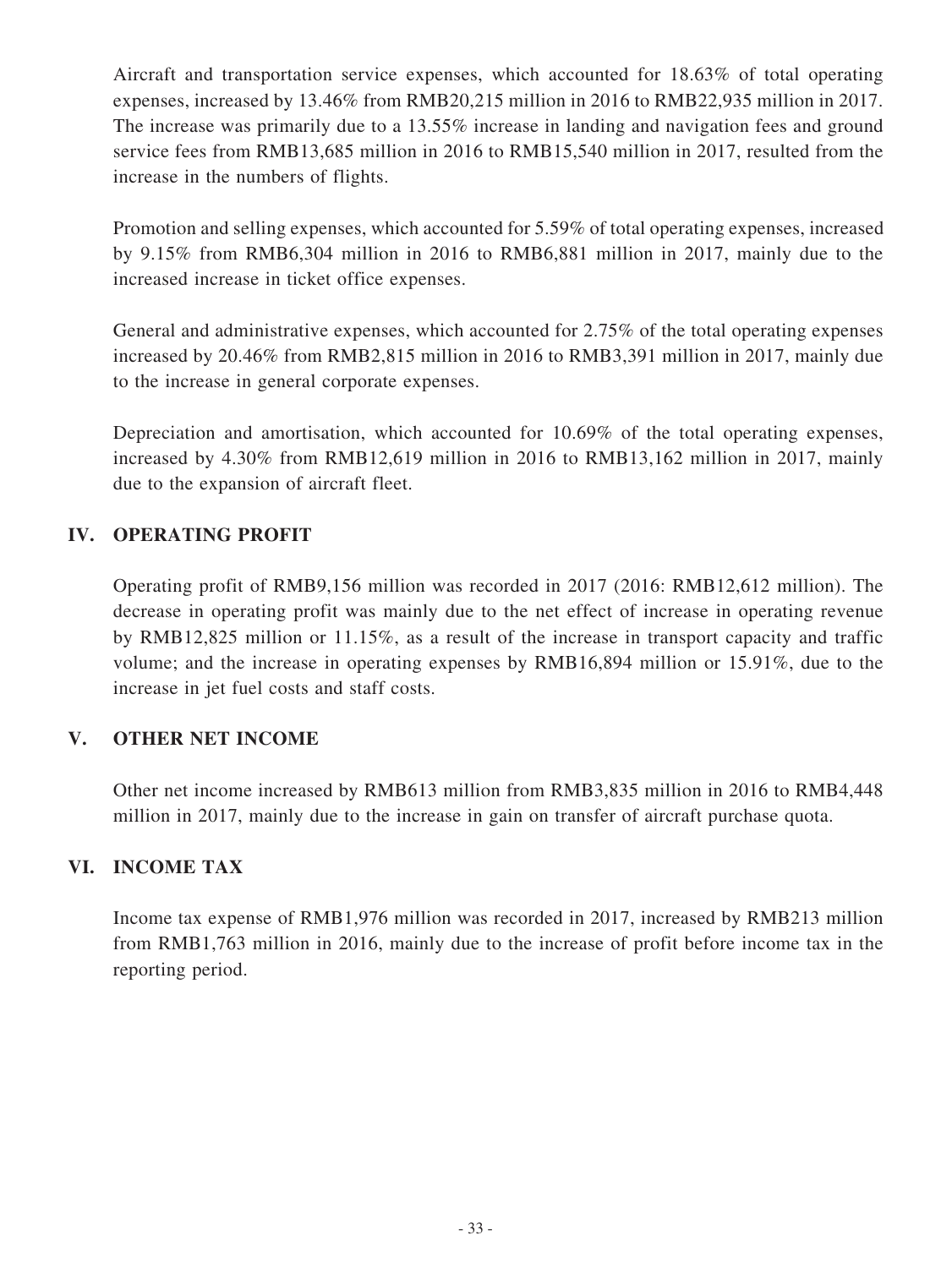# **VII. LIQUIDITY, FINANCIAL RESOURCES AND CAPITAL STRUCTURE**

As at 31 December 2017, the Group's current liabilities exceeded its current assets by RMB51,693 million. For the year ended 31 December 2017, the Group recorded a net cash inflow from operating activities of RMB17,732 million, a net cash outflow from investing activities of RMB8,236 million and a net cash outflow from financing activities of RMB6,796 million and a resulting increase in cash and cash equivalents of RMB2,700 million.

|                                                      | 2017               | 2016               |
|------------------------------------------------------|--------------------|--------------------|
|                                                      | <b>RMB</b> million | <b>RMB</b> million |
| Net cash generated from operating activities         | 17,732             | 23,764             |
| Net cash used in investing activities                | (8,236)            | (15,750)           |
| Net cash used in financing activities                | (6,796)            | (8, 459)           |
| Exchange (loss)/gain on cash and cash equivalents    | (26)               | 37                 |
| Net increase/(decrease) in cash and cash equivalents | 2,674              | (408)              |

The Group is dependent on its ability to maintain adequate cash inflow from operations, its ability to maintain existing external financing, and its ability to obtain new external financing to meet its debt obligations as they fall due and to meet its committed future capital expenditures. The Group's policy is to regularly monitor its liquidity requirements and its compliance with lending covenants, to ensure that it maintains sufficient reserves of cash and adequate committed lines of funding from major financial institutions to meet its liquidity requirements in the short and longer term. As at 31 December 2017, the Group had banking facilities with several PRC banks and financial institutions for providing bank financing up to approximately RMB181,922 million (2016: RMB139,274 million), of which approximately RMB142,239 million (2016: RMB110,199 million) was unutilised. The Directors of the Company believe that sufficient financing will be available to the Group when and where needed.

The analyses of the Group's borrowings and obligations under finance leases are as follows:

#### **Composition of borrowings and obligations under finance leases**

|                                             | 2017               | 2016               | Change  |
|---------------------------------------------|--------------------|--------------------|---------|
|                                             | <b>RMB</b> million | <b>RMB</b> million | $\%$    |
| Total borrowings and obligations under      |                    |                    |         |
| finance leases                              | 116,211            | 107,726            | 7.88    |
| Fixed rate borrowings and obligations under |                    |                    |         |
| finance leases                              | 26,805             | 49,456             | (45.80) |
| Floating rate borrowings and obligations    |                    |                    |         |
| under finance leases                        | 89,406             | 58,270             | 53.43   |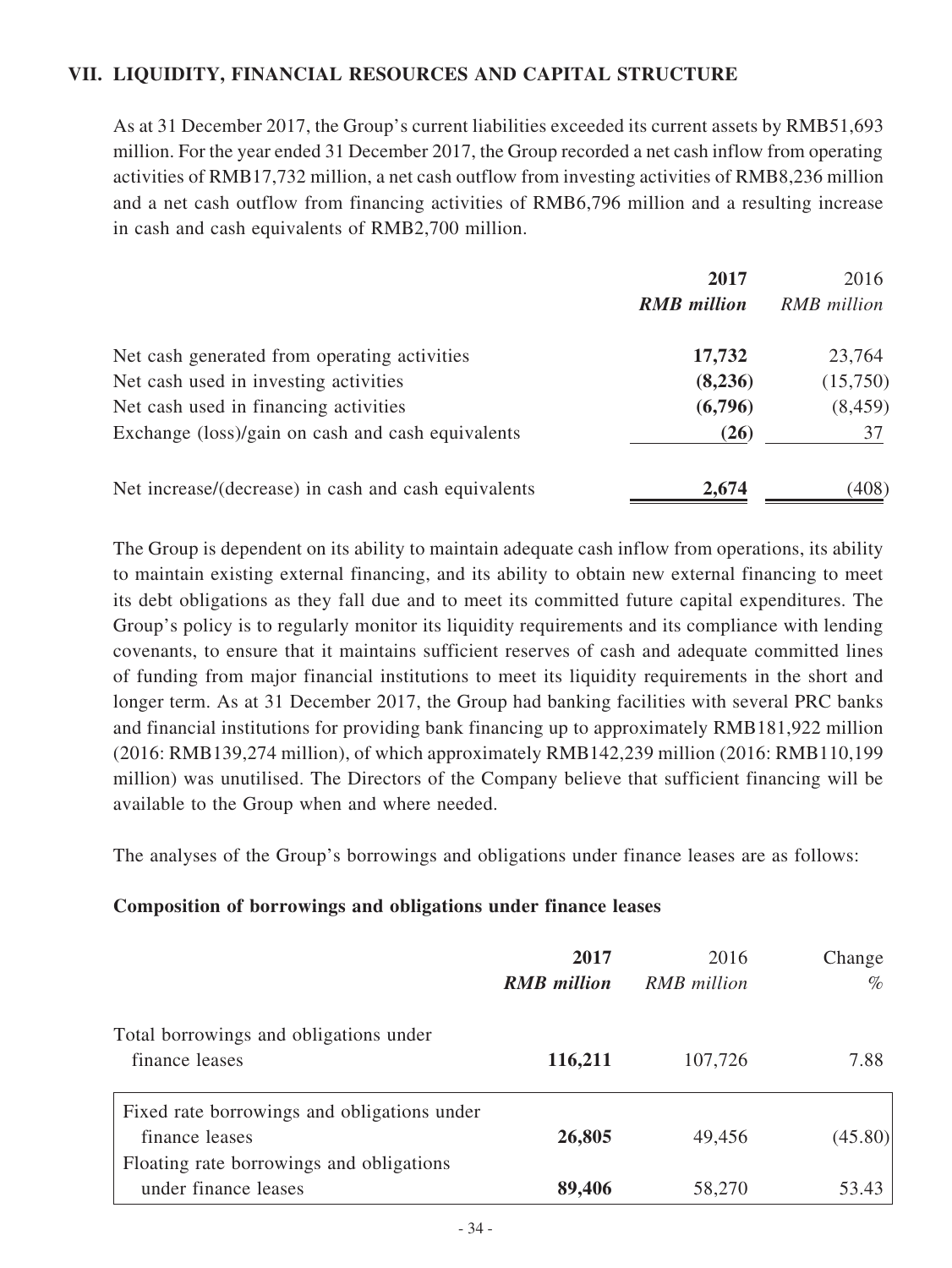#### **Analysis of borrowings and obligations under finance leases by currency**

|            | 2017               | 2016               |
|------------|--------------------|--------------------|
|            | <b>RMB</b> million | <b>RMB</b> million |
| <b>USD</b> | 39,875             | 41,567             |
| <b>RMB</b> | 70,201             | 59,651             |
| Others     | 6,135              | 6,508              |
| Total      | 116,211            | 107,726            |

#### **Maturity analysis of borrowings and obligations under finance leases**

|                                  | 2017               | 2016               |
|----------------------------------|--------------------|--------------------|
|                                  | <b>RMB</b> million | <b>RMB</b> million |
| Within 1 year                    | 35,909             | 35,441             |
| After 1 year but within 2 years  | 17,271             | 7,413              |
| After 2 years but within 5 years | 36,942             | 39,843             |
| After 5 years                    | 26,089             | 25,029             |
| Total borrowings                 | 116,211            | 107,726            |

#### **Interest expense and exchange gain/(loss), net**

Interest expense increased by RMB282 million from RMB2,465 million in 2016 to RMB2,747 million in 2017 was mainly due to the increase in the interest rate and the weighted average balance of obligations under finance leases during the year.

Net exchange gain of RMB1,801 million was recorded in 2017, as compared with a net exchange loss of RMB3,276 million in 2016, primarily attributable to the exchange difference arising from the translation of borrowing balances and obligations under finance leases dominated in USD resulting from the appreciation of RMB against USD.

The Group's capital structure at the end of the year is as follows:

|                                 | 2017    | 2016    | Change          |
|---------------------------------|---------|---------|-----------------|
| Total liabilities (RMB million) | 156,175 | 145,466 | $7.36\%$        |
| Total assets (RMB million)      | 218,718 | 200,442 | 9.12%           |
| Debt ratio                      | 71.40%  | 72.57%  | Decrease by     |
|                                 |         |         | 1.17 percentage |
|                                 |         |         | points          |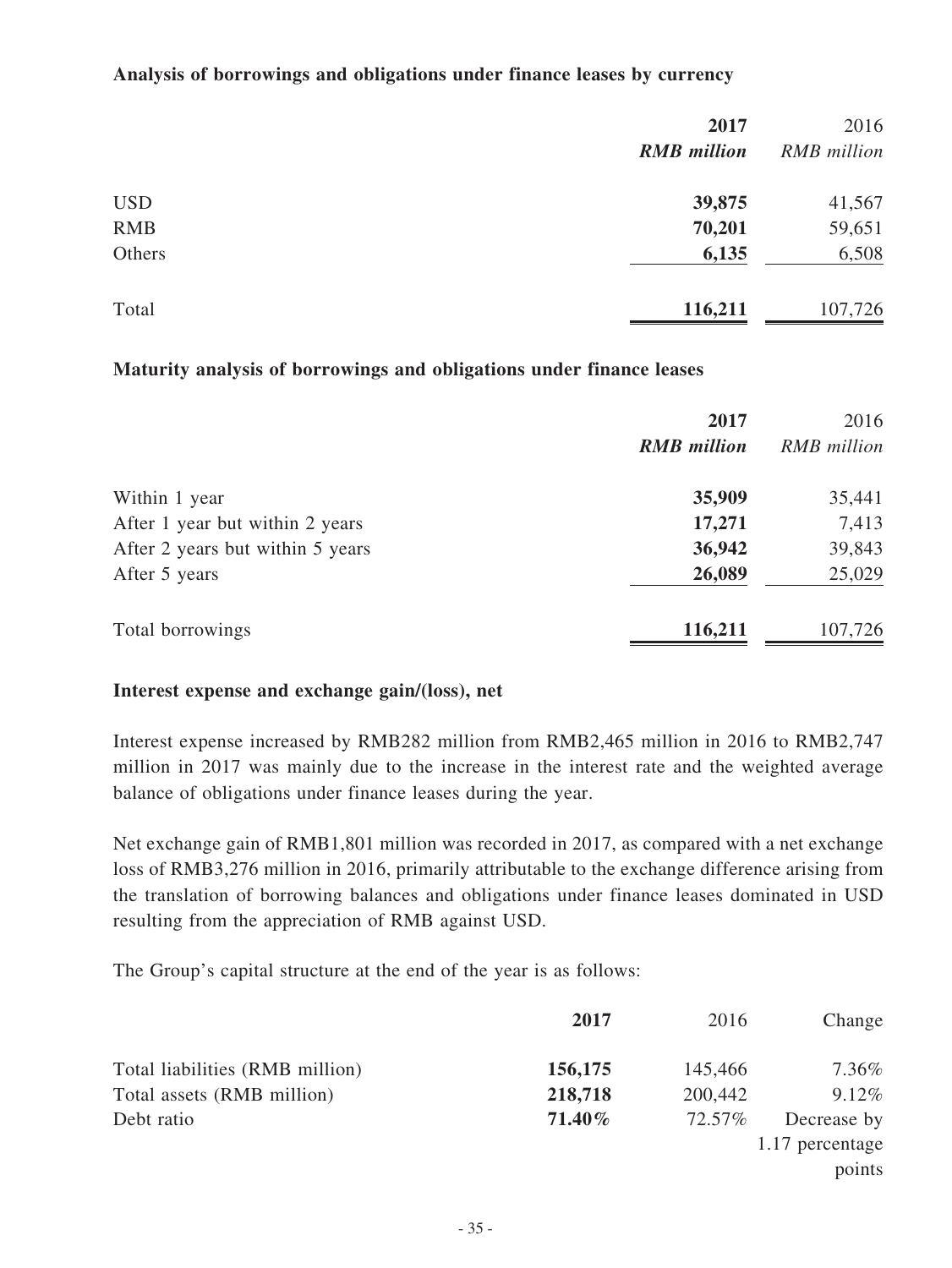The Group monitors capital on the basis of debt ratio, which is calculated as total liabilities divided by total assets. The debt ratio of the Group at 31 December 2017 was 71.40%, as compared to 72.57% at 31 December 2016.

#### **VIII. MAJOR CHARGE ON ASSETS**

As at 31 December 2017, certain aircraft of the Group with an aggregate carrying value of approximately RMB83,687 million (2016: RMB78,318 million) was mortgaged under certain loans or certain lease agreements.

## **IX. COMMITMENTS AND CONTINGENCIES**

#### **Commitments**

As at 31 December 2017, the Group had capital commitments (excluding investment commitment) of approximately RMB108,856 million (2016: RMB105,141 million). Of such amounts, RMB86,834 million related to the acquisition of aircraft and related flight equipment and RMB22,022 million for other projects.

As at 31 December 2017, the Group had investment commitments as follows:

|                                                                  | 2017<br><b>RMB</b> million | 2016<br><b>RMB</b> million |
|------------------------------------------------------------------|----------------------------|----------------------------|
| <b>Authorised and contracted for</b>                             |                            |                            |
| Capital contributions for acquisition of interests in associates |                            | 170                        |
| Share of capital commitments of a joint venture                  | 18                         | 25                         |
|                                                                  | 18                         | 195                        |
| <b>Authorised but not contracted for</b>                         |                            |                            |
| Share of capital commitments of a joint venture                  | 22                         | 19                         |
|                                                                  | 40                         | 214                        |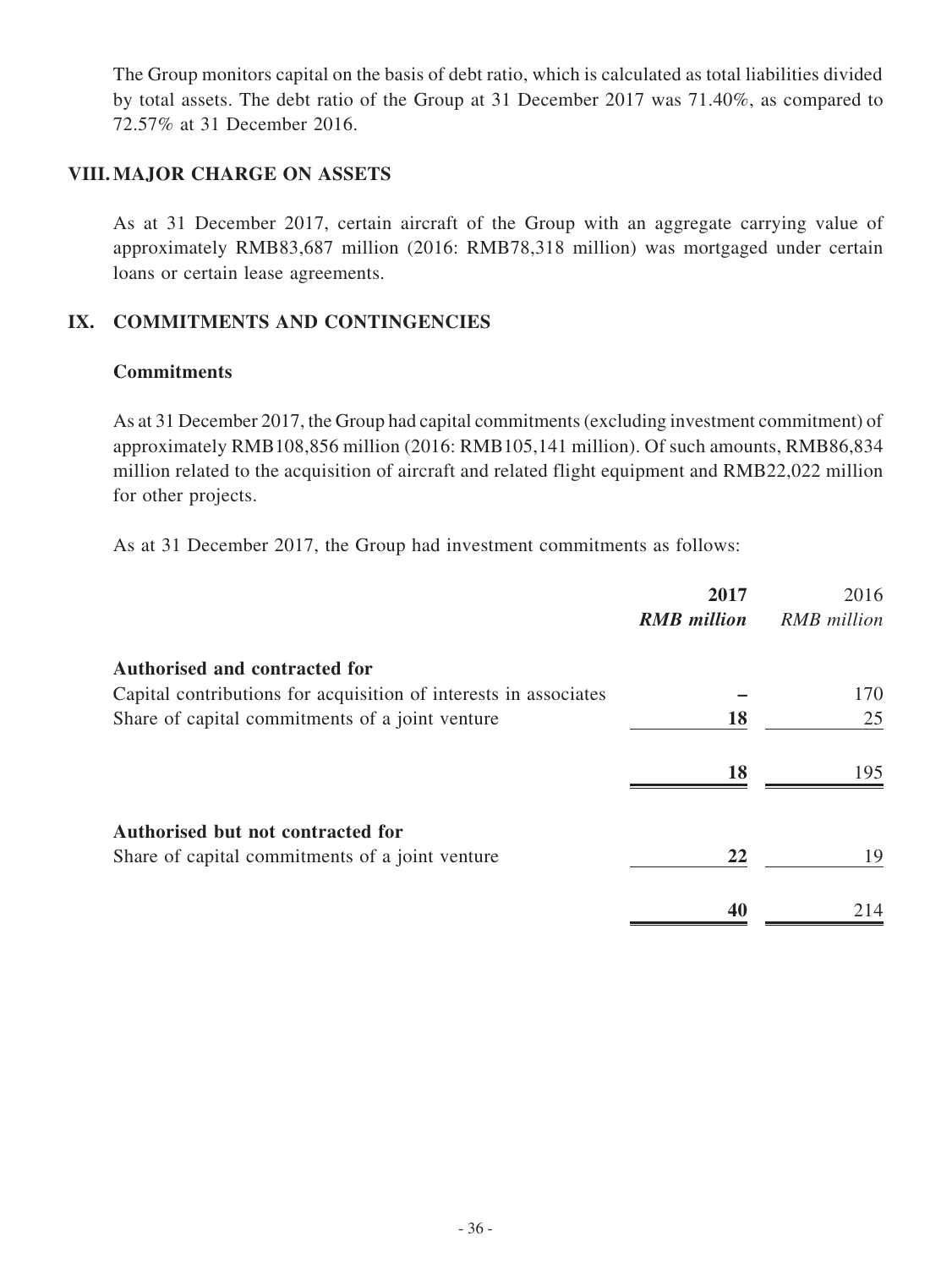# **Contingent Liabilities**

(a) The Group leased certain properties and buildings from CSAH which located in Guangzhou, Wuhan and Haikou, etc. However, to the knowledge of the Group, such properties and buildings lack adequate documentation evidencing CSAH's rights thereto.

Pursuant to the indemnification agreement dated 22 May 1997 between the Group and CSAH, CSAH has agreed to indemnify the Group against any loss or damage arising from any challenge of the Group's right to use such properties and buildings.

In addition, the Group is applying title certificates for certain of the Group's properties and land use rights certificates for certain properties and parcels of land. The Company is of the opinion that the use of and the conduct of operating activities at these properties and these parcels of land are not affected by the fact that the Group has not yet obtained the relevant certificates.

(b) The Company and its subsidiary, Xiamen Airlines, entered into agreements with certain pilot trainees and certain banks to provide guarantees on personal bank loans amounting to RMB696 million (31 December 2016: RMB696 million) that can be drawn by the pilot trainees to finance their respective flight training expenses. As at 31 December 2017, total personal bank loans of RMB361 million (31 December 2016: RMB409 million), under these guarantees, were drawn down from the banks. During the year, the Group paid RMB5 million (2016: RMB4 million) to the banks due to the default of payments of certain pilot trainees.

## **SUBSEQUENT EVENTS**

On 26 June 2017, the Company entered into the A Share Subscription Agreement with CSAH, pursuant to which the Company is to issue not more than 1,800,000,000 (inclusive) new A Shares to not more than 10 specific investors (including CSAH) ("the A Share Issuance"). The total funds to be raised from the A Share Issuance will be not more than RMB9,500 million (inclusive). CSAH will subscribe for no less than 31% of the new A Shares, the consideration of which shall be satisfied by transfer of assets and cash. In the meantime, the Company entered into the H Share Subscription Agreement with Nan Lung (a wholly-owned subsidiary of CSAH), pursuant to which the Company is to issue not more than 600,925,925 (inclusive and adjusted) new H shares at the subscription price of HK\$6.156 per H Share ("the H Share Issuance"). The total funds to be raised from the H Share Issuance will be not more than HKD3,699 million (inclusive). The consideration will be satisfied by cash. Both of the A Share Issuance and the H Share Issuance were approved by the Extraordinary General Meeting and the respective Class Meetings on 8 November 2017. On 12 March 2018, the H Share Issuance was approved by China Securities Regulatory Commission. The A Share Issuance and the H Share Issuance are inter-conditional upon each other, and the Company shall obtain all of the approvals required under the applicable laws and regulations before issuance.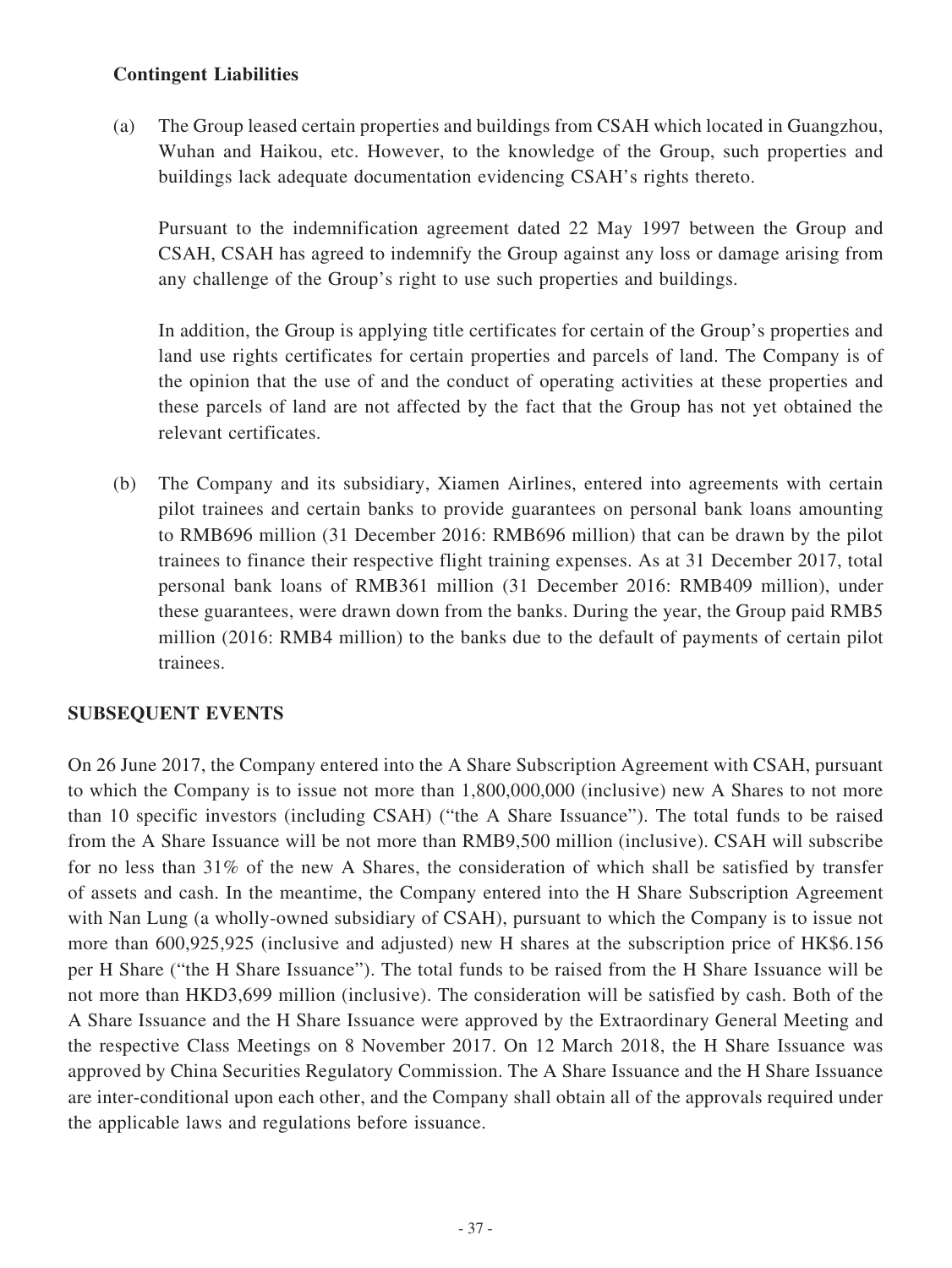## **CHANGE IN SHARE CAPITAL STRUCTURE**

*Unit: Share*

|                                                | Increase/(decrease) during |                   |                                 |                   |                            |                                                                |
|------------------------------------------------|----------------------------|-------------------|---------------------------------|-------------------|----------------------------|----------------------------------------------------------------|
|                                                | 31 December 2016           |                   | <b>January to December 2017</b> |                   | 31 December 2017           |                                                                |
|                                                | Number of<br><b>Shares</b> | Percentage<br>(%) | Number of<br><b>Shares</b>      | Percentage<br>(%) | Number of<br><b>Shares</b> | Percentage<br>$(\%)$                                           |
| Shares subject to restrictions<br>on sales     |                            |                   | $\overline{0}$                  | $\theta$          |                            | $\theta$                                                       |
| Shares not subject to restrictions<br>on sales |                            |                   |                                 |                   |                            |                                                                |
| RMB ordinary shares                            | 7,022,650,000              | 71.53             | $\theta$                        |                   | 7,022,650,000              | 69.61                                                          |
| Foreign listed shares                          | 2,794,917,000              | 28.47             | 270,606,272                     | 9.68              | 3,065,523,272              | 30.39                                                          |
| Total                                          | 9,817,567,000              | 100.00            | 270,606,272                     |                   |                            | 100                                                            |
| Total number of shares                         | 9,817,567,000              | 100.00            | 270,606,272                     |                   |                            | 100                                                            |
|                                                |                            |                   |                                 |                   |                            | $\left( \right)$<br>2.76 10,088,173,272<br>2.76 10,088,173,272 |

During the reporting period, the Company completed the issuance of 270,606,272 overseas listed foreign shares (H Shares) to American Airlines, Inc., and total number of shares increased to 10,088,173,272.

During the reporting period, the Company initiated the project in relation to the non-public issuance of shares, and held the 15th and 17th meeting of seven session of the Board on 26 June 2017 and 19 September 2017, respectively, approving a series of resolutions in respect of the proposed issue A Shares to not more than 10 specific investors (including China Southern Air Holding Limited Company ("**CSAH**"); and the proposed issue of H Shares to Nan Lung (or other wholly-owned subsidiary designated by CSAH). Please refer to the related announcements of the Company published on China Securities Journal, Shanghai Securities News, Securities Times and the website of the Shanghai Stock Exchange on 27 June 2017 and 20 September 2017, respectively, for details.

As of 8 February 2018, the Company successively received the approvals from State-owned Assets Supervision and Administration Commission of the State Council of the PRC regarding the non-public issuance of shares and the feedback from the China Securities Regulatory Commission (the "**CSRC**") in respect of the Company's non-public issuance of shares. The Company provided written responses to the feedback from the CSRC and publicly disclosed the responses. For details, please refer to the related announcements of the Company published on China Securities Journal, Shanghai Securities News, Securities Times and the website of the Shanghai Stock Exchange on 31 October 2017, 22 December 2017 and 8 February 2018, respectively.

On 16 March 2018, the Company published the "Announcement in relation to Approval by the CSRC of the Application for the Non-public Issuance of Overseas Listed Foreign Shares (H Shares) of the Company" where the CSRC has approved the Company to issue new overseas listed foreign shares of not more than 600,925,925 shares. For details, please refer to the relevant announcement published by the Company on China Securities Journal, The Shanghai Securities Journal, Securities Times and the website of Shanghai Stock Exchange on 16 March 2018.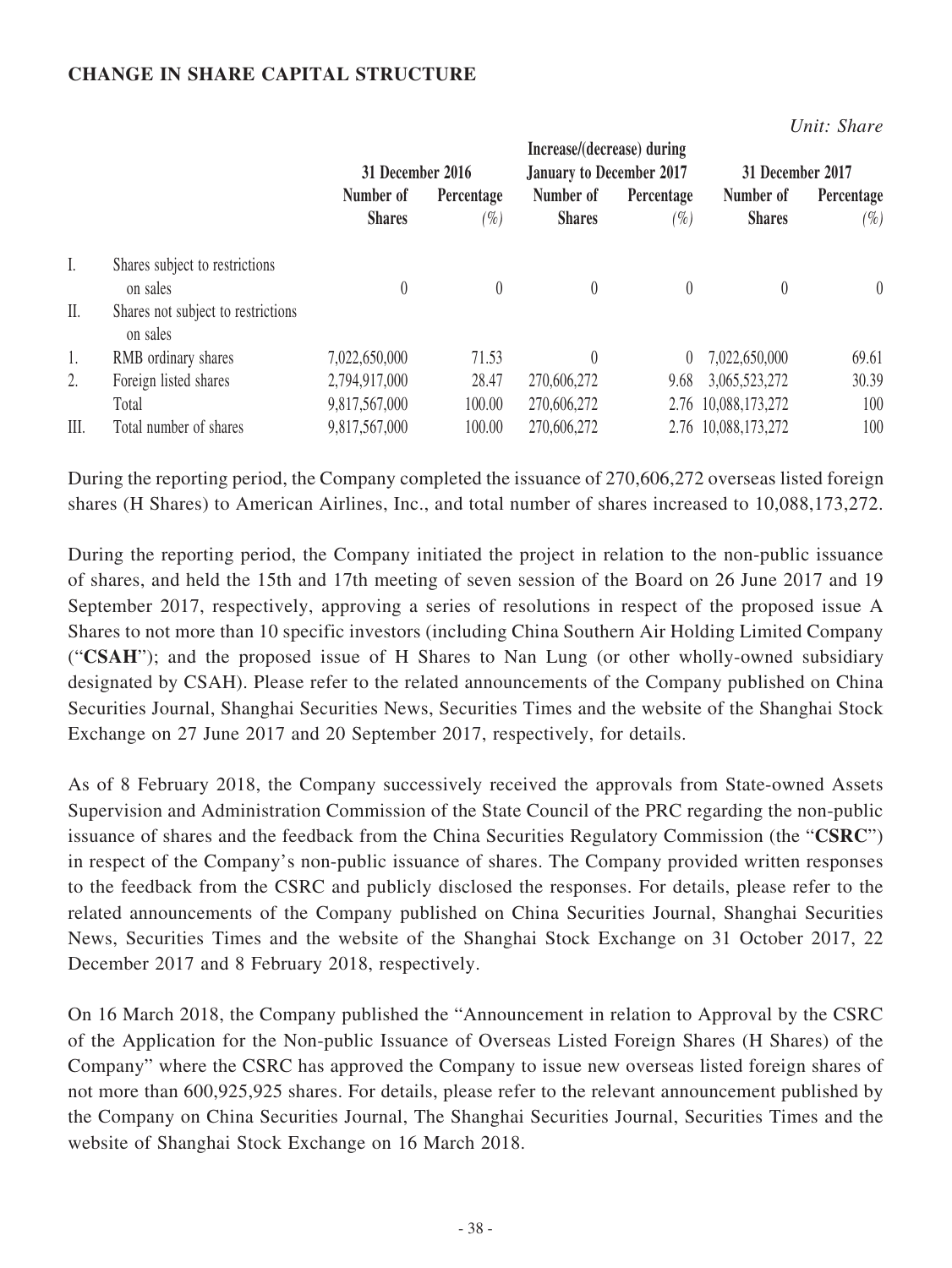Until now, the aforesaid non-public issuance of A shares is still in the progress of review by the CSRC. The Company will continue to fulfil its disclosure obligations pursuant to relevant requirements.

# **PURCHASE, SALE OR REDEMPTION OF SHARES**

Neither the Company nor any of its subsidiaries purchased, sold or redeemed any shares during the year ended 31 December 2017.

## **PRE-EMPTIVE RIGHTS**

None of the articles of association of the Company provides for any pre-emptive rights requiring the Company to offer new shares to existing shareholders in proportion to their existing shareholdings.

# **AUDIT AND RISK MANAGEMENT COMMITTEE**

The audit and risk management committee of the Company has reviewed the audited consolidated financial statements of the Group for the year ended 31 December 2017.

# **COMPLIANCE WITH THE MODEL CODE**

Having made specific enquiries with all the Directors, the Directors have for the year ended 31 December 2017 complied with the Model Code (the "Model Code") for Securities Transactions by Directors of Listed Issuers as set out in Appendix 10 of the Rules (the "Listing Rules") Governing the Listing of Securities on The Stock Exchange of Hong Kong Limited (the "Stock Exchange").

The Company has adopted a code of conduct which is no less stringent than the Model Code regarding securities transactions of the Directors.

# **COMPLIANCE WITH THE CORPORATE GOVERNANCE CODE**

In the opinion of the Board, the Group has complied with the code provisions of the Corporate Governance Code as set out in Appendix 14 of the Listing Rules for the year ended 31 December 2017.

## **DIVIDENDS**

The Board recommends the payment of a final dividend of RMB0.10 (inclusive of applicable tax) per share for the year ended 31 December 2017, totalling approximately RMB1,009 million based on the Company's 10,088,173,272 issued shares. A resolution for the dividend payment will be submitted for consideration at the 2017 annual general meeting of the Company. The dividend will be payable in RMB to shareholders of A share, and in HKD to shareholder of H share. The dividend payment proposal is subject to shareholders' approval at the general meeting, and if approved, the final dividend is expected to be paid to the shareholders on or before 31 August 2018.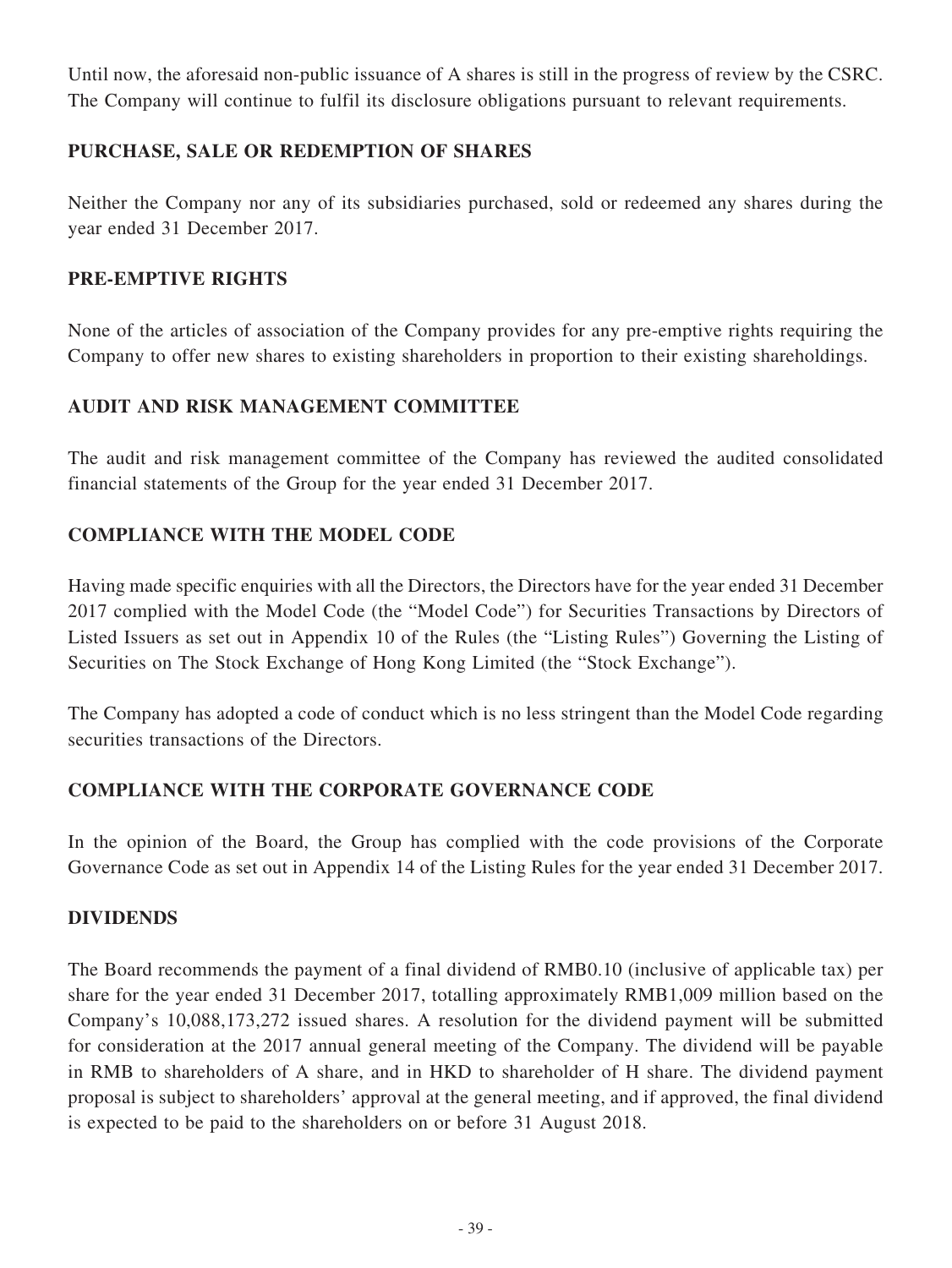## **2018 OUTLOOK**

Looking forward to 2018, the global economy revival trend has been established gradually. Major international institutions are generally upbeat about the global economy in 2018. OECD, World Bank and IMF have upgraded their forecast as to 2018 global economy growth rate. China will improve its competitiveness via economic structural reforms, and new growth kinesics will continue to strengthen. It is expected that stable economic development will continue. With the implementation of the "One Belt and One Road" initiative, coordinated development for the Beijing-Tianjin-Hebei region and the establishment of Yangtze River economic zone, as well as development of strategic areas like Xiong'an New Zone and Guangdong-Hong Kong-Macao Bay Area, China's domestic aviation infrastructures will be improved gradually. In addition, the further manifestation of benefits from reforms of stateowned enterprises and in-depth integration of "Internet+" with aviation transports will bring a strong momentum for the development of China's civil aviation. China's domestic aviation industry will maintain a relatively rapid development pace in a certain period. As predicted by China's CAAC, in 2020, the annual number of passengers transported by China's civil aircraft will reach 720 million, representing an average annual growth rate of 10.4%. Meanwhile, we are also facing pickup of fuel price, speedup of high-speed rail, possible interest rate hikes and many other challenges. RMB exchange rate fluctuations also bring uncertainties to the Company's performance. Facing opportunities and challenges, the Group will resolutely create "Sunshine CSA", persist in seeking progress while working to keep performance stable, continue to advance the implementation of various strategies, and strengthen the safeguards of personnel, mechanism, technology and many other aspects. Furthermore, it will also, through quality, efficiency and momentum reforms, strive to provide first-class safety quality, maintain first-class profitability, build up first-class brand images and start a new journey to construct the world-class air transport enterprise.

# **1. Ensure continuous safety, improve operation efficiency and continue to improve safety quality.**

We will make sure the safety responsibility at each level to strengthen risk prevention and control in key fields and units. We will strengthen the safety risk prevention and control; improve safety management mechanisms by informational measures and intelligent management; and speed up to advance the construction of operation risk control system. We will prepare for medium and long-term fleet plan, steadily streamline models and continue to optimize cabin layout. We should adapt advanced technologies so as to be on par with international standards and to establish a safer, more efficient and coherent operation system. We will spare no effort improve the flights on-time rates, continue to perfect our large-scale flight delay solutions, especially in passenger guidance and service support. In 2018, the Group will ensure its continuation in aviation safety as in past years.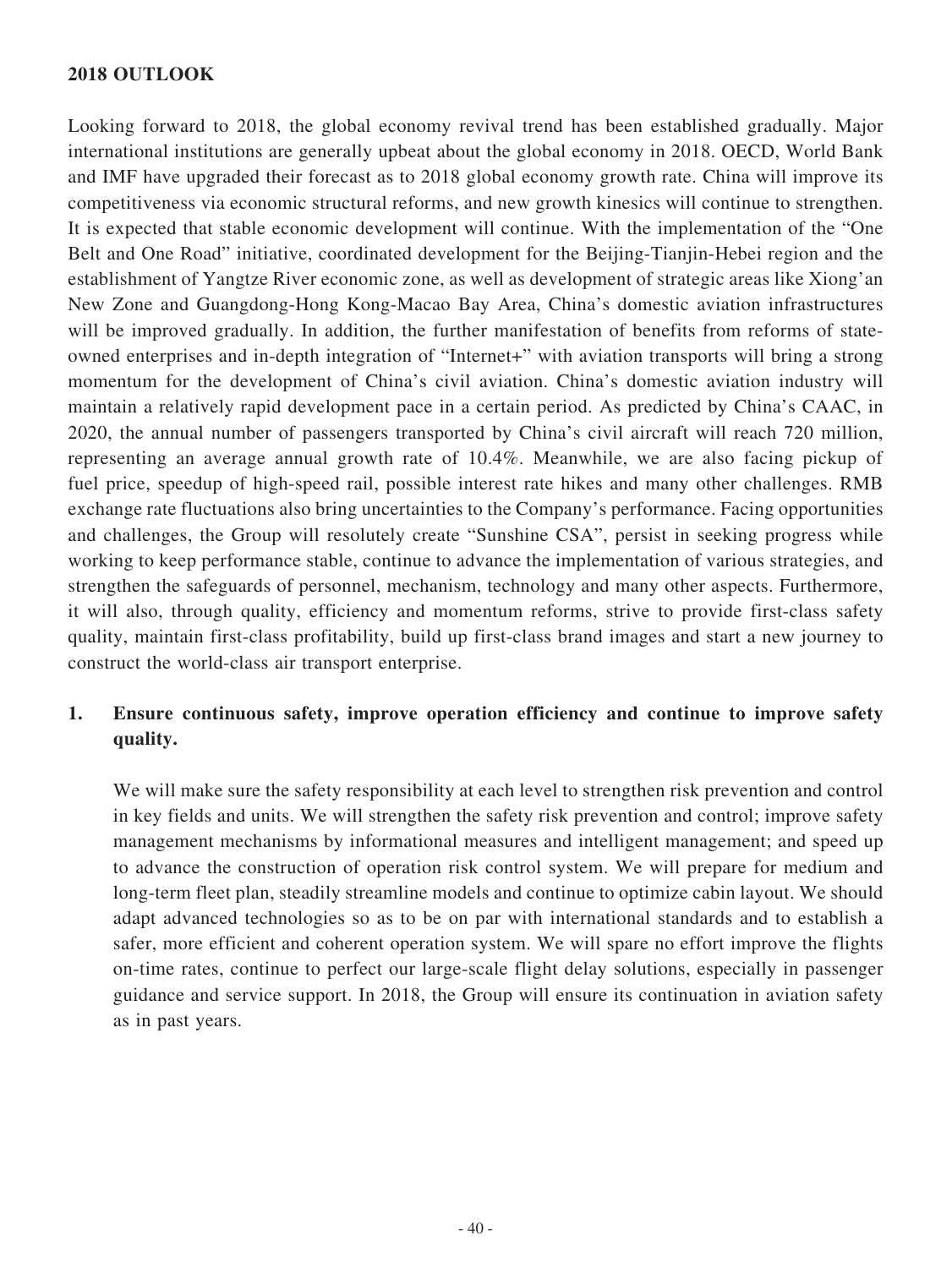# **2. Create dual-hub strategic layout, strengthen cooperation with all parties, and continue to improve the profitability**

We will speed up to the construction of "Guangzhou- Beijing Dual Hub". Taking advantage of the launch of T2 in Guangzhou Baiyun Airport, we will keep improving the network layout and "Canton Road", as well as strengthening the core position of Guangzhou Hub. With the positioning of an international aviation hub, we should deliberately design our Beijing Hub and excel in services under the coordinated development of Beijing-Tianjin-Hebei region and the construction of Xiong'an New Zone. With a global vision, we will drive the linkage between international and domestic segments, advance strategic coordination of different markets, so as to improve our operation quality and results. We should amplify the integration effect of "China Southern" and strengthen cooperation with Xiamen Airlines and Sichuan Airlines in various fields. While consolidating our existing international cooperation relationships, we shall seek for more partners based on multilateral platforms and bilateral cooperation. We will deepen our strategic cooperation with American Airlines, and further expand new scenarios for international cooperation.

# **3. Adhere to "sincere" services, speed up intelligentization, and build up the characteristic of the brand**

We will adhere to the service philosophy of "Customers First", raise our service from leading position in domestic to first-class in the world. We will keep investing in software and hardware upon the cabin Wi-Fi, luggage, language, dinning and other key aspects most cared by our customer to improve the overall travel experience. We will also innovate our cabin services and products, cultivate elite service teams, and build up new benchmarks for cabin services. We will put emphasis on food quality, provide more updates of in-flight entertainment contents, and improve our service quality. We will strengthen the promotion, put more efforts for global promotion, and continue to improve our international awareness and influence. Furthermore, we will also continue to optimize "China Southern e-travel", achieving 96% of functions online, explore upstream and downstream extension of aviation business and enhance our attractiveness. We will push forward the conversion from followers to members, from one-off customers to frequent customers, and also from browsing to ticket booking. In addition, we will strive to attract up to 25 million social media followers and achieve 2.6 million average monthly active users at the end of 2018.